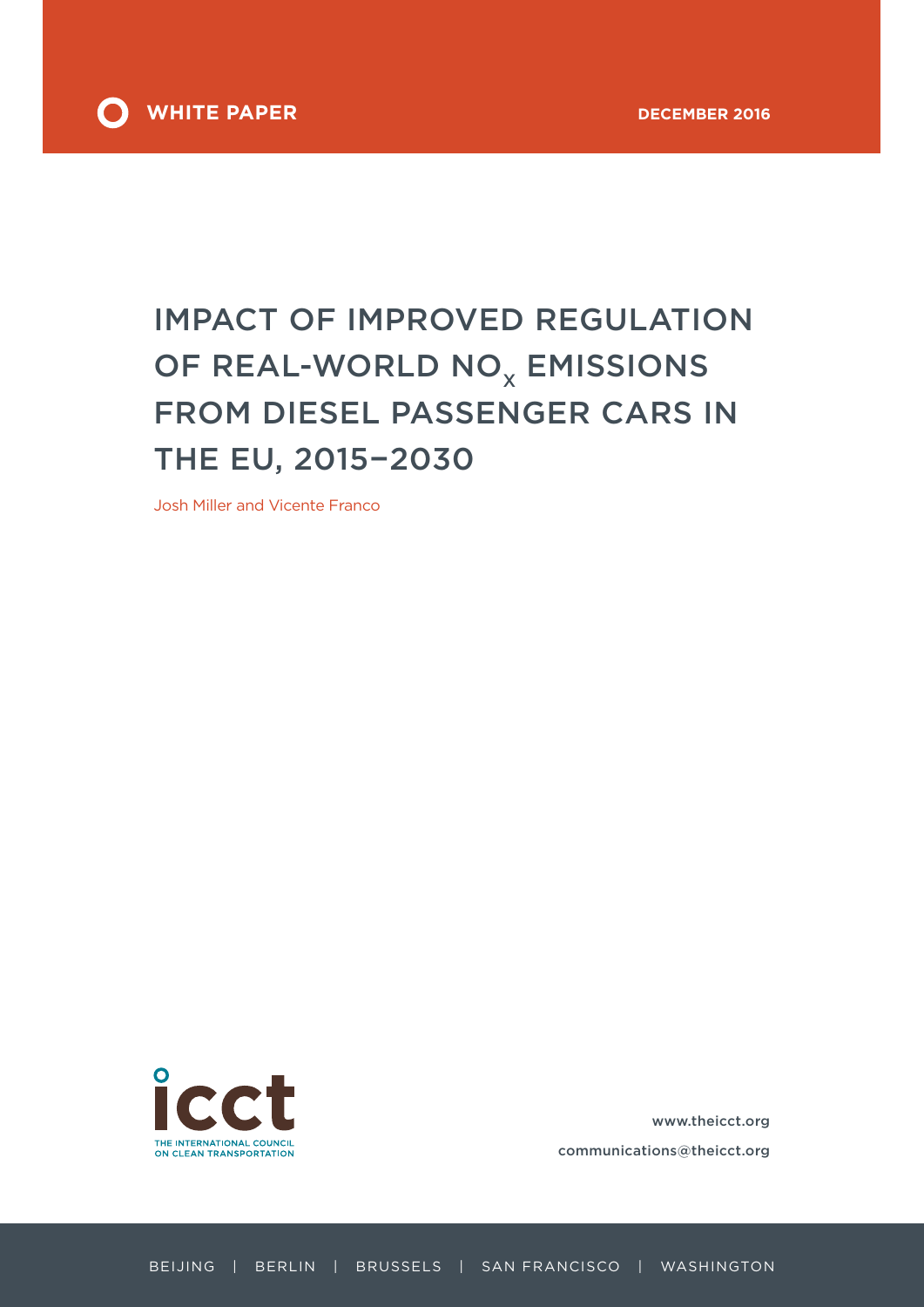## ACKNOWLEDGMENTS

Funding for this work was generously provided by the European Climate Foundation and the Stiftung Mercator. We thank Panagiota Dilara, Zlatko Kregar, and Martin Weiss of the European Commission for providing comments to earlier drafts of this report. We also thank staff at the International Council on Clean Transportation who provided reviews, including John German, Peter Mock, Yoann Bernard, Fanta Kamakate, Ray Minjares, Cristiano Façanha, and Kate Blumberg. Finally, we thank Petros Katsis and Leonidas Ntziachristos at EMISIA SA for providing the customized version of the Sibyl model in support of this work.

1225 I Street NW, Suite 900, Washington DC 20005

[communications@theicct.org](mailto:communications%40theicct.org?subject=) | [www.theicct.org](http://www.theicct.org) | [@TheICCT](https://twitter.com/TheICCT)

© 2016 International Council on Clean Transportation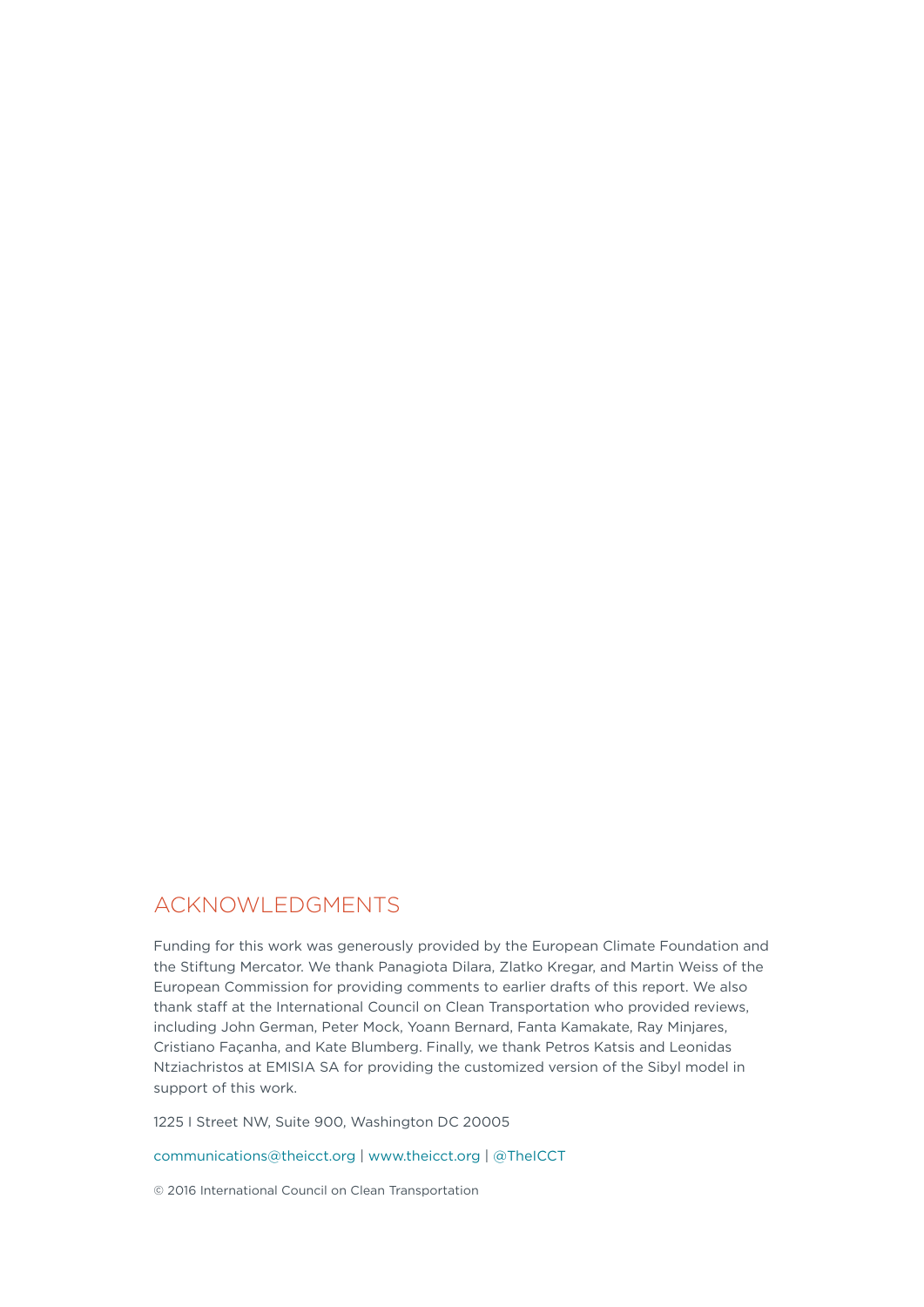# TABLE OF CONTENTS

| 1.1 |                                                                                  |
|-----|----------------------------------------------------------------------------------|
| 1.2 |                                                                                  |
| 1.3 |                                                                                  |
|     |                                                                                  |
| 2.1 |                                                                                  |
| 2.2 |                                                                                  |
|     | 2.2.1                                                                            |
|     | Emission factor modeling rationale, main parameters, and assumptions  9<br>2.2.2 |
|     | 2.2.3                                                                            |
| 2.3 |                                                                                  |
|     |                                                                                  |
| 3.1 |                                                                                  |
| 3.2 |                                                                                  |
| 3.3 |                                                                                  |
| 3.4 |                                                                                  |
|     |                                                                                  |
| 4.1 |                                                                                  |
| 4.2 |                                                                                  |
| 4.3 |                                                                                  |
|     |                                                                                  |
|     | Annex I. Matlab script for derivation of real-world $NOx EFs$                    |
|     |                                                                                  |
|     |                                                                                  |
|     |                                                                                  |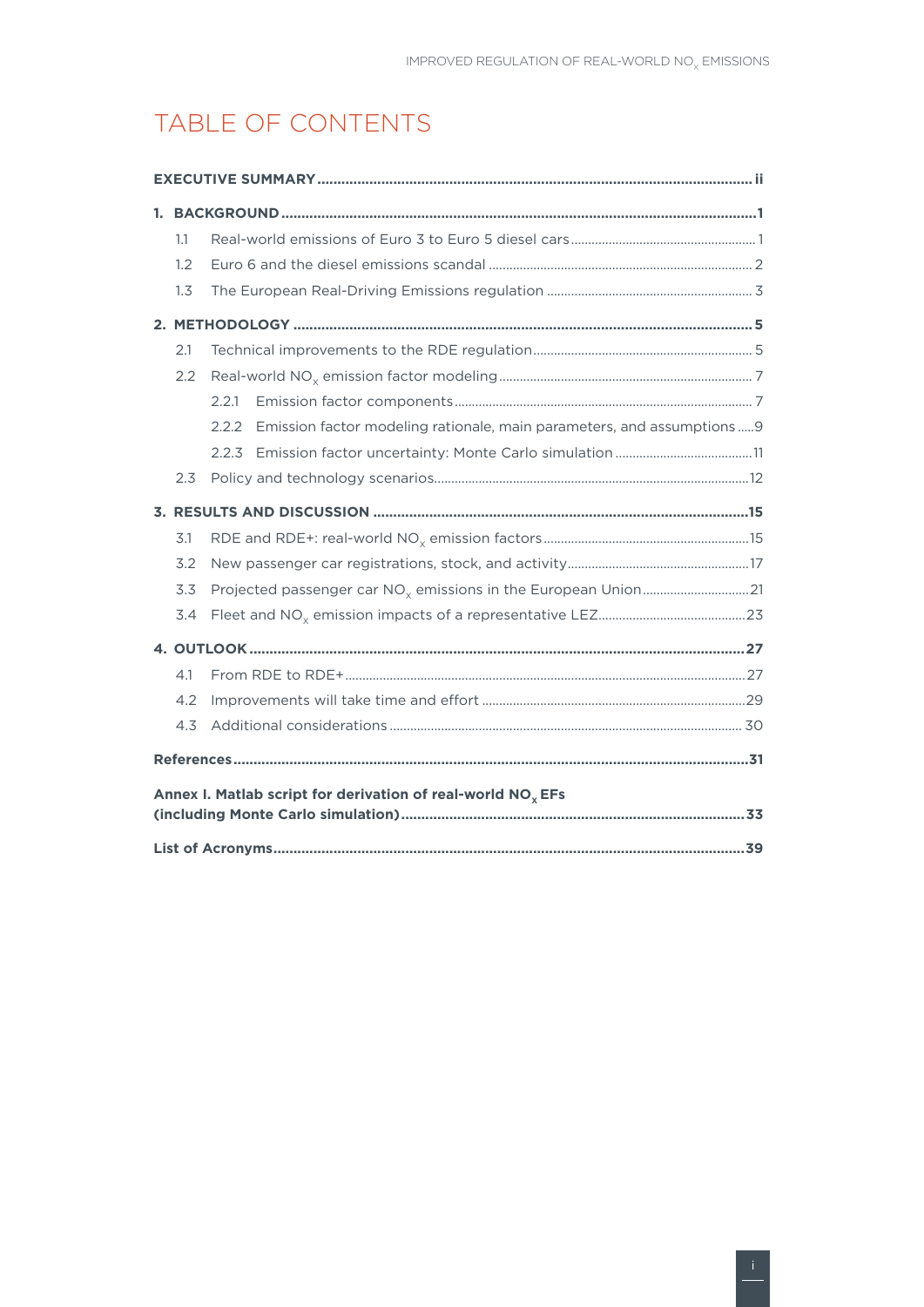# <span id="page-3-0"></span>EXECUTIVE SUMMARY

The transport sector is the largest contributor of nitrogen oxide ( $NO<sub>x</sub>$ ) emissions in the European Union (46% in 2013), with 80% of the emissions coming from dieselpowered cars, vans, heavy trucks, and buses (European Environment Agency, 2015). Excess NO<sub>y</sub> emissions from diesel cars have remained high, largely due to a growing gap between emission certification limits of Euro 4 and Euro 5 standards (measured in laboratory testing) and "real-world" emissions of diesel cars operating on the roads. Recent investigations by German, Dutch, French, and British national authorities point to a failure of both Euro 5 and Euro 6 standards, specifically the compliance and enforcement mechanisms defined in the regulations, to ensure that manufacturers properly calibrate engine and aftertreatment devices to achieve low real-world  $NO<sub>x</sub>$ emissions from diesel cars.

Beginning in 2017, the EU's emissions type-approval procedure for passenger cars will include a new real-driving emissions (RDE) test conducted using on-board portable emissions measurement systems (PEMS). The RDE test is intended to supplement the laboratory certification tests, which are currently the only demonstration of compliance with vehicle emissions standards required of manufacturers. Under the new type-approval system, to obtain a certificate of conformity with Euro 6 standards, manufacturers must demonstrate that new vehicle models pass the RDE test, which measures NO<sub>v</sub> emissions in on-road operation rather than in the precisely controlled drive cycle and environmental conditions of a test laboratory.

The RDE test protocol is being defined over four increasingly stringent "regulatory packages" (regulations), the first two of which have already been adopted. The first RDE package took effect on January 1, 2016, and requires new diesel car types to be tested using PEMS for monitoring purposes. The second package introduced a so-called conformity factor (CF), or not-to-exceed multiplier, for RDE test results compared to Euro 6 NO<sub>x</sub> emission limits (80 mg/km for diesel cars). Under the second package, the conformity factor for all new car models will be tightened from 2.1 by September 2017 to 1.5 by January 2020.

Two additional packages have been proposed by the Real-Driving Emissions–Light-Duty Vehicles (RDE-LDV) working group at the European Commission. Under the third package, the RDE test procedure would be extended to cover cold-start emissions, measure particulate number in addition to NO<sub>v</sub>, and include a provision for how the test deals with aftertreatment system regeneration events during the RDE test. The fourth package, scheduled for discussion and adoption in 2017, is expected to extend the RDE test to cover in-use vehicles rather than only prototypes and include a provision that allows independent testing by third parties to trigger action by regulatory authorities if deviations from type-approval measurements are found. Such independent testing would provide important safeguards to verify the compliance of vehicles in various conditions of the RDE procedure.

The extent to which EU regulators will succeed in reducing real-world NO<sub>v</sub> from passenger cars is critically linked to the future development of the RDE and typeapproval framework to improve compliance and enforcement and eliminate the widespread circumvention by diesel vehicle manufacturers of defeat device prohibitions in the vehicle emissions regulations. As currently formulated, the RDE and type-approval framework do not go far enough to eliminate the incidence of defeat devices and poor aftertreatment system calibrations and ensure that manufacturers achieve low  $NO<sub>x</sub>$  in all real-world driving conditions.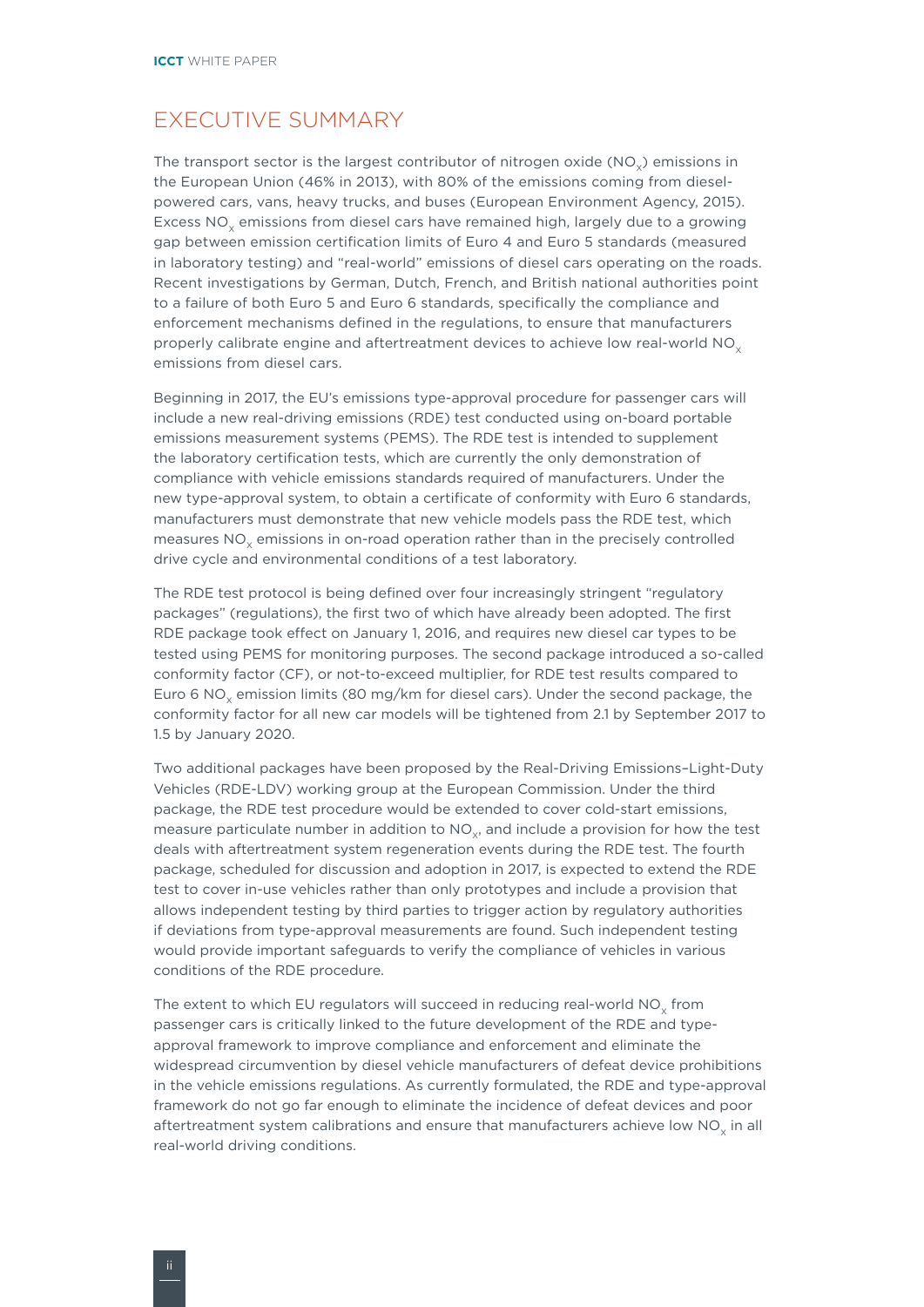The International Council on Clean Transportation (ICCT) has previously outlined five specific recommendations to strengthen the RDE regulation by building on the current framework (Franco & Mock, 2015). Some of these modifications are in line with the European Commission's proposal for an overhauled light-duty type-approval framework<sup>1</sup> and the expected content of the third and fourth RDE packages, but others go beyond them (e.g., public access to type-approval information and expanded test boundaries). This white paper examines the potential impact of the RDE regulation and ICCT's proposed modifications on real-world emission factors of new diesel cars and projected passenger car fleet NO<sub>v</sub> emissions in the EU through 2030.

The analysis develops a Baseline RDE scenario, which reflects the RDE program as currently formulated (first and second packages), and two different RDE+ pathways with increasing levels of ambition. These pathways introduce successive improvements termed RDE+a, RDE+b and RDE+c—based on ICCT's proposed modifications. The Conservative RDE+ pathway assumes the implementation of cold-start provisions (RDE+a) in 2020 followed by market surveillance and tightened conformity factors in 2023 (RDE+b). The Accelerated RDE+ pathway assumes the implementation of improvements in all five key areas on an accelerated implementation calendar, with the phase-ins of the different steps taking place in 2018, 2020, and 2022. The third step of the Accelerated RDE+ scenario, RDE+c, goes beyond the provisions that are expected under the third and fourth RDE packages. These additional measures include real-world emissions monitoring via remote sensing, expanding the boundaries of the RDE test procedure, and publishing RDE test results to enable independent verification.

The results of emission-factor modeling indicate that the Baseline RDE scenario will reduce real-world NO<sub>v</sub> emissions of new Euro 6 diesel cars from 5.7 times the Euro 6 limit of 80 mg/km to approximately 4 times that limit (Figure ES-1). The Conservative RDE+ scenario is estimated to further reduce this emission factor to 2.1 times the Euro 6 limit. In contrast, the Accelerated RDE+ scenario is estimated to achieve a real-world NO<sub> $\checkmark$ </sub> emission factor of 1.2 times the Euro 6 limit by 2022. Only the most stringent step of the Accelerated RDE+ program, RDE+c, is estimated to effectively eliminate the presence of defeat devices and poor NO<sub>y</sub> emissions control implementations among new diesel cars.

<sup>1</sup> See<http://www.theicct.org/proposed-new-type-approval-framework-eu-policy-update>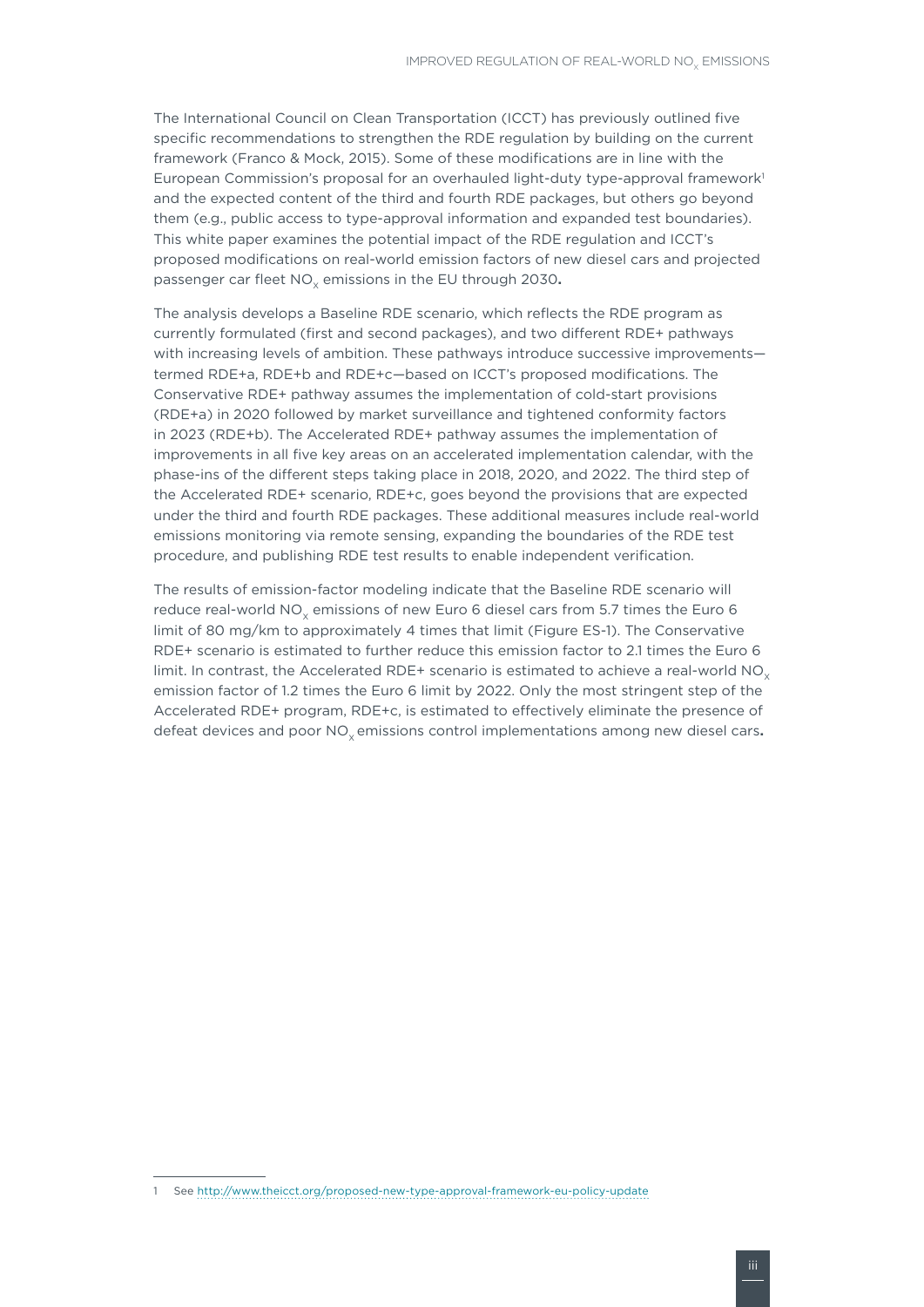

Figure ES-1. Average real-world NO<sub>v</sub> emission factors for passenger cars in the EU-28, 2015.

Figure ES-2 shows the implications of these real-world  $NO<sub>v</sub>$  emission factors for projected passenger car emissions in the EU-28 through 2030. Although  $NO<sub>v</sub>$  emissions decrease under all scenarios, hundreds of thousands of tons (NO<sub>v</sub>) could be avoided per year with each additional set of RDE testing improvements. Most noteworthy, if the market share of new diesel cars were to decrease to less than 20% by 2030, the Accelerated RDE+ scenario would still achieve an annual reduction of 210,000 metric tons of NO<sub>v</sub> in 2030 compared to the Baseline RDE.



Figure ES-2. Projections of real-world NO<sub>v</sub> emissions for passenger cars in the EU-28, 2015 through 2030.

Figure ES-3 illustrates the impacts of a low-emission zone (LEZ) on fleet average passenger car NO<sub>v</sub> emissions in a hypothetical city with the EU-average fleet technology mix. Without an LEZ, the average in-use passenger car is projected to emit several times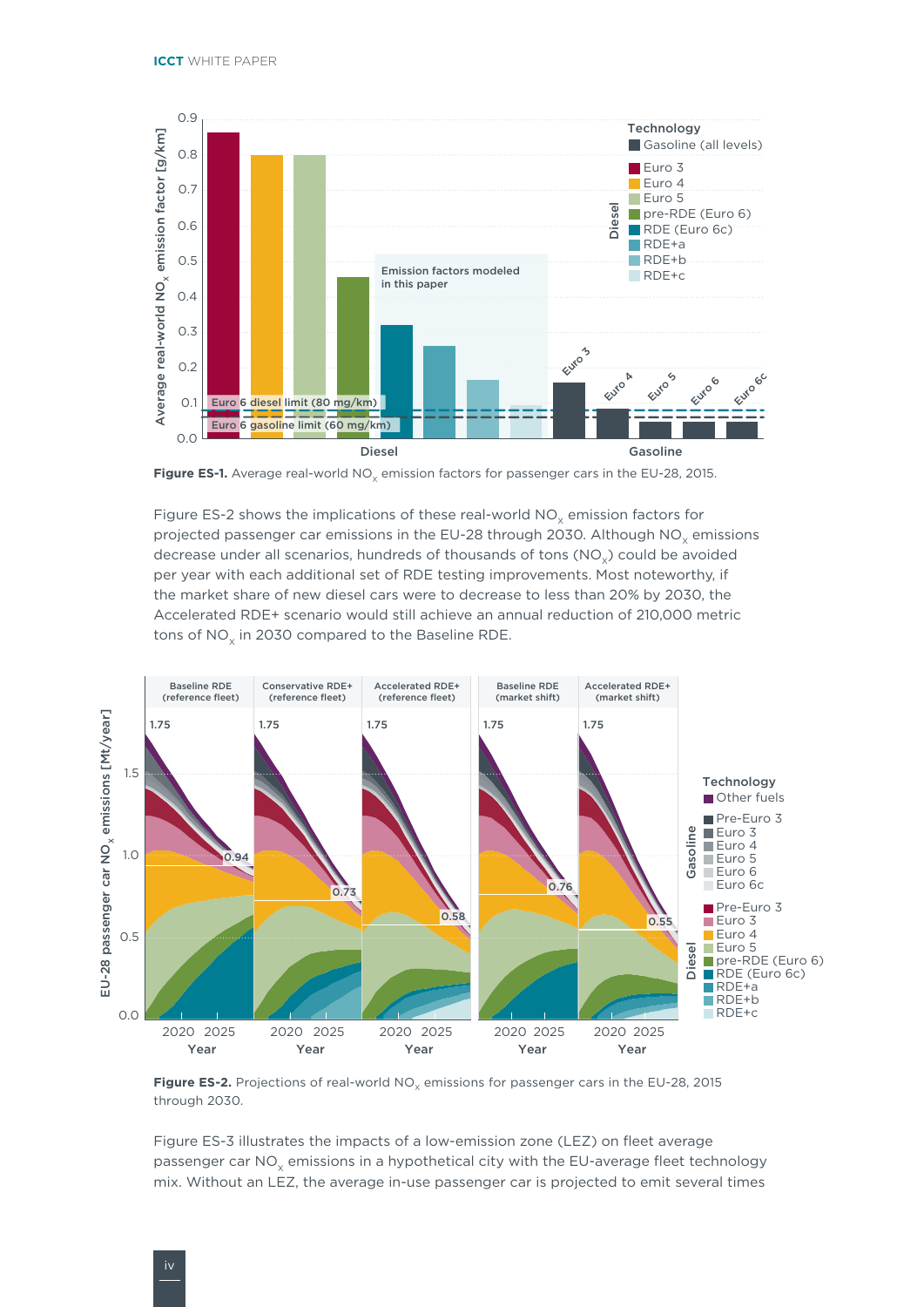the Euro 6 diesel NO<sub>x</sub> limit in 2030,<sup>2</sup> in large part due to the continued presence of Euro 4 and Euro 5 diesel passenger cars. An LEZ would have substantial NO<sub>v</sub> benefits immediately upon implementation (2020–2026). The immediate emission reductions are achieved by limiting the activity of Euro 4 and Euro 5 diesel passenger cars, while sustained emission reductions are enabled by the improved RDE program. Whereas the Baseline RDE could reduce average car  $NO<sub>x</sub>$  emission factors by close to 50% by 2030 (compared to 2015 emission levels), an LEZ implemented in conjunction with the Accelerated RDE+ could achieve this level of  $NO<sub>v</sub>$  reduction by 2022 and achieve an 80% reduction by 2030.



Figure ES-3. Impact of LEZ on average passenger car NO<sub>v</sub> emissions, 2015-2030.

The prospect that real-world  $NO<sub>x</sub>$  emissions from diesel cars will remain higher than emission limits highlights the importance of further developing the RDE program to incorporate the improvements evaluated in this paper as well as considering a Euro 7 standard that tightens  $NO_x$  emission limits for both diesel and gasoline cars. The  $NO_x$ emissions projections here highlight the importance of strengthening the RDE and associated compliance and enforcement practices, regardless of the expected future market share of diesel cars. In addition to these actions to reduce NO<sub>v</sub> emissions at the EU-level, we find that well-designed LEZs can be an effective local-level action to quickly reduce in-use NO<sub>v</sub> emissions from passenger cars and accelerate the benefits of a strengthened RDE program.

<sup>2</sup> To convert to an absolute emission factor, multiply by 80 mg/km.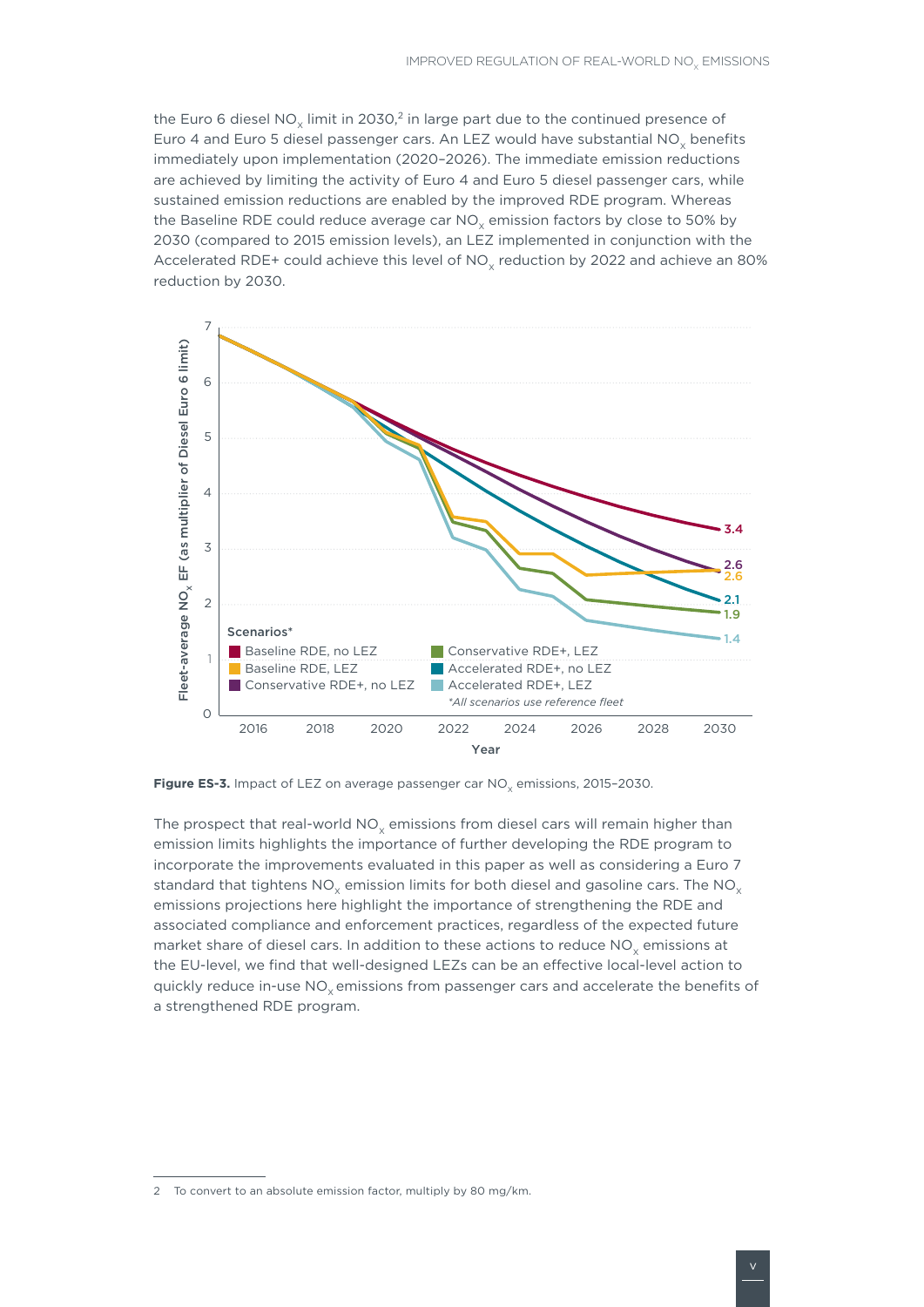# <span id="page-7-0"></span>1. BACKGROUND

In this paper, we have modeled reductions in the real-world nitrogen oxide  $(NO<sub>.)</sub>)$ emissions of future European diesel passenger cars. These reductions are driven by increasingly stringent emission standards that rely heavily on on-road tests at the type-approval stage and by improved enforcement practices. The combination of these two elements is required to tackle the problem of real-world  $NO<sub>v</sub>$  emissions from diesel cars, which remains one of the main unresolved issues in the Euro emission standards. In this section, we provide some background information to help the reader understand the technical and policy issues that have contributed to the current situation.

#### **1.1 REAL-WORLD EMISSIONS OF EURO 3 TO EURO 5 DIESEL CARS**

Historically, diesel passenger cars have had higher in-use emissions of NO<sub>y</sub> and particulate matter (PM) than their gasoline counterparts. The Euro 5b standard, which applied to all diesel sales and registrations beginning in January 2013, was successful in requiring mass adoption of diesel particulate filters (DPFs) and therefore in lowering real-world PM emissions. However, the Euro 5 NO<sub>v</sub> emission limit of 180 mg/km was only reduced by 28% from the Euro 4 limit, allowing manufacturers to pass the certification test without using dedicated NO<sub>v</sub> aftertreatment control technologies (e.g., lean NO<sub>v</sub> traps [LNT] or selective catalytic reduction [SCR]). Moreover, this limit applied an outdated measurement protocol (New European Driving Cycle [NEDC]) and was not supported by on-road compliance and enforcement requirements for in-use vehicles. As a result, the real-world NO<sub>v</sub> emission factor for Euro 4 and Euro 5 passenger cars (as estimated from long-term remote sensing studies and other emission modeling exercises) is approximately 800 mg/km, roughly 3.2 times the Euro 4 limit of 250 mg/km and 4.4 times the Euro 5 limit of 180 mg/km (Figure 1).



-- Euro emission limit [g/km] Cn-road measured values (Carslaw et al., 2011; Franco et al., 2014)

Figure 1. Illustration of the evolution of real-world NO<sub>v</sub> emissions from European diesel passenger cars in relation to the regulated emission limits, 2000–2014 (ICCT, 2016).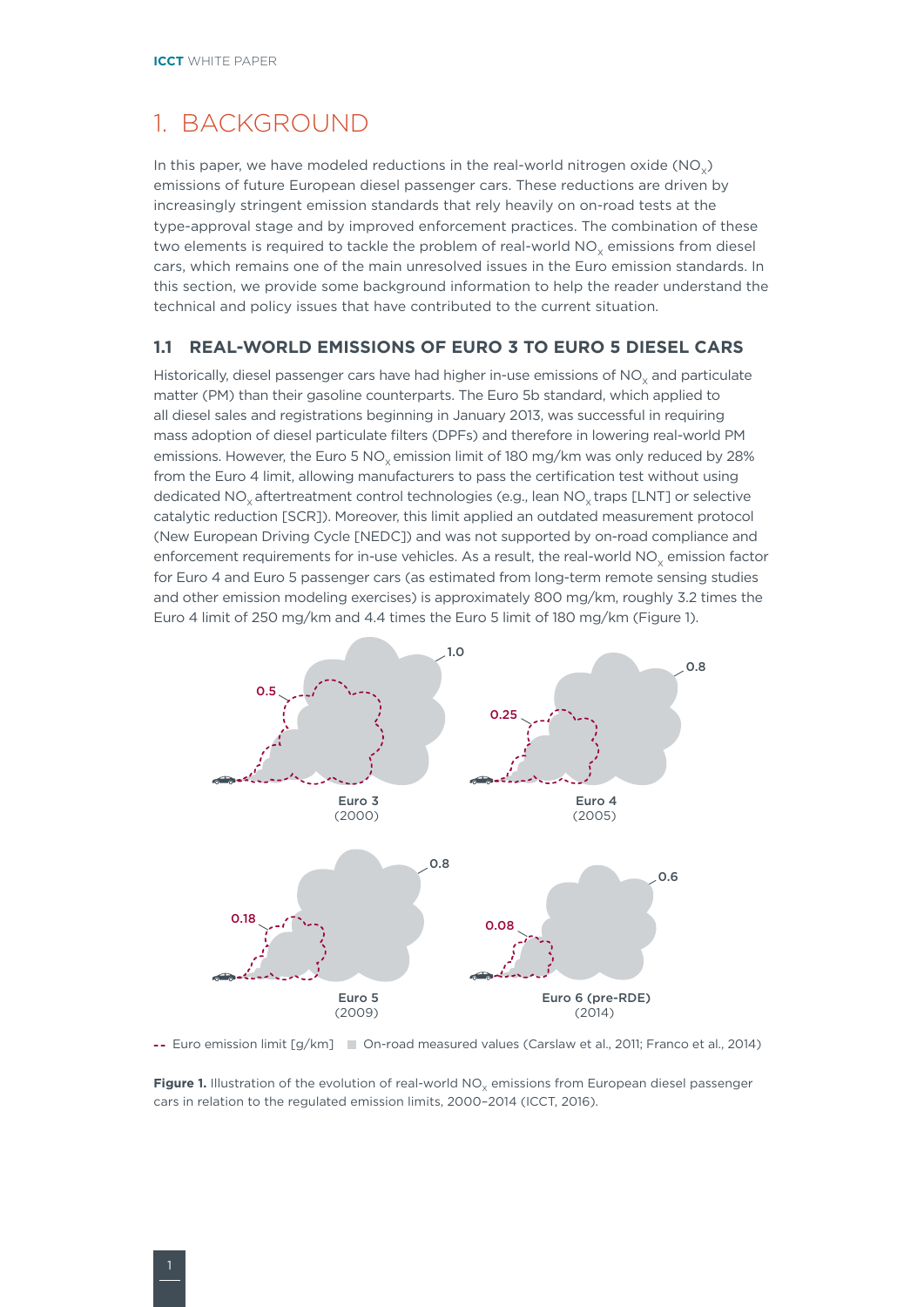#### <span id="page-8-0"></span>**1.2 EURO 6 AND THE DIESEL EMISSIONS SCANDAL**

Since September 2015, all new diesel passenger cars registered in the EU must meet the Euro 6 standard, which lowered the  $NO<sub>x</sub>$  emission limit to 80 mg/km;<sup>3</sup> however, there is plenty of experimental evidence pointing to a disappointing on-road  $NO<sub>x</sub>$ emission performance of current Euro 6 diesel cars: several studies conducted with on-board portable emissions measurement systems (PEMS) on a limited number of vehicles (Franco et al., 2014; Kadijk et al., 2015; Ligterink et al., 2013) have estimated a real-world NO<sub>y</sub> emission factor of 450-600 mg/km (5 to 7 times the regulated limit) for early Euro 6 vehicles tested during the voluntary phase-in period of the standard (2012–2014). Investigations recently carried out or sponsored by German, Dutch, French, and British national authorities following the diesel emissions scandal (BMVI, 2016; Heijne et al., 2016; MEEM, 2016; UK Department for Transport, 2016) support these initial findings and point to a generalized failure of the Euro 5 and Euro 6 standards and their compliance and enforcement mechanisms to ensure that manufacturers properly calibrate engine and aftertreatment devices to achieve low real-world NO<sub>v</sub> emissions from diesel cars (Franco, 2016).

A recurring finding of Euro 6 emission investigations is that there is a large scatter in the real-world  $NO<sub>y</sub>$  results, with a minority of the vehicles emitting up to 10-15 times the regulated limit (see an example from the British national investigation in Figure 2). Measurements conducted on a chassis dynamometer (Yang et al., 2015b) on 73 Euro 6 diesel cars show a similar scatter in the results and indicate that, whereas the Euro 6 standard effectively forced most diesel car manufacturers to equip their Euro 6 offerings with dedicated  $NO<sub>x</sub>$  control systems (Yang et al., 2015a), these technologies are not being applied to their full extent during real-world operation. This is made possible by the "active" nature of the emission control systems (i.e., they are intelligently managed by the vehicle's electronic control unit based on a wide variety of input parameters) and likely motivated by convenience, cost, durability, and fuel consumption penalties deriving from the application of optimized low-NO<sub> $x$ </sub> control strategies (Ntziachristos et al., 2016a).<sup>4</sup>

<sup>3</sup> This represents a 56% reduction from the Euro 5 limit, but still a higher limit value than what is allowed for gasoline passenger cars (60 mg/km).

For example, LNT technology carries a fuel consumption penalty of approximately 3-4% (Yang et al., 2015a). The hardware required by SCR technology is typically more expensive than LNT and carries an additional inconvenience (and cost) penalty in the form of periodical diesel exhaust fluid (AdBlue) top-ups.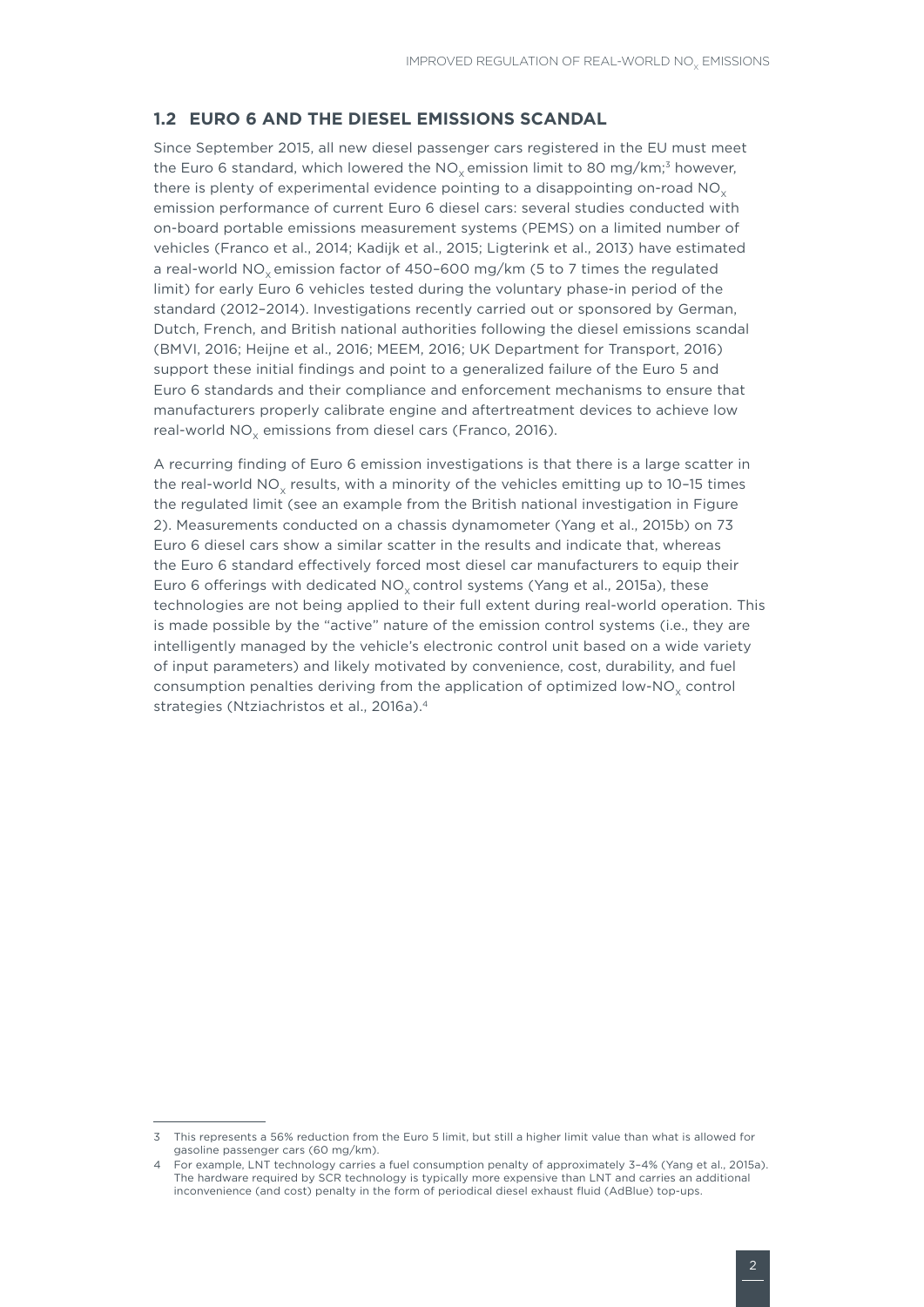<span id="page-9-0"></span>

Figure 2. NO<sub>v</sub> emissions from Euro 5 and Euro 6 passenger cars measured by UK authorities during real-driving, on-road tests (driving conditions differ across tests; Franco, 2016). Data source: UK Department for Transport (2016).

#### **1.3 THE EUROPEAN REAL-DRIVING EMISSIONS REGULATION**

As a policy response to the underperformance of the Euro 5 standard for diesel NO<sub>v</sub>, the European Commission started a technical stakeholder group to design a complementary, real-world emissions test to be performed as an additional step for the type approval of emissions from light-duty vehicles in Europe. The project started before the Volkswagen defeat device scandal, although the scandal did attract a great deal of public attention to the regulation, as well as political pressure. Beginning in January 2017, the European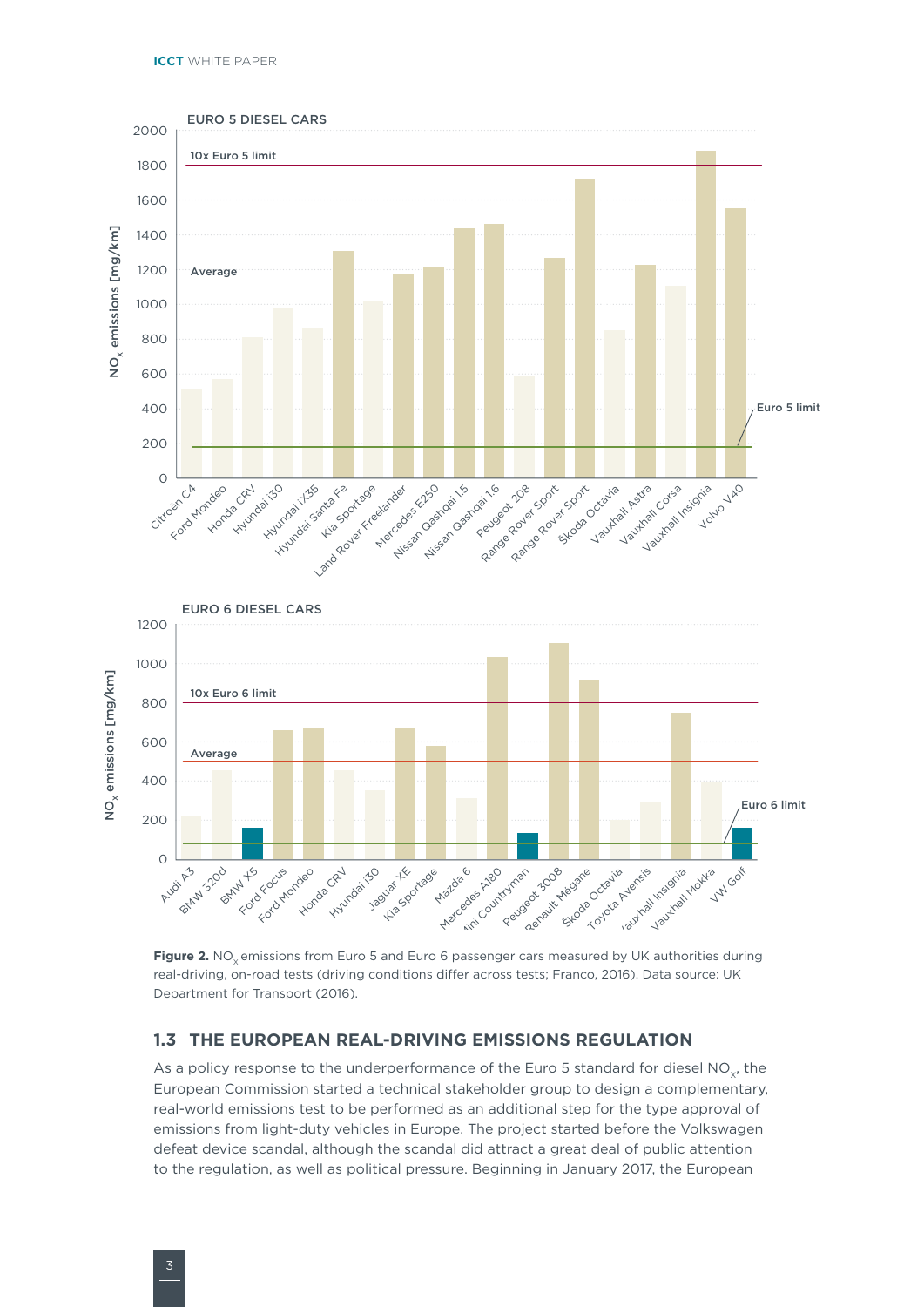Union's (EU's) emissions type-approval procedure for passenger cars will include a new real-driving emissions (RDE) test conducted using PEMS. The RDE test is, in principle, less vulnerable to defeat devices and "narrow" emission aftertreatment calibrations, because it is a realistic on-road test with several uncontrolled random elements (e.g., traffic or weather conditions).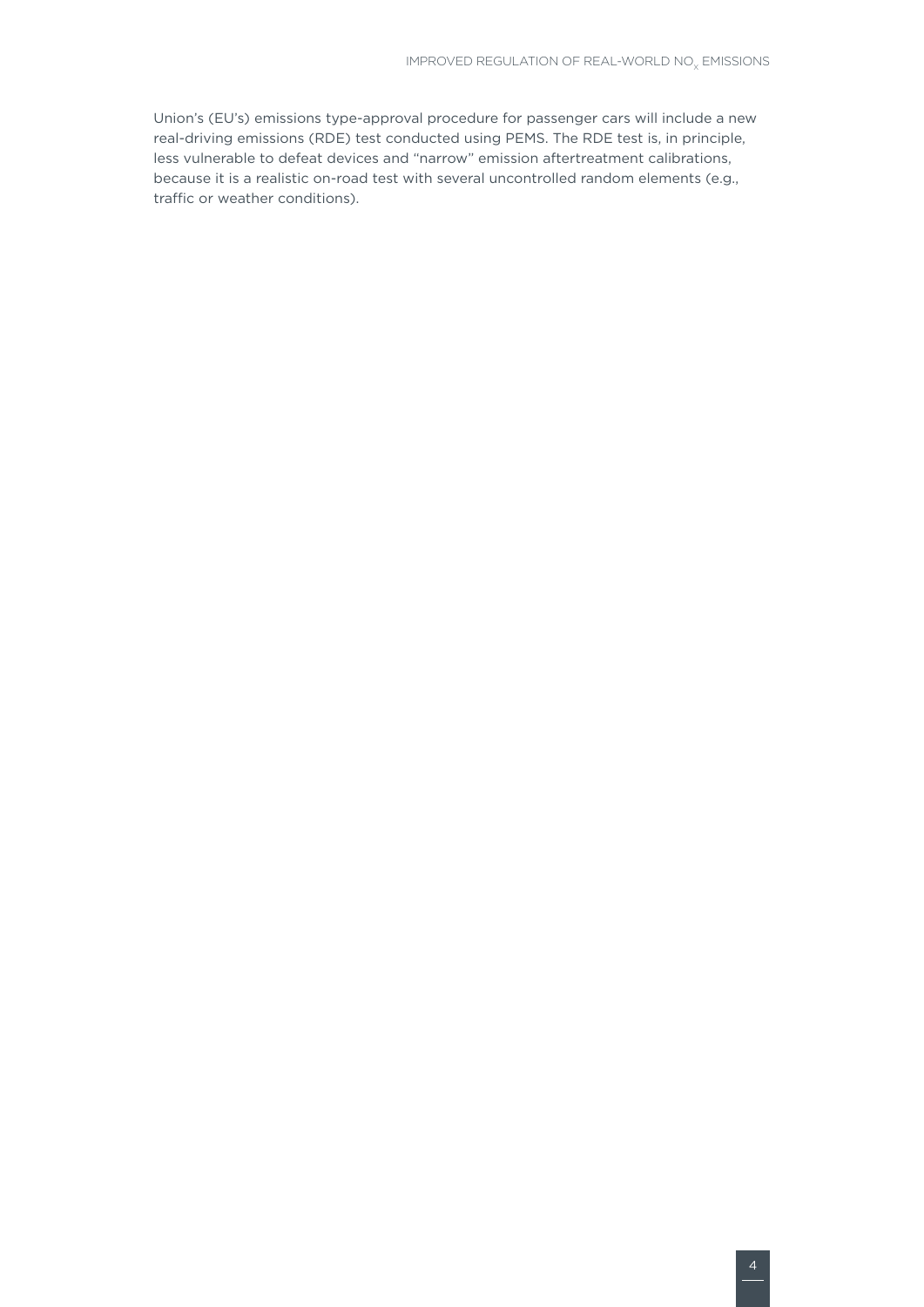# <span id="page-11-0"></span>2. METHODOLOGY

Our research methodology is divided into three steps (see overview in Figure 3).

For the first step (Section 2.1), we propose two realistic policy pathways for further development of the European RDE regulation. The pathways are designed to reflect planned and expected technical improvements to the currently adopted RDE regulation, as well as adoption of a strengthened RDE regulation (RDE+).

As a second step (Section 2.2), we modeled the evolution of real-world  $NO<sub>x</sub>$  emission factors that would result from the implementation of the strengthened RDE+ regulation. An uncertainty analysis using a Monte Carlo simulation is included.

As a third and final step (Section 2.3), the modeled real-world emission factors were combined with EU passenger car stock and activity data and projections up to the year 2030 to forecast the trends in fleet-wide passenger car  $NO<sub>v</sub>$  emissions under several scenarios that cover different levels of ambition for the RDE+ regulation and different evolutions of the diesel market share in the EU. The effect of implementation of a low-emission zone (LEZ) in a hypothetical city with the EU-average passenger car fleet technology mix is also investigated.

The time frame for the assessment is 2015–2030, approximately corresponding to the point where the European car fleet will be dominated by passenger cars certified to Euro 6. The proposed implementation calendar takes into account the level of effort needed to drive the required changes.





#### **2.1 TECHNICAL IMPROVEMENTS TO THE RDE REGULATION**

The independent testing results discussed in the Background section show that a small number of Euro 6 diesel passenger cars are already achieving low on-road emission levels using current NO<sub>y</sub> control technologies (see the vehicles indicated with blue bars in Figure 2). The objective of the RDE regulation is to close the gap between real-world NO<sub>v</sub> emissions and regulated emission limits, effectively ensuring that all—not only a few—diesel cars achieve low real-world  $NO<sub>y</sub>$  emission levels. In a previous analysis of the RDE regulation, the ICCT found that although the current RDE is an important step toward reducing real-world NO<sub>v</sub> emissions, the effectiveness of the regulation could be significantly enhanced through additional technical work in five key areas (Franco & Mock, 2015). The proposed key areas for improvement concern not just the conformity factors (CFs), but also the test boundary conditions, how test vehicles are obtained, how the on-road tests are conducted, and how the test results are disseminated.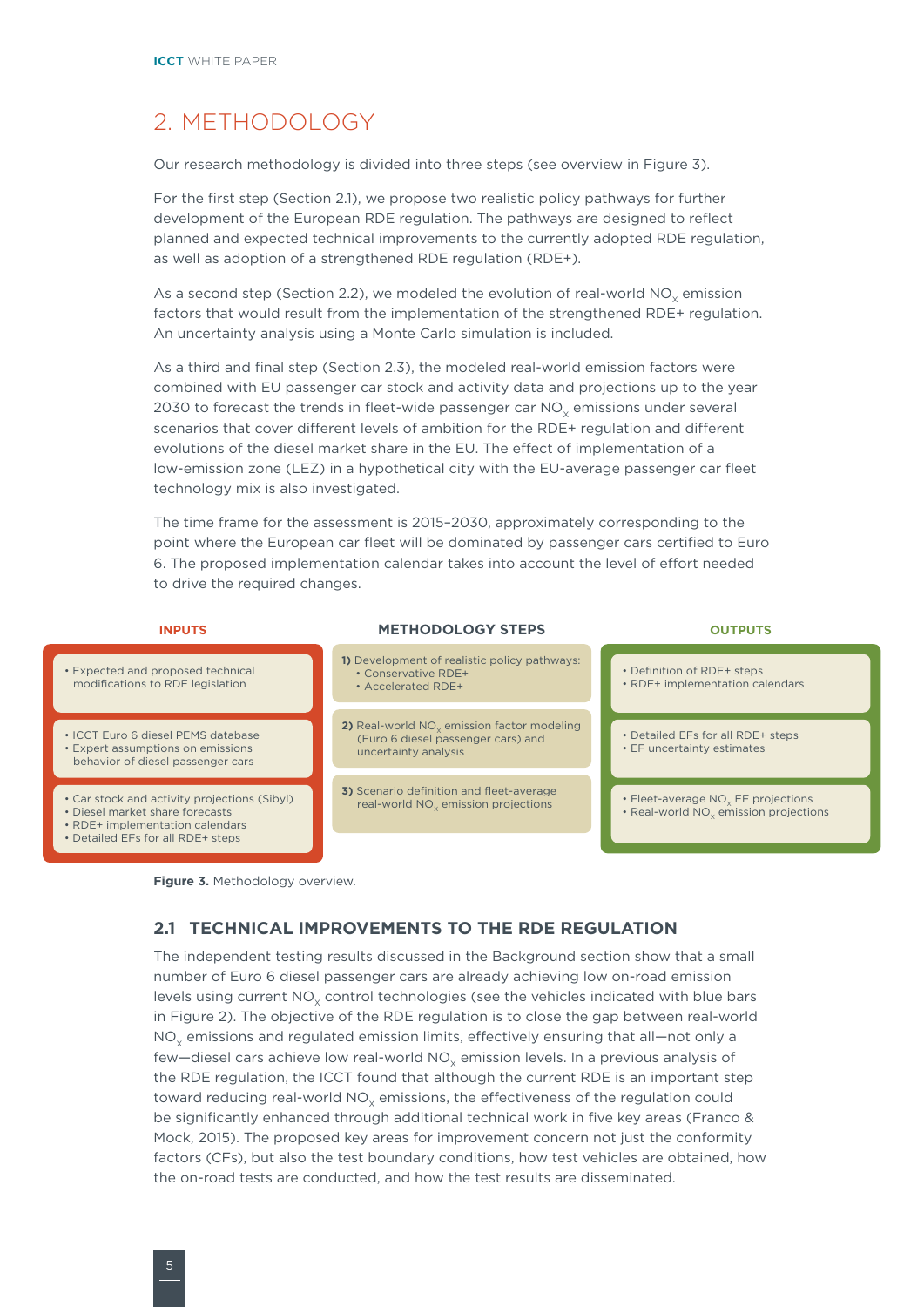*Key Area 1:* Acceleration of the technical work to include cold-start emissions in the RDE test results evaluation method, with the intention to set specific, legally binding limits by 2019. Controlling cold-start emissions is especially relevant for air quality in urban environments, where short trips and low average speeds are especially common, and where high population densities amplify the health impacts. Cold-start provisions are under discussion as part of the third RDE package, slated to be completed by the end of 2016.

*Key Area 2:* Tightening of the conformity factors to reflect the state of the art in NO<sub>y</sub> control technologies (and the initial technical consensus proposal made by the European Commission to Member States): instead of the current values of 2.1 (for the first phase of application of RDE) and 1.5 (the "final" conformity factor from 2020), tightened  $NO<sub>v</sub>$  conformity factors of 1.5 and 1.2 could be applied to increase the stringency of the regulation and drive additional emission reductions.

*Key Area 3:* Expansion of the focus of the RDE regulation from type approval only (i.e., only testing pre-production, specially prepared vehicles—the so-called "golden cars") to in-use testing for compliance and enforcement purposes. Test vehicles should be obtained at random from private individuals by enforcement agencies, and tests should be conducted throughout the useful life of vehicles to monitor the durability of emission control systems. In-service conformity testing (Key Area 3)—and, to a lesser extent, the improvement of public access to information (Key Area 5)—is expected to be the focus of the fourth RDE regulatory package in 2017.

*Key Area 4:* Monitoring and expansion of the boundaries of the RDE test procedure. Previous experience shows that driving situations that are not covered by regulations can lead to uncontrolled—yet technically legal—emission behaviors. This is especially true for NO<sub>y</sub> emissions, which grow exponentially at higher engine loads that are currently outside the operating conditions covered by the RDE test. Independent tests to monitor the performance of vehicles outside of the boundary conditions of the on-road RDE test (e.g., ambient temperature, altitude, high speeds, and dynamic driving indicators) should be used to expand the regulated boundary conditions. This step is necessary to maintain low in-use emissions in a comprehensive set realistic of operating conditions.

*Key Area 5:* Improvement of public access to information and establishment of incentive plans to foster clean diesel technologies. In addition to including the result of the RDE test in the certificate of conformity and other relevant documents, vehicles that meet the Euro 6 limits during the on-road test could, for example, be granted a "certified clean" label. This would incentivize manufacturers and consumers to produce and buy clean diesel cars (see Ntziachristos et al. [2016b]), and the labels would help local authorities build their own incentive programs–most notably LEZs. The results of the on-road tests should be made easily accessible to the public, so that consumers can make informed buying decisions and manufacturers can track their progress and benchmark their vehicles against the competition. Furthermore, the widespread adoption of alternative emission measurement techniques, such as remote sensing and inexpensive on-board  $NO<sub>x</sub>$  sensors to screen the in-service fleet for high emitters, could also lower the prevalence of defeat strategies.

Taking into account the relative difficulty and expected impact of improving various areas of the RDE program, we have constructed three successive steps that could be taken to strengthen the RDE program (Table 1). Each one of these steps—termed RDE+a, RDE+b, and RDE+c—involves improvements to one or more of the key areas described previously. The derivation of emission factors for these steps is discussed in Section 2.2.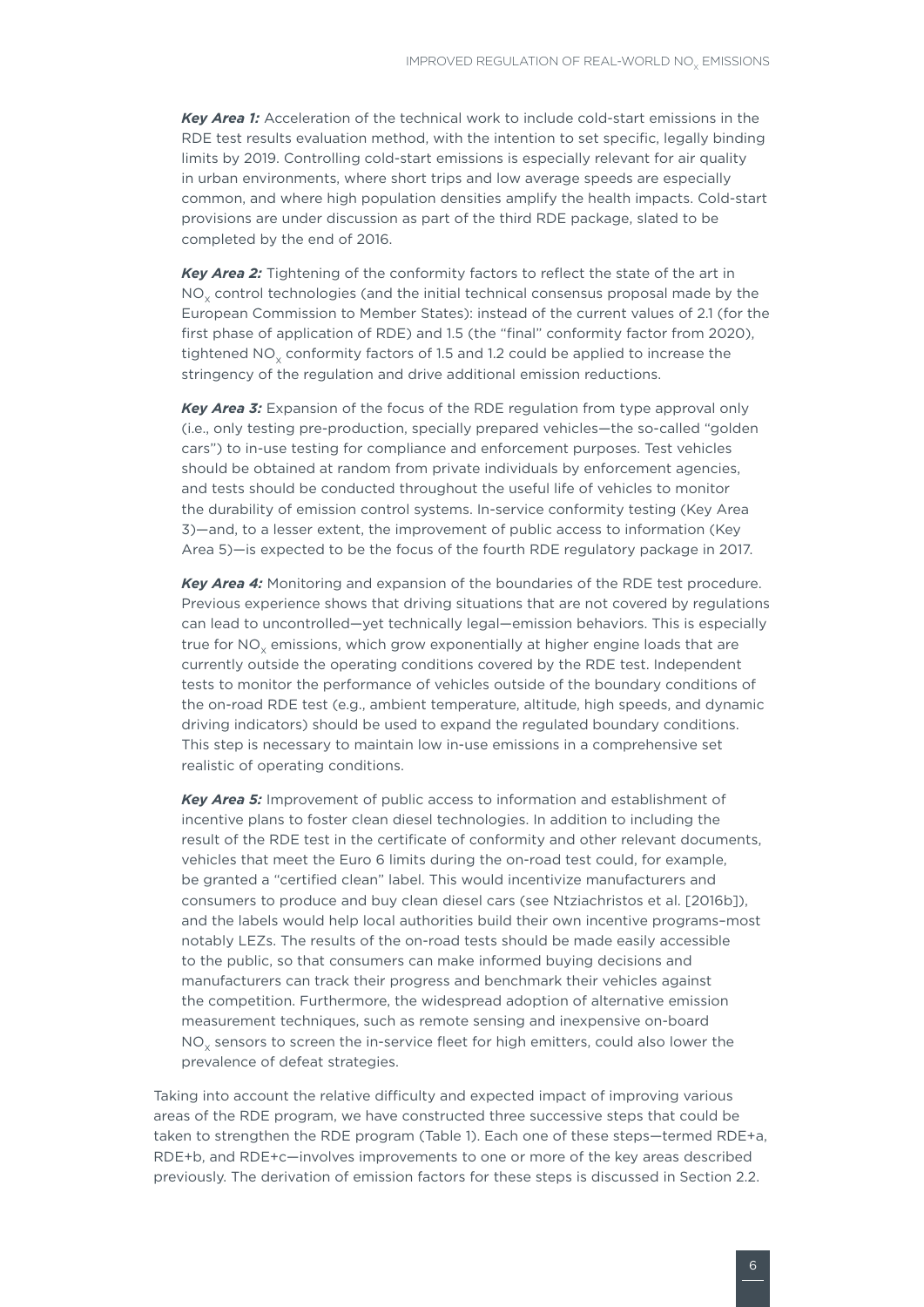<span id="page-13-0"></span>Table 1. Overview of the modeled steps for the implementation of RDE and subsequent modifications (RDE+ steps a, b, and c).

| <b>Step</b>  | <b>Improvements</b>                                                                                                                                                                                                                                                                                                                                                                                                                                                                                                                                                                                                                                                   | <b>Considerations for implementation</b>                                                                                                                                                                                                                                                                                                                                                                                                                                                                                                                                                                                                                                                                                                           |
|--------------|-----------------------------------------------------------------------------------------------------------------------------------------------------------------------------------------------------------------------------------------------------------------------------------------------------------------------------------------------------------------------------------------------------------------------------------------------------------------------------------------------------------------------------------------------------------------------------------------------------------------------------------------------------------------------|----------------------------------------------------------------------------------------------------------------------------------------------------------------------------------------------------------------------------------------------------------------------------------------------------------------------------------------------------------------------------------------------------------------------------------------------------------------------------------------------------------------------------------------------------------------------------------------------------------------------------------------------------------------------------------------------------------------------------------------------------|
| <b>RDE</b>   | Adoption of baseline RDE standard (European<br>Commission, 2016a, 2016b)<br>The emissions behavior of the vehicles improves<br>under the driving conditions covered by the RDE test<br>(mostly due to improved aftertreatment calibrations).<br>The prevalence of defeat devices and poor real-world<br>calibrations is estimated to remain high in this early stage.                                                                                                                                                                                                                                                                                                 | RDE standard adopted as foreseen by the regulation (up)<br>to the so-called second regulatory package). As of 2016,<br>the RDE standard is in the "monitoring phase," where<br>the test is carried out at type approval but no associated<br>emission limits are enforced.                                                                                                                                                                                                                                                                                                                                                                                                                                                                         |
| RDE+a        | <b>Improvement in Key Area 1 (inclusion of cold starts)</b><br>The emissions behavior of the vehicles improves<br>during cold-start conditions (mostly due to improved<br>aftertreatment calibrations and also to hardware changes;<br>e.g., thermally insulated catalysts).<br>The prevalence of defeat devices is lowered, but only to a<br>limited degree because the focus of RDE is not on defeat<br>device detection.                                                                                                                                                                                                                                           | Cold-start provisions are relatively easy to address from<br>a technology and policy perspective. The European<br>Commission has already signaled that the inclusion of<br>cold-start emissions in the evaluation of RDE tests will<br>be one of the main focuses of the third RDE regulatory<br>package (to be released in early 2017).                                                                                                                                                                                                                                                                                                                                                                                                           |
| RDE+b        | Improvement in Key Areas 2 and 3 (tightened CF and<br>expansion to in-service vehicles)<br>The emissions behavior of the vehicles is further<br>improved under the driving conditions covered by<br>the RDE test as a result of improved technology<br>implementations (e.g., substitution of LNT technology<br>for SCR). The reductions are in line with the revised CFs<br>(Key Area 2).<br>The prevalence of defeat devices and poor real-world<br>calibrations is significantly reduced as a result of<br>improved enforcement via in-service conformity tests,<br>recall programs, and an appropriate penalty regime to<br>deal with noncompliance (Key Area 3). | Tightening the conformity factors should be feasible<br>as on-road emissions data of vehicles with good<br>implementations of NO <sub>x</sub> control technologies become<br>available. This step has a moderate technology forcing<br>effect on $NOx$ control systems from diesel passenger<br>cars. There is no expectation for the $NOx$ conformity<br>factors to be tightened in the upcoming third RDE<br>regulatory package.<br>In-service conformity testing is also a political priority of<br>the EC; however, it is more difficult to address from the<br>legislator's perspective and likely to be met with resistance<br>from industrial stakeholders. This issue is expected to be<br>the focus of the fourth RDE regulatory package. |
| <b>RDE+c</b> | <b>Improvements in Key Areas 4 and 5 (expanded RDE</b><br>boundaries, improved public access, further tightened CF)<br>The coverage of real-world driving conditions of<br>the RDE test is extended, driving the adoption of<br>advanced hardware solutions (e.g., combined LNT<br>and SCR systems). The emissions under the previously<br>uncontrolled driving conditions are decreased as a result<br>(Key Area 4).<br>Comprehensive monitoring of the fleet using inexpensive<br>NO <sub>v</sub> sensors and remote sensing almost completely<br>eliminates the incidence of defeat devices and poor real-<br>world calibrations (Key Area 5).                     | The expansion of the boundaries of the test procedure is<br>likely to have significant technology-forcing effects (i.e., it<br>will necessitate the adoption of advanced aftertreatment<br>systems [hardware] and calibrations [software], which<br>require appropriate lead time for industry to adjust).<br>Further reductions in the CF are applied as a result<br>of improvements on gaseous PEMS measurement<br>technology (reduced uncertainty).<br>The proposed improvements of RDE+c over RDE+b go<br>beyond general expectations for the development of the<br>RDE regulation.                                                                                                                                                            |

#### **2.2 REAL-WORLD NO<sub>x</sub> EMISSION FACTOR MODELING**

A comprehensive database of 1-Hz on-road emissions data was used to estimate the real-world NO<sub>y</sub> emission factors (EFs) from current (pre-RDE) Euro 6 diesel passenger cars and to project the real-world emission factors for RDE and RDE+ vehicles (Steps a to c). The emission factors represent average real-world  $NO<sub>v</sub>$  emissions in milligrams per kilometer driven. A single value (covering a wide range of operating conditions) is estimated for each technology step. The emission factors are also expressed as a multiplier of the regulated Euro 6 emission limit for diesel passenger cars (80 mg/km over the type-approval NEDC test procedure—soon to be replaced by the Worldwide Harmonized Light Vehicles Test Procedure [WLTP]).

#### 2.2.1 Emission factor components

The emission factors share the same main four components (with variable contributions to the overall emissions of each vehicle technology class):

**[N] component (normal driving)**: This component reflects the emissions behavior during hot operation of the vehicles (e.g., after the cold-start event, or upon a hot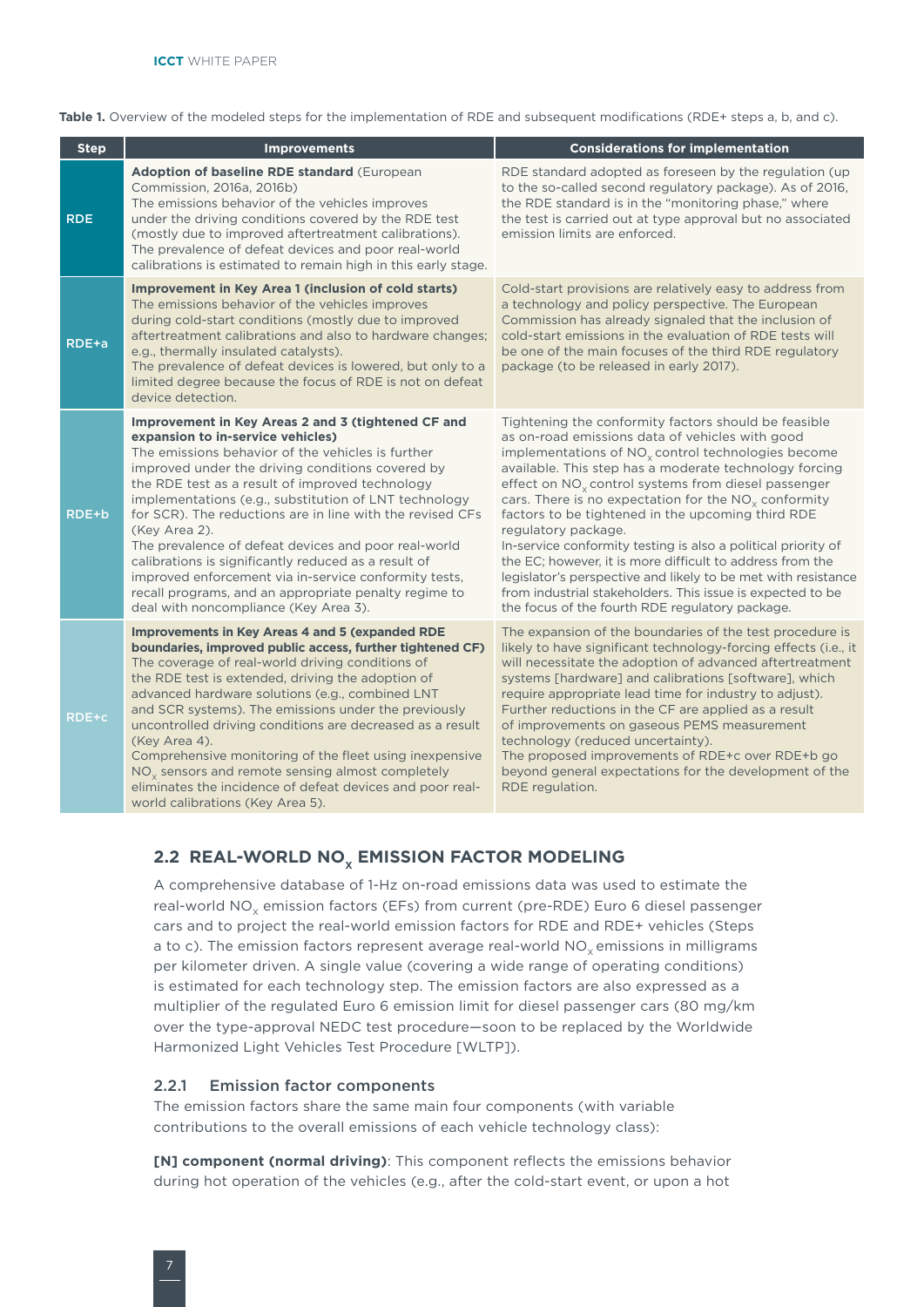restart) and during conditions that could be qualitatively defined as "normal driving." They correspond with the driving conditions covered in the first two regulatory packages of the European RDE regulation (i.e., excluding cold start, unusually cold or hot ambient temperatures, aggressive driving, driving at high altitude, or DPF regeneration events). Under our modeling assumptions, approximately 80% of total vehicle kilometers traveled are expected to fall within normal driving,<sup>5</sup> whereas 8% of activity is expected to fall within cold-start conditions (see following section); the remaining ~12% of activity is expected to fall within "extended driving" conditions (see following section). Most Euro 6 vehicles are also expected to meet the applicable RDE  $NO<sub>x</sub>$  emissions limit (i.e., the nominal Euro 6 emission factor multiplied by a conformity factor) with a safety margin of 30%.

**[C] component (cold-start)**: This component covers the emission behavior of the vehicles upon cold-engine start events. Cold-starting a diesel car leads to a period of elevated NO<sub>v</sub> emissions until the engine and the aftertreatment system reach their normal operating temperature ranges. For example, the  $NO<sub>x</sub>$  conversion in most SCR catalysts (a common NO<sub>v</sub> control technology for diesel passenger cars) drops dramatically below temperatures of 180–200°C. This emissions behavior should only affect the first few minutes of cold-started trips, but it can make up a significant share of total  $NO<sub>v</sub>$  emissions and related health impacts, especially if most trips in urban environments are relatively short and begin in cold-start conditions. Under our modeling assumptions, approximately 8% of total vehicle kilometers traveled are driven in cold-start conditions.6

**[E] component (extended driving)**: This component is used to model the average emission behavior during driving conditions that lead to elevated NO<sub>v</sub> emissions (excluding cold-start events): unusually cold or hot ambient temperatures, aggressive driving, driving at high speeds, driving at higher altitude, and DPF regeneration events. A smaller share of total vehicle activity is expected to fall within this description (approximately 12% of total vehicle kilometers traveled). The  $NO<sub>v</sub>$  emissions behavior is expected to deteriorate significantly during "extended driving" conditions,7 making this component a major contributor to overall  $NO<sub>v</sub>$  emissions. This pronounced increase in average emissions outside the "safe" operating area—which is largely determined by the regulated emissions test—is a key characteristic of the  $NO<sub>x</sub>$  emissions profile of modern diesel passenger cars.

**[D] component (defeat devices)**: This component models the impact of defeat devices and poor emission control system calibrations on the average emissions behavior of the vehicle technology class. This component covers legally questionable defeat devices (e.g., driving cycle identification, "thermal windows" or "timer" defeat devices that switch off or modulate pollution-control systems during normal conditions of use; see Transport & Environment [2016]), and more "narrow" aftertreatment calibrations that cover only NEDC operating points, the latter being defended by the European automotive industry as legal due to the shortcomings of the NEDC type-approval framework and poor enforcement of defeat device provisions in the EU (Muncrief et al., 2016).

<sup>5</sup> The estimation of total vkm is not straightforward, because the boundary conditions of the RDE test are based on several parameters that include altitude, ambient temperature, road gradient (indirectly via a limit to cumulative altitude gain per distance driven over the trip), and driving dynamics. Driving at high altitude (between 700 and 1300 m above sea level) and at cold or hot ambient temperatures (between –2 to 3°C, or between 30 and 35°C) are only partially covered (even colder or hotter temperature intervals are excluded). The coverage of the RDE test was included in the uncertainty analysis described in Section 2.2.3.

This corresponds to a cold-start section of 2 km over a 25-km trip, which is consistent with the findings of Pasaoglu et al. (2012).

NO<sub>y</sub> formation in the engine is proportional to combustion temperature, which, in turn, is proportional to the load placed on the engine. Thus, harder acceleration rates and higher speeds will generate more NO<sub>3</sub> from the engine. Also, the proportion of exhaust gas recirculation that the engine can tolerate is reduced at higher engine loads, further increasing  $NO<sub>x</sub>$  formation in the engine.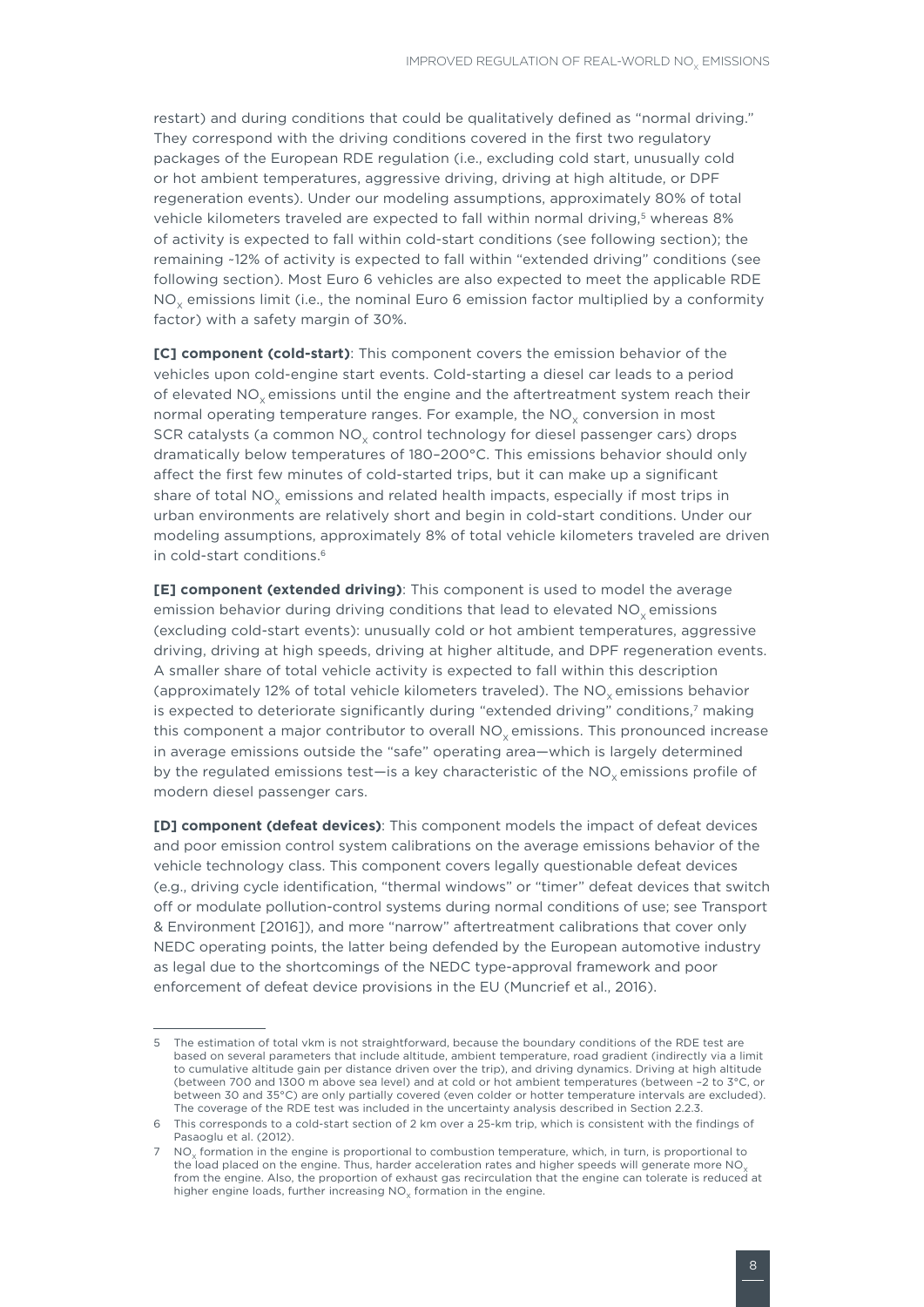#### <span id="page-15-0"></span>2.2.2 Emission factor modeling rationale, main parameters, and assumptions

The emission factor modeling exercise integrates measured, on-road,  $1-Hz NO<sub>v</sub>$  emissions data from ICCT's PEMS database on Euro 6 diesel passenger cars with a number of expert assumptions on the evolution of real-world  $NO<sub>x</sub>$  emission factors for the different emission factor components, as well as on the share of each component in the total vehicle kilometers traveled. The real-world  $NO<sub>x</sub>$  emission factors for Euro 6 and later diesel passenger cars were modeled on the basis of PEMS data from 32 passenger cars certified to Euro 6 standards (Franco et al., 2014). The emission factors were derived with a conservative stance: for example, we chose to use the median instead of the mean to characterize the emissions behavior of the diesel Euro 6 cars in our database to avoid an undue influence of extreme outliers. Also, no deterioration factors were modeled. The calculated conformity factors from the data were 6.0 for cold starts and 7.6 for extended driving.8 The normal driving conformity factor is assumed to be a function of the RDE conformity factor (currently 2.1) and a 30% safety margin. The defeat device conformity factor is the same as the conformity factor for extended driving (i.e., 7.6), but it is applied to the average emission factor (across all driving conditions) of vehicles assumed to use defeat devices (30% of the vehicles in ICCT's PEMS database). The derivation of the real-world diesel  $NO_x$  emission factors for the various scenarios is summarized in Table 2.

<sup>8</sup> The calculated CF of 7.6 for extended driving likely includes the impact of both higher engine loads and defeat strategies. However, under the current RDE program, these conditions are excluded from the RDE boundary conditions. Thus, manufacturers will not need to remove defeat strategies from extended driving under RDE and the calculated CF of 7.6 would still apply.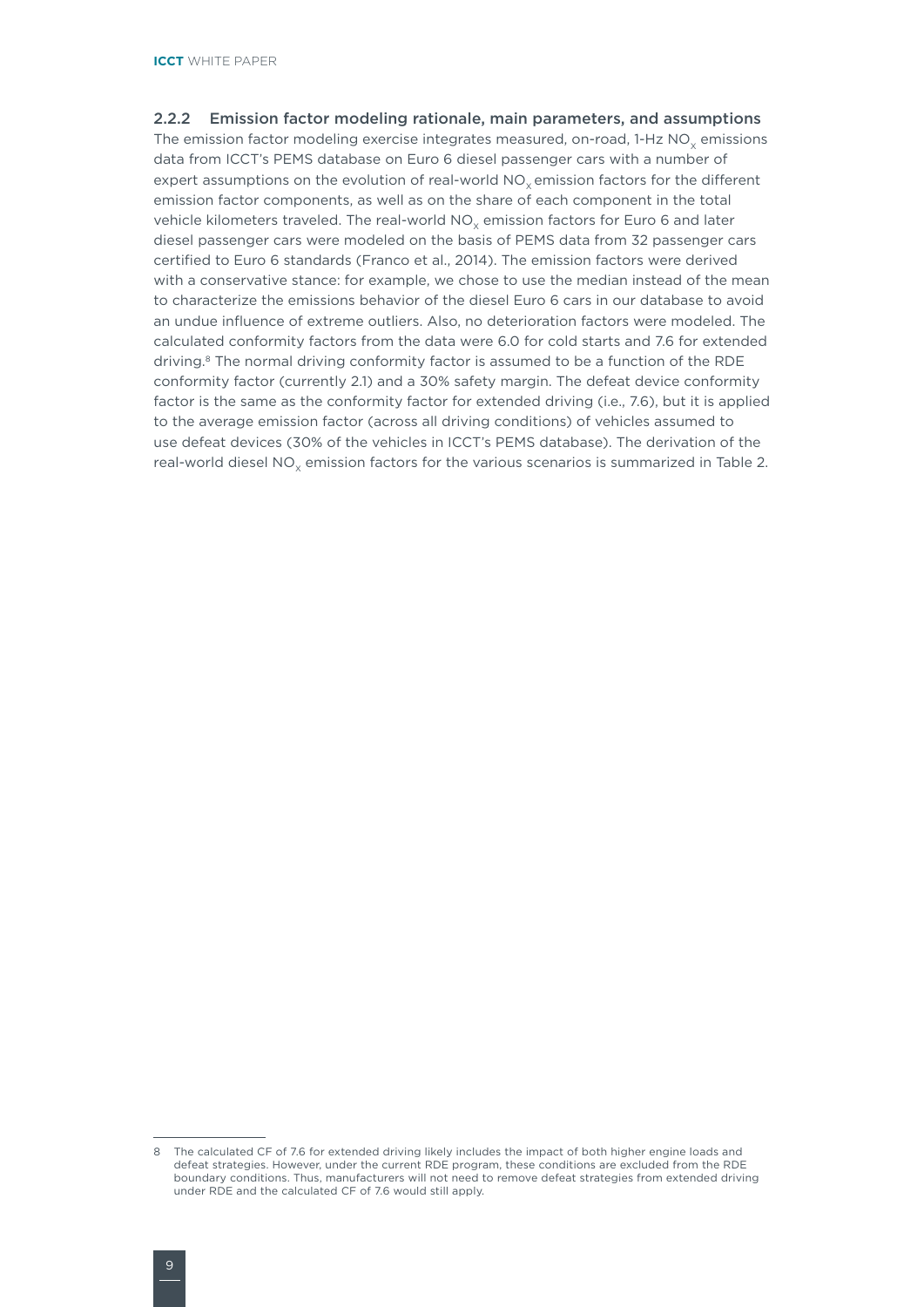| <b>Table 2.</b> Derivation of the real-world diesel $NOv$ emission factors developed for the analysis. |  |  |  |  |  |  |
|--------------------------------------------------------------------------------------------------------|--|--|--|--|--|--|
|--------------------------------------------------------------------------------------------------------|--|--|--|--|--|--|

| <b>Estimated EF</b>                                            | <b>Rationale and derivation</b>                                                                                                                                                                                                                                                                                                                                                                                                                                                                                                                                                                                                                                                                                                                                              |
|----------------------------------------------------------------|------------------------------------------------------------------------------------------------------------------------------------------------------------------------------------------------------------------------------------------------------------------------------------------------------------------------------------------------------------------------------------------------------------------------------------------------------------------------------------------------------------------------------------------------------------------------------------------------------------------------------------------------------------------------------------------------------------------------------------------------------------------------------|
| Euro 5 and prior<br>800 mg/km                                  | This is the generic emission factor applicable to all driving situations for Euro<br>5 vehicles, consistent with Carslaw et al. (2011).                                                                                                                                                                                                                                                                                                                                                                                                                                                                                                                                                                                                                                      |
| <b>Pre-RDE</b><br>453 mg/km<br>(5.7x Euro 6 limit)             | This is the generic EF applicable to all driving situations for pre-RDE Euro 6<br>vehicles (registered between 2012 and 2015). It is an average EF estimated<br>from the ICCT PEMS database on Euro 6 diesel passenger cars. This EF is<br>not modeled by components; instead, it is simply the median EF of the 32<br>Euro 6 diesel vehicles whose emissions are analyzed in Franco et al. (2014),<br>where every vehicle is given equal weight. This emission factor is in line with<br>other reports on the real-world $NOx$ emissions from diesel passenger cars<br>(Kadijk et al., 2015; Ligterink et al., 2013) and with the EFs from European<br>emission inventory models such as COPERT or HBEFA, which put this EF at<br>approximately 4.5 times the Euro 6 limit. |
|                                                                | This EF is modeled by the components described in Section 2.2.1:                                                                                                                                                                                                                                                                                                                                                                                                                                                                                                                                                                                                                                                                                                             |
|                                                                | [N] component: The estimated EF achieved during the driving conditions<br>covered by the RDE test is the Euro 6 limit multiplied by the applicable<br>regulated CF (2.1), with a safety margin of 30% (consistent with best<br>estimate of total uncertainty of RDE test produced by the European<br>Commission (Directorate-General Joint Research Centre; EC-JRC). The<br>"normal driving" EF is thus 2.1*0.7= 1.47x the Euro 6 limit. It applies to<br>80% of total vehicle-kilometers (vkm; excluding those covered by the [D]<br>component).                                                                                                                                                                                                                            |
| <b>RDE</b><br>320±69 mg/km <sup>*</sup><br>(4.0x Euro 6 limit) | [C] component: For cold-start conditions, emissions are insufficiently<br>controlled ("poor cold-start" EF of 6.0x Euro 6 limit). The poor cold-start EF<br>is the median EF estimated from ICCT's PEMS database (32 Euro 6 diesel<br>vehicles), where every vehicle is given equal weight. The cold-start EF for<br>each vehicle is calculated as the average EF for all available cold-started<br>trips considering the first 300 seconds of each trip (a simple criterion for<br>cold-start event delimitation that is consistent with current RDE regulation).<br>This EF applies to 8% of total vkm driven by RDE class vehicles (excluding<br>those covered by the [D] component).                                                                                     |
|                                                                | [E] component: For extended driving conditions that are not fully covered<br>by the RDE regulation (e.g., high load driving, high altitude, extended<br>temperature ranges), emissions are poorly controlled ("poor extended" EF<br>of 7.6x Euro 6 limit). The poor extended EF is calculated for each vehicle as<br>the average windowed EF considering only the CO <sub>2</sub> windows with distance-<br>specific $NOx$ emissions higher than the 80th percentile for the vehicle (i.e.,<br>the average of the worse 20% of emissions). The generic EF is the median<br>for 32 vehicles; this is applied to 12% of total vkm.                                                                                                                                             |
|                                                                | [D] component: 30% of the fleet is assumed to have average emissions<br>corresponding to the EF of the [E] component (uncontrolled/defeat device<br>EF of 7.6x the Euro 6 limit). This EF applies over all vkm traveled by those<br>vehicles assumed to be affected by defeat devices or poor emission-control<br>calibrations. For comparison, the average EF of the 23 worst vehicles (out of<br>32 included in the analysis, i.e., 72%) is 7.2x.                                                                                                                                                                                                                                                                                                                          |
|                                                                | This EF is modeled by the components described in Section 2.2.1:                                                                                                                                                                                                                                                                                                                                                                                                                                                                                                                                                                                                                                                                                                             |
|                                                                | [N] component: No changes in assumptions from RDE.                                                                                                                                                                                                                                                                                                                                                                                                                                                                                                                                                                                                                                                                                                                           |
| RDE+a (cold<br>start)                                          | [C] component: $NOx$ control is improved (improved cold-start EF is 2.5x<br>Euro 6 limit) for cold-start conditions corresponding to 8% of total vkm<br>driven by vehicles compliant with the RDE+a step.                                                                                                                                                                                                                                                                                                                                                                                                                                                                                                                                                                    |
| 261±49 mg/km*                                                  | [E] component: No changes in assumptions from RDE.                                                                                                                                                                                                                                                                                                                                                                                                                                                                                                                                                                                                                                                                                                                           |
| (3.3x Euro 6 limit)                                            | [D] component: The prevalence of defeat devices/poor calibrations is<br>reduced to 20% of RDE+a vehicles (from 30% for RDE; the modeled<br>prevalence of defeat devices/poor calibrations is still relatively high because<br>the focus of RDE is not on defeat device detection).                                                                                                                                                                                                                                                                                                                                                                                                                                                                                           |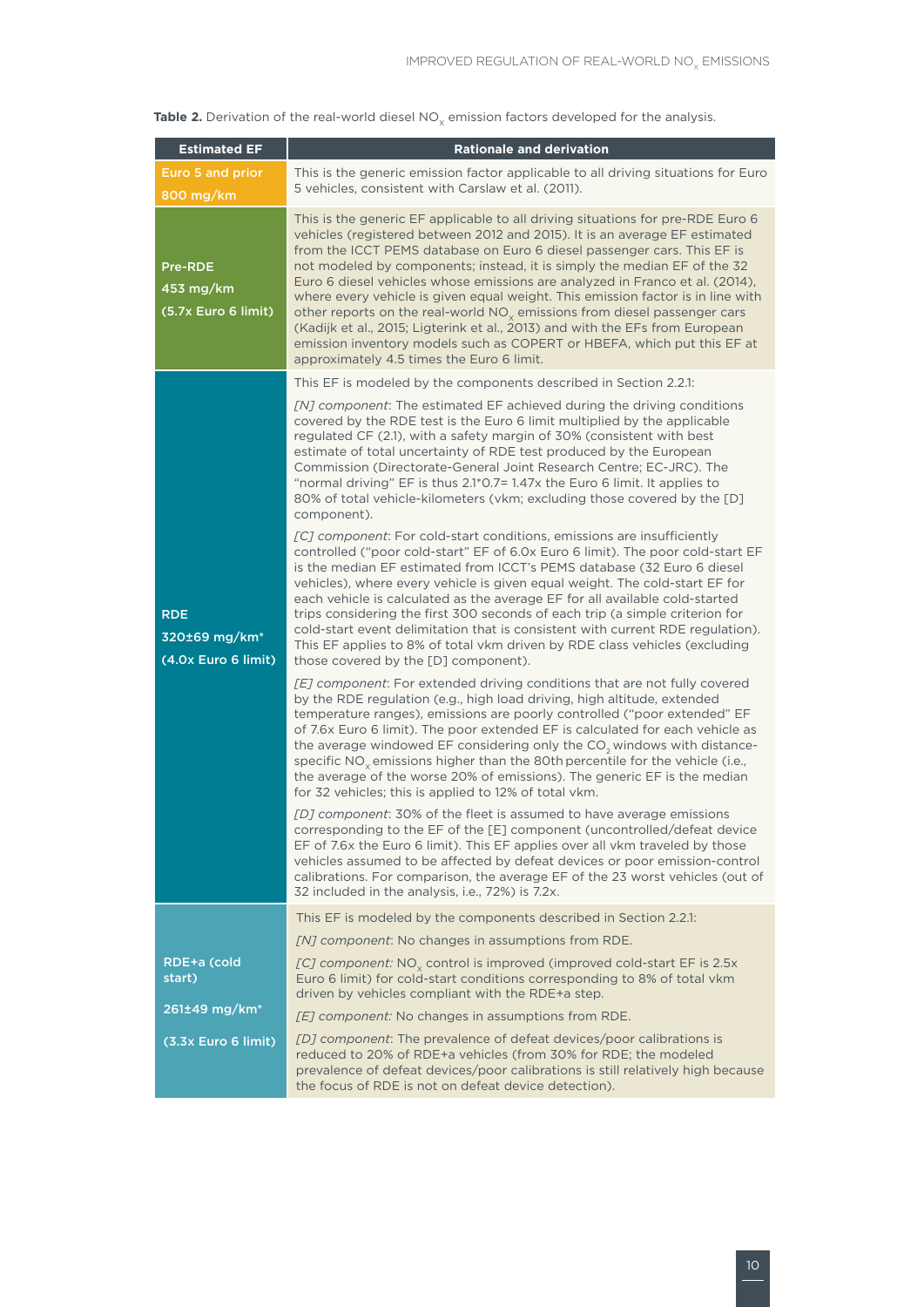<span id="page-17-0"></span>

| <b>Estimated EF</b>                                                                    | <b>Rationale and derivation</b>                                                                                                                                                                                                                                                                                                                                                                                                                                                               |
|----------------------------------------------------------------------------------------|-----------------------------------------------------------------------------------------------------------------------------------------------------------------------------------------------------------------------------------------------------------------------------------------------------------------------------------------------------------------------------------------------------------------------------------------------------------------------------------------------|
|                                                                                        | This EF is modeled by the components described in Section 2.2.1:                                                                                                                                                                                                                                                                                                                                                                                                                              |
| <b>RDE+b (tightened</b><br>CF, in-service                                              | [N] component: The estimated EF achieved during the driving conditions<br>covered by the RDE test is the Euro 6 limit multiplied by a tightened<br>regulated CF (1.5), with a safety margin of 30% (normal driving EF is thus<br>1.5*0.7= 1.05x the Euro 6 limit).                                                                                                                                                                                                                            |
| testing)<br>165±27 mg/km <sup>*</sup>                                                  | [C] component: Further improvement from RDE+a in proportion to the<br>improvement of the [N] component.                                                                                                                                                                                                                                                                                                                                                                                       |
| (2.1x Euro 6 limit)                                                                    | [E] component: No changes in assumptions from RDE.                                                                                                                                                                                                                                                                                                                                                                                                                                            |
|                                                                                        | [D] component: Market surveillance and in-service conformity testing<br>reduces the prevalence of defeat devices/poor calibrations from 20% to<br>5% (the largest absolute decrease in the prevalence of defeat devices/poor<br>calibrations is modeled at this stage).                                                                                                                                                                                                                       |
|                                                                                        | This EF is modeled by the components described in Section 2.2.1:                                                                                                                                                                                                                                                                                                                                                                                                                              |
|                                                                                        | [N] component: The estimated EF achieved during the driving conditions<br>covered by the RDE test is the Euro 6 limit multiplied by a further tightened<br>regulated CF (1.2), with a safety margin of 30% (normal driving EF is thus<br>$1.2*0.7=0.84x$ the Euro 6 limit).                                                                                                                                                                                                                   |
| <b>RDE+c (expanded</b><br><b>RDE boundaries;</b><br>improved public                    | [C] component: Further improvement from RDE+b in proportion to the<br>improvement of the [N] component.                                                                                                                                                                                                                                                                                                                                                                                       |
| access, further<br>tightened CF)<br>94±12 mg/km <sup>*</sup><br>$(1.2x)$ Euro 6 limit) | [E] component: For driving conditions that are not fully covered by the<br>baseline RDE on-road emissions test (e.g., high load driving, high altitude,<br>extended temperature ranges), emissions control is improved (improved<br>extended EF of 3.0x the Euro 6 limit). This reflects an average of conditions<br>newly covered at the same CF as the normal component and conditions that<br>continue to be excluded even from the extended conditions, for which the<br>CF is unchanged. |
|                                                                                        | [D] component: Defeat device screening programs using remote sensing and<br>on-board NO <sub>y</sub> sensors further reduce the prevalence of defeat devices/poor<br>calibrations from 5% to 1%.                                                                                                                                                                                                                                                                                              |

\*Uncertainties quoted correspond to the standard deviation of the EF populations derived from the Monte Carlo Simulation (see Section 2.2.3)

#### 2.2.3 Emission factor uncertainty: Monte Carlo simulation

A simple Monte Carlo simulation was run to investigate the sensitivity of the modeled emission factors to variations in the input assumptions and their associated parameters, including the values of the emission factors estimated from the PEMS database, the shares of vehicle-kilometers (vkm) assigned to each emission factor component, and the estimated prevalence of defeat devices or poor  $NO<sub>x</sub>$  control calibrations. All of the parameters were allowed to vary independently within a ±50% range using a pseudorandom number generator (rand function). A population of 1 million emission factors was iteratively produced for each one of the vehicle categories covered in. The means of the resulting emission factor populations converge strongly to the nominal emission factors, and their standard deviations provide insights into the margins of variability of the modeled emission factors as well as their sensitivities to the input parameters. A Matlab script is provided in Annex I that allows the results to be independently reproduced. Table 3 lists the emission factor modeling parameters that were randomly varied and their allowed ranges of variation.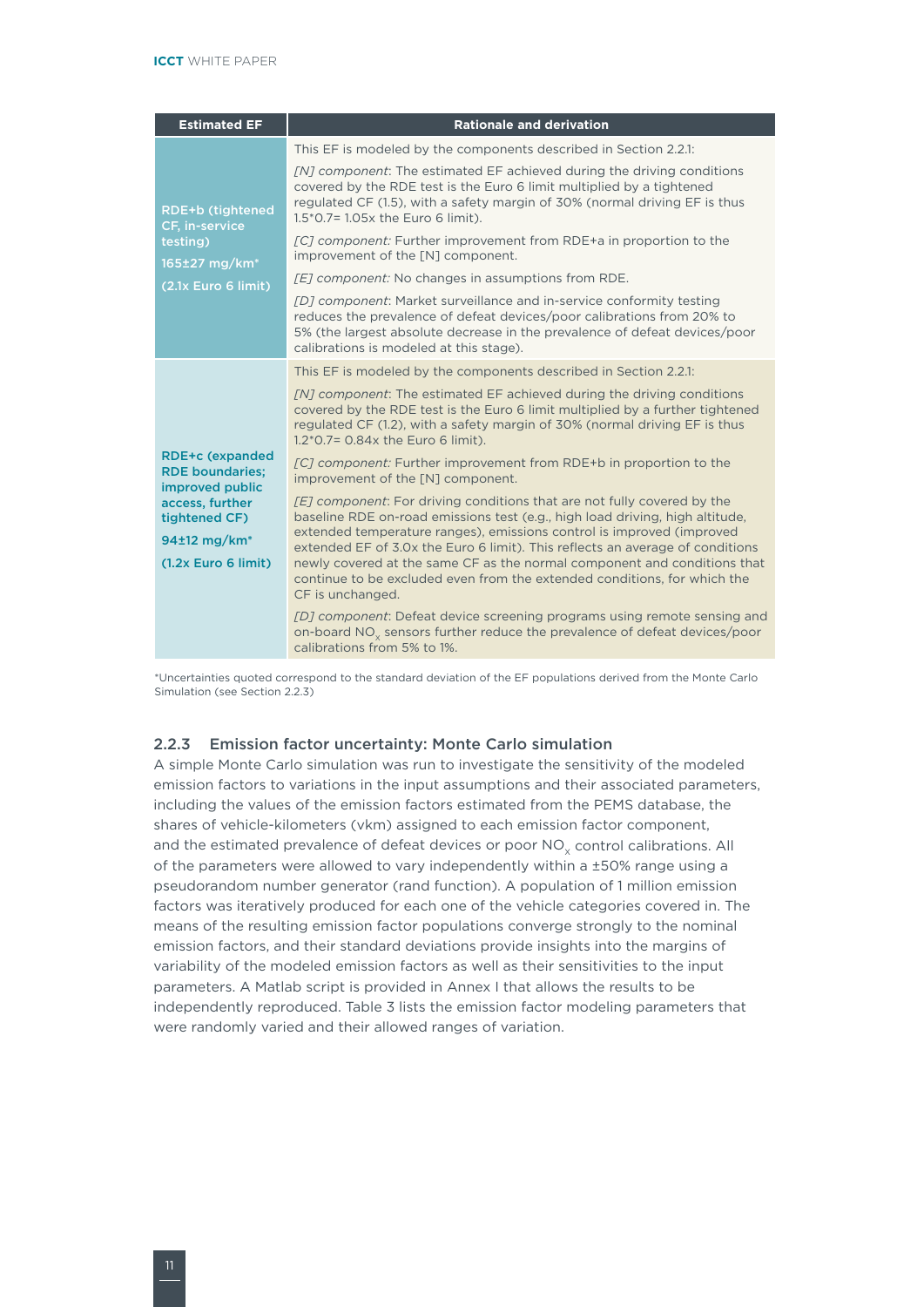| <b>Parameter</b>                                                         | <b>Central estimate</b> | <b>Random range of variation</b><br>$(min - max.)$ |
|--------------------------------------------------------------------------|-------------------------|----------------------------------------------------|
| <b>Engineering safety margin for RDE</b><br>test (% of regulated CF)     | 30%                     | 15%-45%                                            |
| Share of total vkm driven in<br>cold-start condition (%)                 | 8%                      | 4%-12%                                             |
| Share of total vkm driven in extended<br>conditions (%)                  | 12%                     | 6%-18%                                             |
|                                                                          | <b>RDE: 6.0</b>         | RDE: 3.0-9.0                                       |
| <b>EF in cold-start condition</b>                                        | RDE+a: 2.5              | RDE+a: 1.25-3.75                                   |
| (as multiplier of diesel Euro 6 limit)                                   | RDE+b: 2.1              | RDE+b: 0.9-2.7                                     |
|                                                                          | $RDE + c$ : 1.7         | RDE+c: 0.7-2.1                                     |
|                                                                          | RDE: 7.6                | RDE: 3.8-11.4                                      |
| <b>EF in extended conditions</b>                                         | RDE+a: 7.6              | RDE+a: 3.8-11.4                                    |
| (as multiplier of diesel Euro 6 limit)                                   | $RDF + h: 76$           | RDE+b: 3.8-11.4                                    |
|                                                                          | RDE+c: 3.0              | RDE+c: 1.5-4.5                                     |
| EF in defeat device conditions<br>(as multiplier of diesel Euro 6 limit) | All steps: 7.6          | All steps: 3.8-11.4                                |
|                                                                          | RDE: 30%                | RDE: 15%-45%                                       |
| <b>Prevalence of defeat devices</b>                                      | RDE+a: 20%              | RDE+a: 10%-30%                                     |
| (% of vehicles in the class)                                             | RDE+b: 5%               | RDE+b: 2.5%-7.5%                                   |
|                                                                          | RDE+c: 1%               | RDE+c: 0.5%-1.5%                                   |

<span id="page-18-0"></span>**Table 3.** Emission factor modeling parameters used in the Monte Carlo simulation.

### **2.3 POLICY AND TECHNOLOGY SCENARIOS**

We estimated  $NO<sub>x</sub>$  emissions and/or fleet average  $NO<sub>x</sub>$  emission factors from passenger cars in the 28 EU Member States (EU-28) under six pathways for the period 2015–2030 (Table 4). Emissions are estimated using a version of EMISIA SA's Sibyl model (EMISIA SA, 2016), modified to accommodate ICCT's real-world emission factor estimates for new diesel vehicles certified to Euro 4, Euro 5, Euro 6, RDE (Euro 6c), and subsequent RDE phases. For passenger cars fueled by gasoline and other (non-diesel) fuels, no changes were made to Sibyl's baseline of current policies and associated emission factors.

The first three scenarios focus on potential developments to the RDE program and its impacts on new diesel vehicle technology. The Baseline RDE pathway includes the currently adopted RDE program (first and second regulatory packages) for Euro 6c diesel cars but assumes no further improvements to the program. The Conservative RDE+ pathway assumes the implementation of cold-start provisions in 2020 followed by market surveillance and tightened conformity factors in 2023 (but no subsequent improvements). The Accelerated RDE+ pathway assumes the implementation of improvements in all five key areas on an accelerated implementation calendar, with the phase-ins of the different steps (mandatory dates of application for all new car registrations) taking place in 2018, 2020, and 2022 (Figure 4).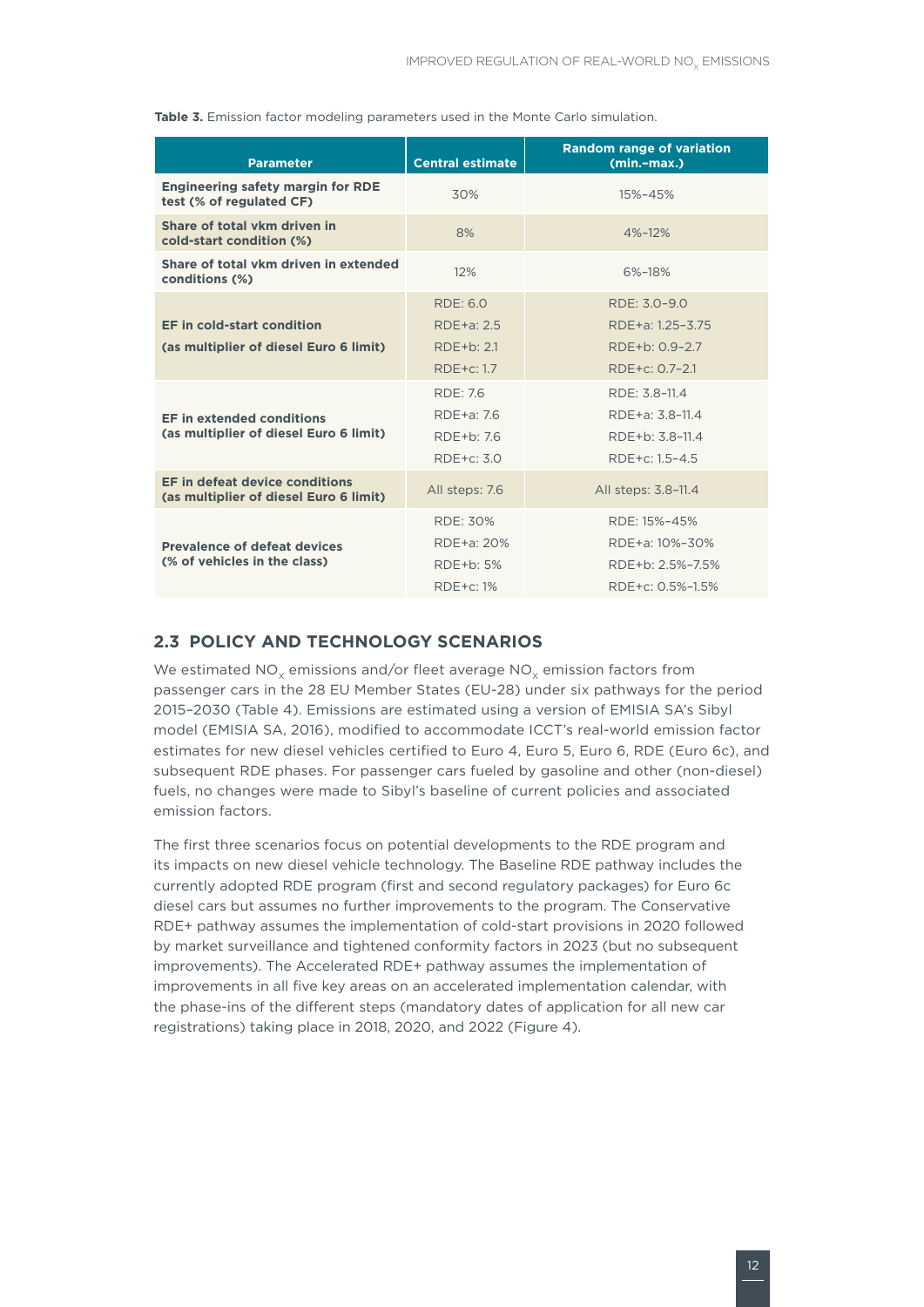#### **Table 4.** Scenario definitions.

| <b>Scenario</b>                                  | <b>Description</b>                                                                                                                                                                                                                                                                                                                                                                                            | <b>Effect</b>                                                                                                           | <b>Scope</b> |  |
|--------------------------------------------------|---------------------------------------------------------------------------------------------------------------------------------------------------------------------------------------------------------------------------------------------------------------------------------------------------------------------------------------------------------------------------------------------------------------|-------------------------------------------------------------------------------------------------------------------------|--------------|--|
| <b>Baseline RDE</b><br>(reference fleet)         | Includes the current adopted RDE program as of October 2015.<br>Assumes no further RDE phases beyond the second regulatory<br>package of RDE (European Commission, 2016b). <sup>9</sup> Assumes new<br>diesel cars retain their current market share until 2030.                                                                                                                                              |                                                                                                                         |              |  |
| <b>Conservative</b><br>RDE+<br>(reference fleet) | Same as the previous scenario through 2019. From 2020-2022, all<br>new diesel cars are certified to RDE+a (cold-start provisions). From<br>2023-2030, all new diesel cars are certified to the RDE+b step (adding<br>market surveillance and tightened conformity factors). Assumes new<br>diesel cars retain their current market share until 2030.                                                          | RDE and RDE+ programs<br>drive improvements in<br>real-world $NOx$ emissions<br>from Euro 6 diesel                      | <b>EU-28</b> |  |
| <b>Accelerated</b><br>RDE+<br>(reference fleet)  | Same as the previous scenario through 2017. From 2018-2019.<br>all new diesel cars are certified to RDE+a. From 2020-2021, all<br>new diesel cars are certified to RDE+b; finally, starting in 2022, all<br>new diesel cars are certified to the RDE+c step (expanded test<br>procedure boundaries, comprehensive fleet monitoring). Assumes<br>new diesel cars retain their current market share until 2030. | passenger cars                                                                                                          |              |  |
| <b>Baseline RDE</b><br>(market shift)            | Two sensitivity scenarios model a decline in new diesel car market<br>share from approximately 50% in 2016 to less than 20% in 2030.                                                                                                                                                                                                                                                                          | A gradual market<br>share decline for diesel                                                                            |              |  |
| <b>Accelerated</b><br>RDE+<br>(market shift)     | with gasoline cars capturing the market share lost by diesel cars. The<br>assumed steady decline in diesel market share is equivalent to a 1 to 3<br>percentage point drop in market share each year. These assumptions<br>are added to the Baseline RDE and Accelerated RDE+ scenarios.                                                                                                                      | passenger cars (displaced<br>by gasoline) further<br>reduces fleet-average real-<br>world $NOx$ emissions               |              |  |
| <b>LEZ</b>                                       | Sensitivity scenarios model the impacts of an LEZ implemented<br>in a city with EU-average fleet technology mix. Minimum emission<br>certification level requirements tighten from Euro 3 (diesel) and<br>Euro 2 (gasoline) in 2020 to a minimum of Euro 6c (diesel) and<br>Euro 4 (gasoline) in 2026.                                                                                                        | Restrictions on the activity<br>of vehicle classes with<br>higher NO <sub>x</sub> emissions<br>accelerate fleet renewal | Local        |  |
|                                                  |                                                                                                                                                                                                                                                                                                                                                                                                               |                                                                                                                         |              |  |

| First registrations calendar | 2016       | 2018  | 2022<br>2020 |           |  |  |
|------------------------------|------------|-------|--------------|-----------|--|--|
| Conservative RDE+ Pre-RDE    | <b>RDE</b> |       | RDE+a        | $RDE + b$ |  |  |
| Accelerated RDE+ Pre-RDE     | <b>RDE</b> | RDE+a | RDE+b        | $RDE+c$   |  |  |

**Figure 4.** Timeline for improvement of RDE program under the Conservative RDE+ and Accelerated RDE+ scenarios.

Next, we evaluate two scenarios that build off of the Baseline RDE and Accelerated RDE+ pathways, assuming a decline in the market share of new diesel cars across the EU. In contrast to the reference case for vehicle activity (used for the first three RDE policy pathways), which assumes that diesel cars retain their market share (EMISIA SA, 2016), the market shift scenarios assume that new diesel cars lose 1 to 3 percentage points in market share per year, declining to less than 20% of new car registrations in 2030. Gasoline-fueled cars are assumed to capture the market share lost by diesel cars. Such a shift could be driven by a combination of factors, for example, shifting consumer sentiment regarding the environmental performance of diesel cars, changes in new vehicle registration fees or fuel excise taxes, or an increase in emission control costs for diesel cars related to tightened RDE regulations. Although such policies or shifts in consumer preferences could contribute to a decrease in the market share of diesel cars, we do not attempt to quantify the market impacts of any specific factor; rather, we evaluate the potential EU-wide  $NO<sub>v</sub>$  emissions impacts of a hypothetical decline in the market share of diesel passenger cars to better understand the need for a strengthened RDE program to control  $NO<sub>v</sub>$  emissions.

<sup>9</sup> The Baseline RDE scenario (i.e., no further RDE development beyond what is currently approved) is very unlikely to materialize, as the RDE regulation is expected to be completed by at least two further regulatory packages (third and fourth RDE regulatory packages). The third RDE regulatory package is currently being finalized by the European Commission, and its publication is expected in the first half of 2017.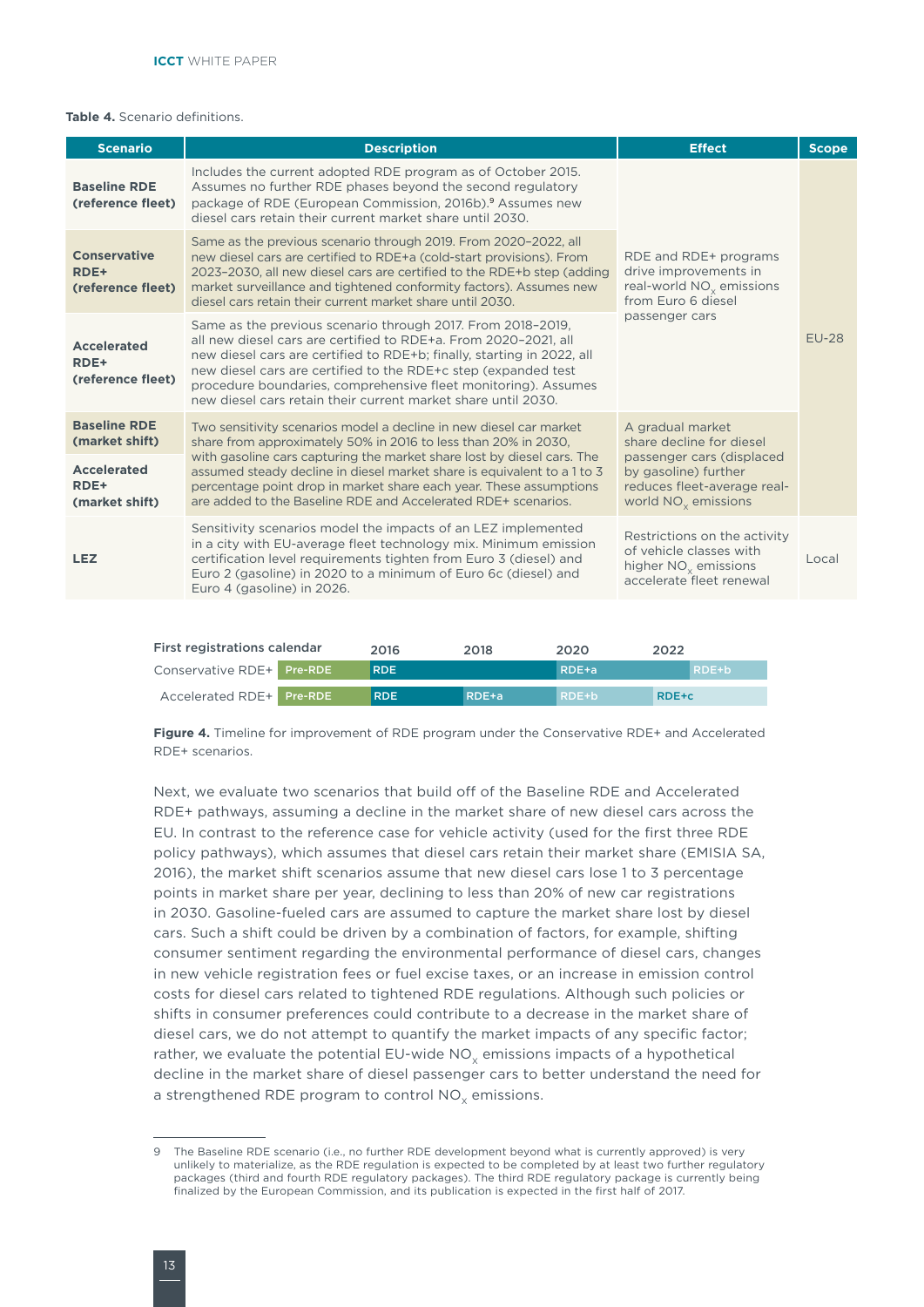In contrast to the first five scenarios, the LEZ scenario is applicable at the local level rather than the regional (EU) level. This scenario builds off of the three modeled pathways for the RDE program (including Baseline RDE), evaluating the potential impacts of an LEZ (or environment zone) implemented in a city with a passenger car fleet technology mix similar to the EU-28 average. Taking into account the design of existing LEZs in various European cities, this LEZ is assumed to phase in from 2020 to 2026 and require vehicles to meet a minimum emission certification level in order to enter the city. The modeled program would require a minimum of Euro 3 for diesel cars and Euro 2 for gasoline cars in 2020, progressively tightening to a minimum of Euro 6c (current RDE) for diesel cars and Euro 4 for gasoline cars in 2026 (although not evaluated in this analysis, a more advanced LEZ could eventually aim to limit activity to plug-in hybrid or zero-emission vehicles). Because the absolute emissions benefits would be determined by the scale of the program and the specific passenger car technology mix, results for this scenario instead focus on the share of passenger car activity by technology and the fleet average  $NO<sub>v</sub>$  emission factor over time.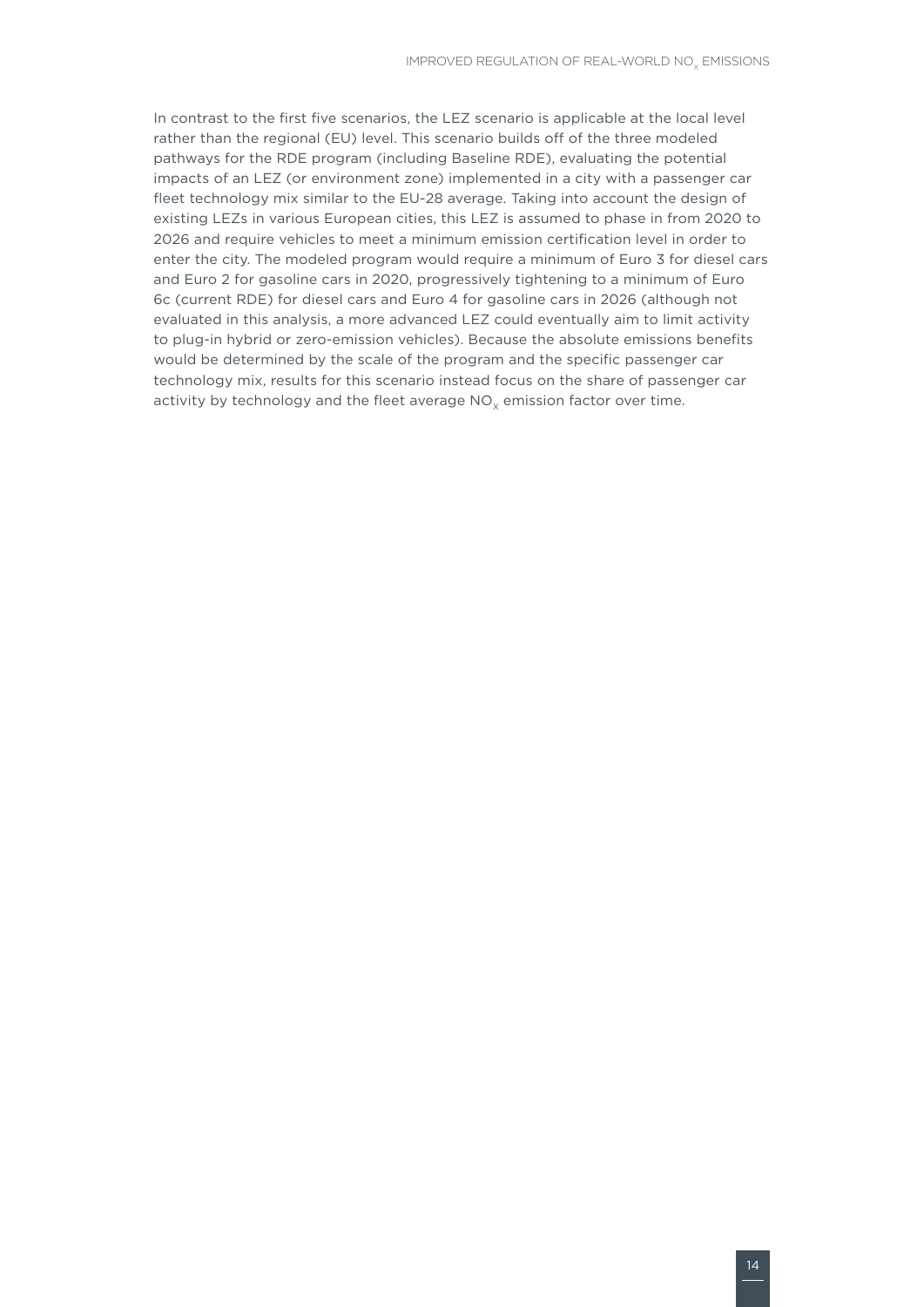# <span id="page-21-0"></span>3. RESULTS AND DISCUSSION

The diesel emissions scandal has brought the real-world diesel NO<sub>.</sub> issue to the mainstream. Recent testing performed by the governments of Germany, the Netherlands, France, and the United Kingdom and by independent organizations (including the ICCT) has helped delineate the problem of real-world NO<sub>v</sub> emissions from diesel passenger cars. An overwhelming amount of experimental evidence points to a severe noncompliance problem that concerns not only Volkswagen, but rather affects the vast majority of diesel passenger cars certified to the Euro 5 and Euro 6 standards (i.e., the technology classes that will dominate the emissions behavior of EU fleets in the coming years).

We carefully built two policy pathways with different levels of ambition (Conservative RDE+ and Accelerated RDE+) and modeled the real-world  $NO<sub>v</sub>$  emission factors for the corresponding regulatory steps. We phased in the various technical improvements to the Baseline RDE regulation according to a calendar that takes into consideration the current work of the RDE group and the technical challenges facing car manufacturers and regulators. For example, we placed the improved control of cold-start emissions—which will be covered in the third regulatory package of RDE, and which we think is technically achievable within a short time frame—as a short-term priority, and allowed more lead time for substantive changes (e.g., planning the expansion of the driving conditions covered by the RDE test for 2022 would give industry sufficient time to start engineering improved  $NO<sub>x</sub>$  aftertreatment hardware, such as combined LNT and SCR systems).

Despite the uncertainties surrounding several aspects of our modeling exercise (namely the prevalence of defeat devices/poor real-world calibrations in diesel Euro 6 cars and the evolution of the market share of diesel cars in the EU), our work provides insights into the effects of plausible scenarios on real-world NO<sub>v</sub> emissions of the EU passenger car fleet.

### **3.1 RDE AND RDE+: REAL-WORLD NO<sub>v</sub> EMISSION FACTORS**

The main results of the real-world  $NO<sub>x</sub>$  emission factor modeling exercise are captured in Figure 5. Following from our input assumptions, properly calibrated Euro 6 diesel passenger cars should be able to have real-world emissions behavior in line with the Euro 6 limit of 80 mg/km if only normal driving (i.e., the relatively undemanding conditions covered by the current RDE test) emissions are taken into account. But the real-world Baseline RDE emission factor increases to just over twice the Euro 6 limit once the effects of cold-start and extended driving are included. This effect is further amplified by the contribution of the share of the fleet assumed to have defeat devices or poor NO<sub>y</sub> control calibrations, which effectively double the real-world emission factor and put it at its overall estimated value of 4 times the Euro 6 limit.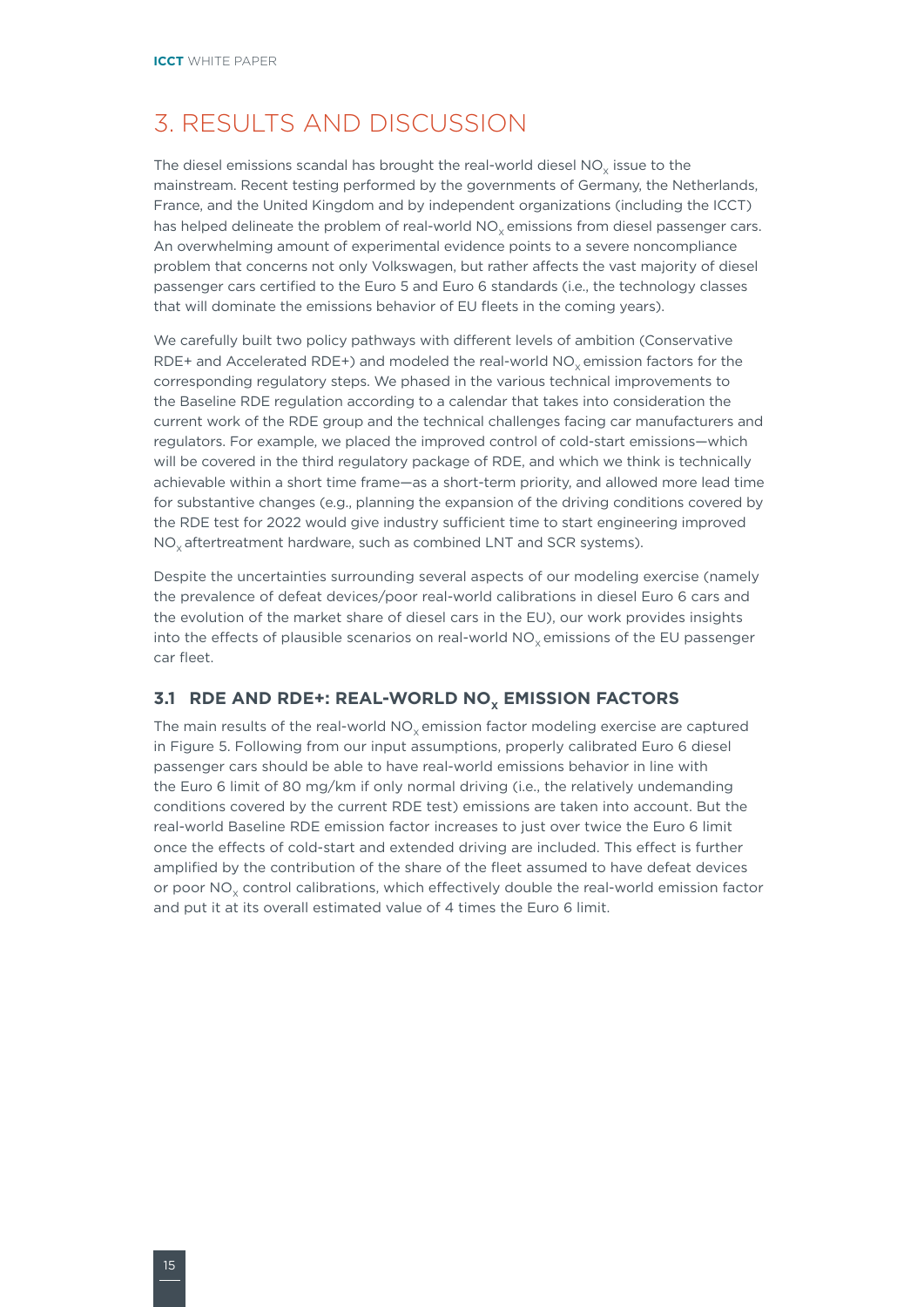



The incorporation of cold-start to the regulated RDE test brings significant improvements to the real-world emission factor of the RDE+a class, but the largest reduction comes from the expected drop in the prevalence of defeat devices/poor calibrations among new vehicle registrations. This reduction is most pronounced for the RDE+b and RDE+c steps, which include specific policies to eradicate these practices (e.g., in-service conformity testing for RDE+b and comprehensive fleet screening using on-board  $NO<sub>x</sub>$  sensors and remote sensing for RDE+c). If the RDE+c policy step is adopted, the defeat device component of the emission factor is expected to be minimal.

The importance of the extended driving emission factor component grows both in relative and absolute terms from RDE to RDE+b, where it experiences a peak and dominates the real-world emission factor (relative contribution of 35±15%). This behavior is explained by the substitution of defeat device activity with extended driving activity (still with relatively poor emissions behavior). The emissions behavior under extended driving is expected to improve only after the coverage of the RDE test is expanded with the introduction of the RDE+c step. After this milestone, the real-world diesel  $NO<sub>x</sub>$ emission factor is reduced by approximately 43% from RDE+b, and the contribution of normal driving exceeds the sum of contributions by the other emission factor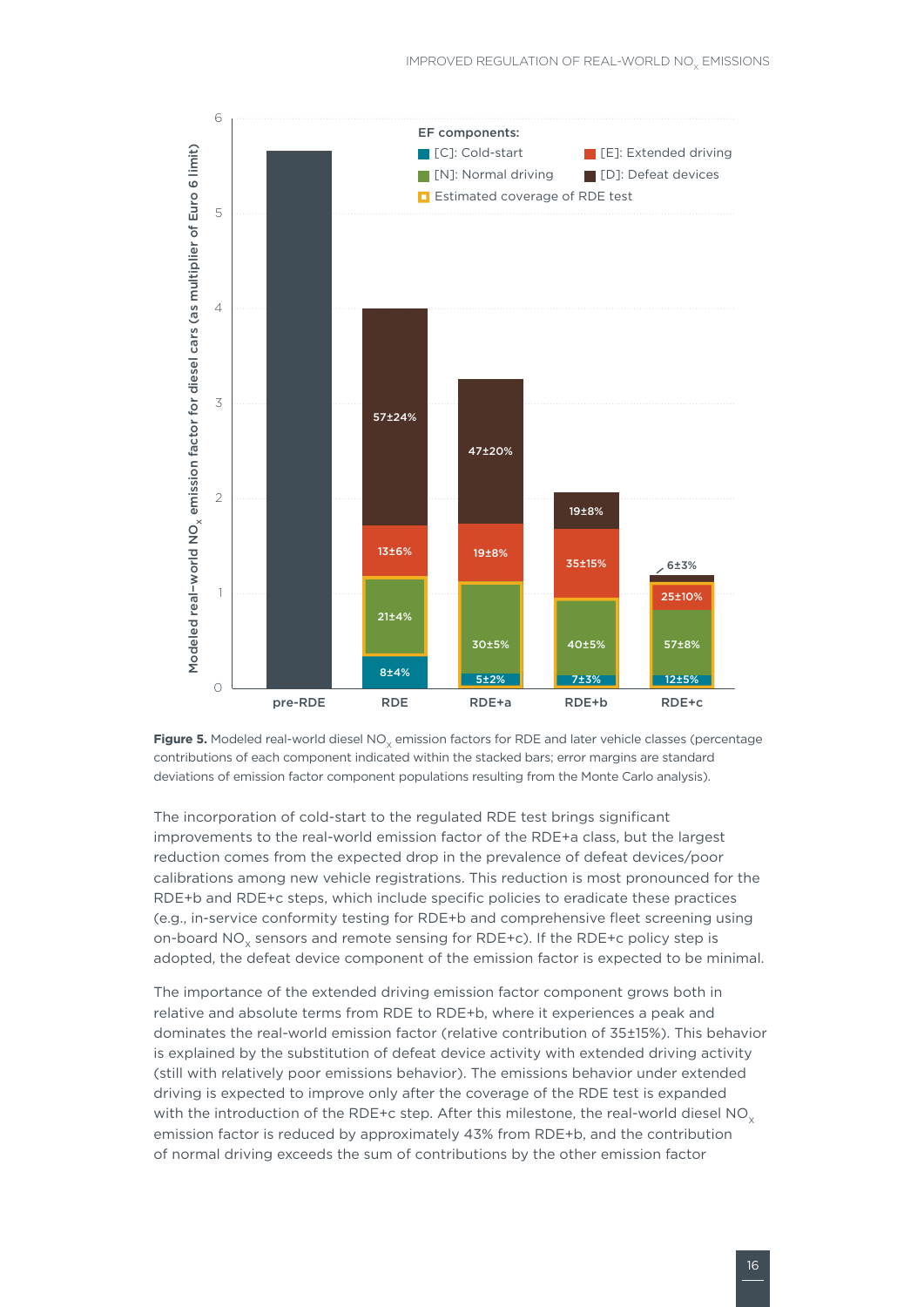<span id="page-23-0"></span>components for the first time (even though the vast majority of vehicle-kilometers are consistently assumed to be driven in normal conditions).

Figure 6 compares the development of real-world  $NO<sub>x</sub>$  emission factors for diesel and gasoline passenger cars with regulated emission limits. Emission factors for diesel cars certified to Euro 1 through Euro 3 and gasoline cars certified to Euro 1 through Euro 6 are based on Sibyl defaults. Real-world emission factors for diesel cars certified to Euro 6 (pre-RDE) standards are median estimates from ICCT's PEMS database. Emission factors for diesel cars under the current RDE program (Euro 6c) and future RDE+ steps are modeled according to the methods in the preceding section. Since NO<sub>v</sub>-specific emission limits were introduced for Euro 3 cars, real-world emissions from diesel cars have exceeded regulated emission limits, while gasoline cars have performed within their regulated emission limits (NO<sub>x</sub> and hydrocarbons [HC] were regulated together for Euro 1 and Euro 2, thus no NO<sub>v</sub>-specific emission limits are shown in the chart for these standards). On average, diesel cars certified to Euro 4, Euro 5, and Euro 6 (pre-RDE) standards emit approximately 3.2, 4.4, and 5.7 times their respective regulated emission limits.

The error bars for Euro 5 diesel cars reflect the range of results of PEMS studies conducted in France, Germany, and the United Kingdom as reported in Ntziachristos et al. (2016a). Error bars for Euro 6 diesel cars at various stages of RDE are drawn from the Monte Carlo analysis described in the previous section. Although these error bars illustrate the uncertainty in emission factors related to the prevalence of defeat devices and coverage of the RDE test, among other factors, only the central estimates were applied in the fleet emissions modeling.



Figure 6. Passenger car real-world NO<sub>v</sub> emission factors versus regulatory emission limits.

#### **3.2 NEW PASSENGER CAR REGISTRATIONS, STOCK, AND ACTIVITY**

Figure 7 indicates the projected share of new passenger car registrations in the EU by vehicle and fuel type under the reference (common to RDE and RDE+ projections) and market shift scenarios. As discussed previously, the reference case assumes that diesel cars will continue to account for about half of new passenger car registrations though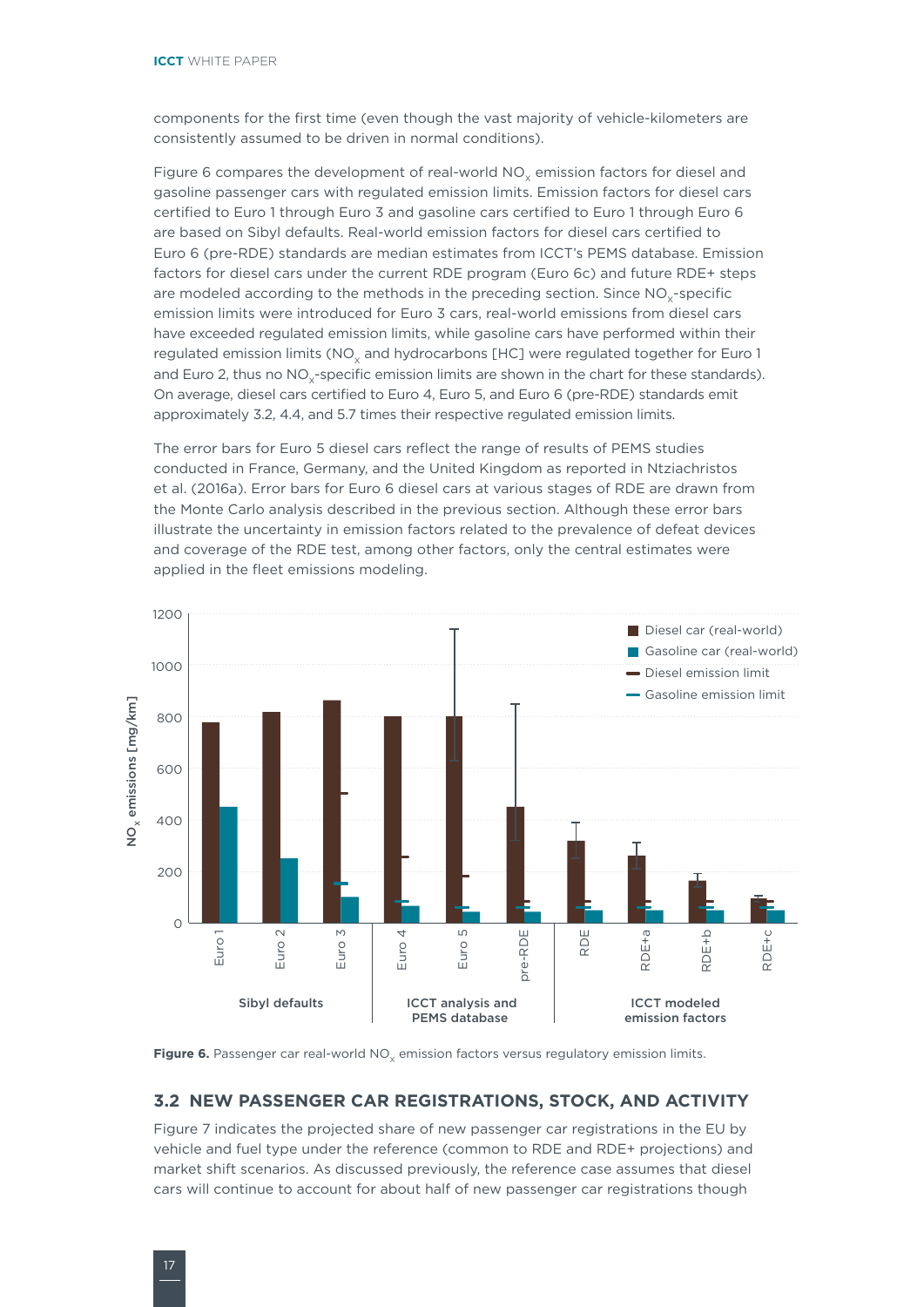2030. The first three RDE scenarios do not assume any changes in fuel mix from the reference case, instead focusing on the emissions impacts of new diesel technologies given this projected fuel mix. In contrast, the market shift scenarios examine the emissions impact of a decline in the market share of new diesel passenger cars in combination with the Baseline RDE or Accelerated RDE+ scenarios, respectively. Battery electric, plug-in hybrid, and fuel cell vehicles are included in the Gasoline Hybrid & Electrified category shown in Figure 7.



**Figure 7.** New passenger car registrations by vehicle and fuel type, 2015-2030.

The reference case projects that diesel cars will make up 50% of the passenger car fleet across the EU-28 in 2030, compared to approximately 5% for gasoline hybrids, 7% for cars fueled by compressed natural gas (CNG) or liquefied petroleum gas (LPG), and less than 1.5% for zero-emission vehicles (defined as vehicles having zero tailpipe emissions, i.e., battery electric and fuel-cell vehicles; Figure 8). Under the market shift scenarios, we estimate that even if diesel cars steadily lose popularity, they could still account for approximately 40% of the passenger car fleet in 2030.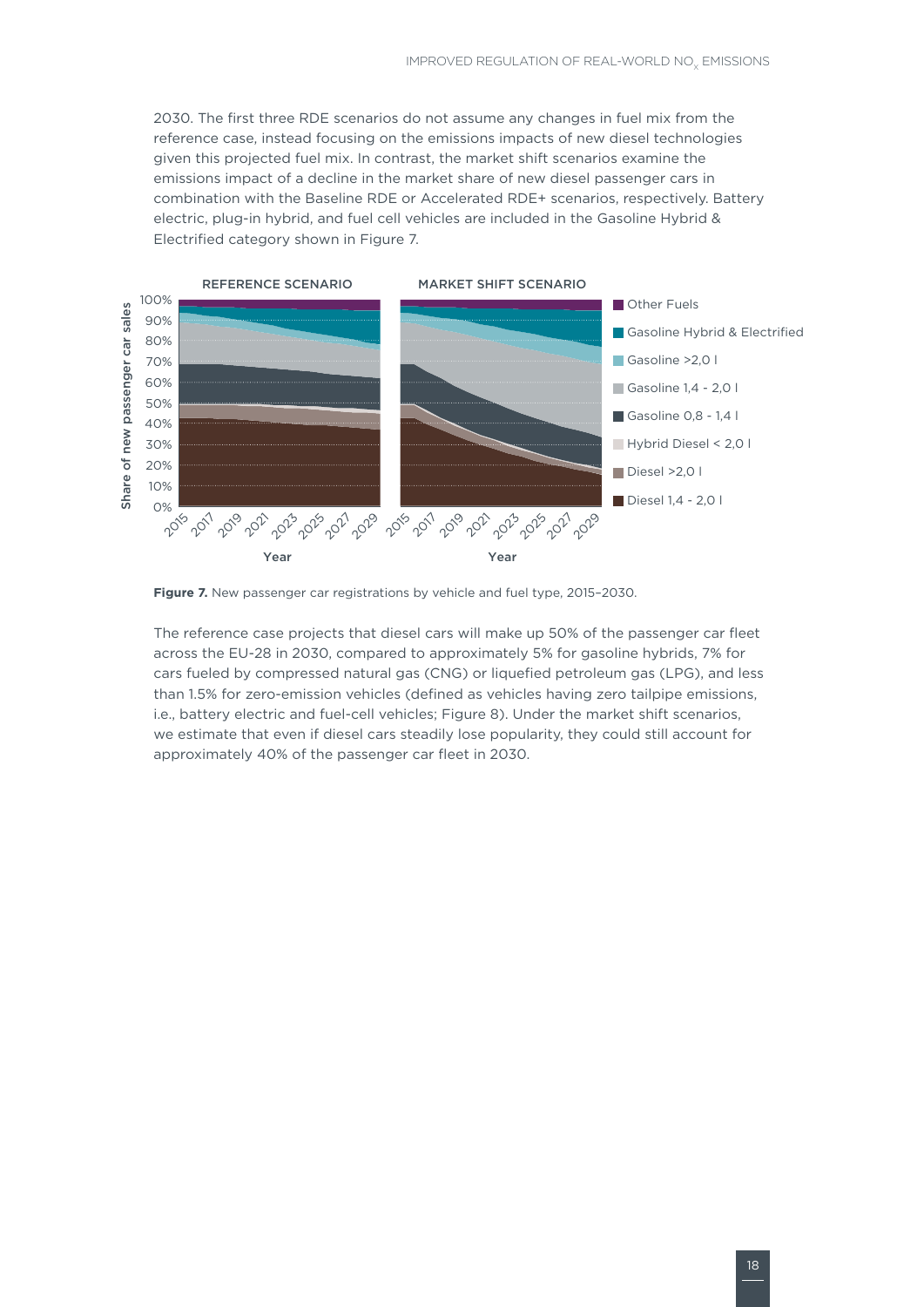

Figure 8. Passenger car stock in the EU-28 by fuel type, 2015-2030.

Figure 9 shows the potential development of the passenger car fleet under the three RDE scenarios (reference fuel mix) and the two market shift scenarios, which are overlaid on Baseline RDE and Accelerated RDE+. According to the rate of fleet turnover and fuel mix in the reference case, by 2030 approximately one third of the passenger car fleet will consist of diesel cars first registered after 2016. These cars will emit  $NO<sub>v</sub>$  at levels consistent with RDE (Euro 6c), RDE+a, RDE+b, or RDE+c, depending on the RDE scenario considered. Notably, the main difference between the reference and market shift scenarios is that there would be fewer diesel cars meeting the latest standard (i.e., RDE or RDE+c), because most of the assumed reduction in diesel car sales occurs after 2022.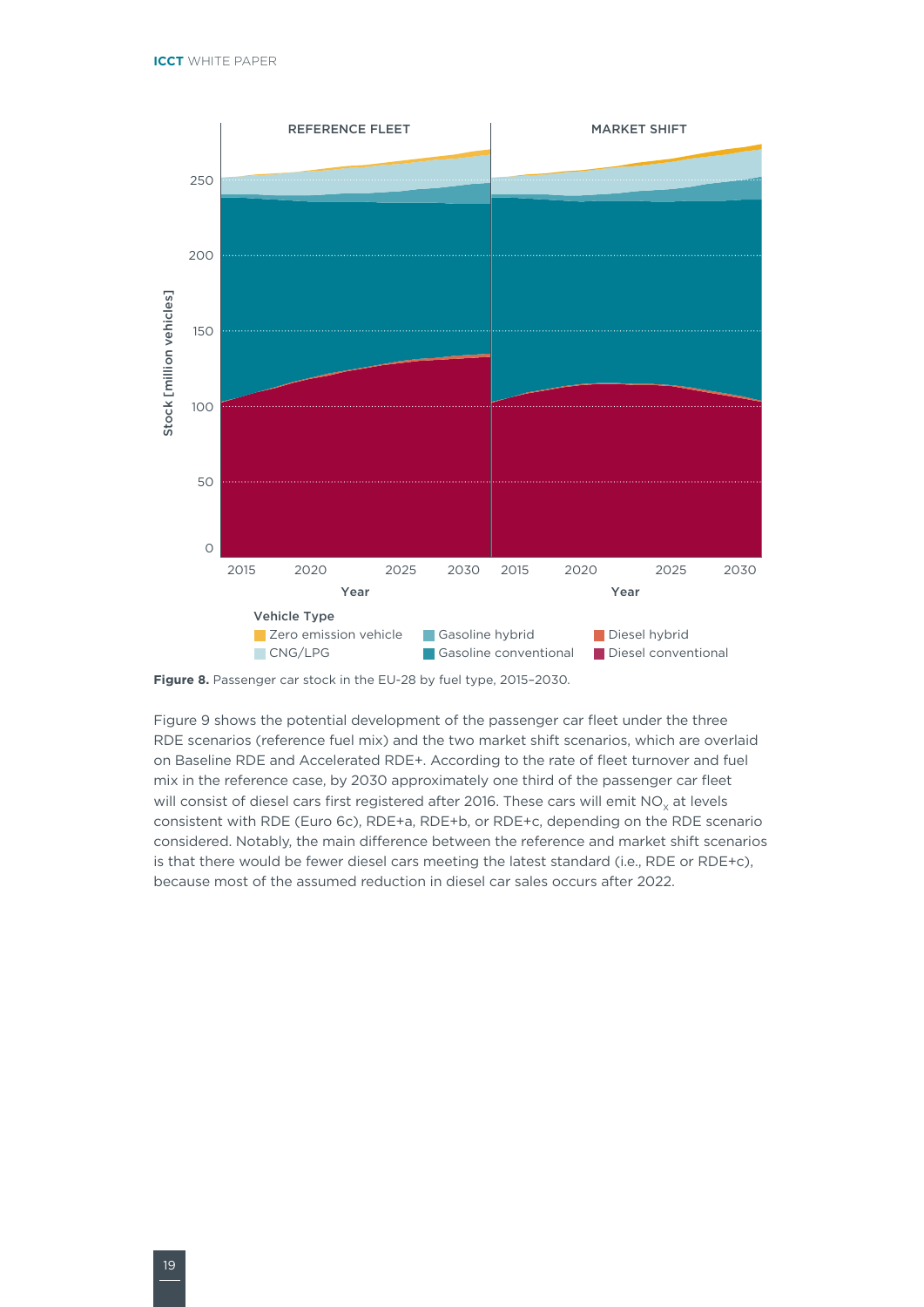#### IMPROVED REGULATION OF REAL-WORLD NO<sub>v</sub> EMISSIONS



**Figure 9.** Passenger car stock in the EU-28 by vehicle technology, 2015–2030.

Figure 10 illustrates a similar trend as the previous figure, showing projected vehiclekilometers traveled by passenger cars in the EU-28 by vehicle technology. In 2030, the reference case projects that diesel cars will account for 50% of the passenger car fleet and 60% of passenger car activity, reflecting the tendency of diesel cars to have higher annual mileage than those fueled by gasoline. Likewise, diesel cars sold after 2016 are projected to account for a third of the passenger car fleet but nearly half of passenger car activity in 2030, reflecting the tendency of newer cars to have higher annual mileage than older cars.



Figure 10. Passenger car activity in the EU-28 by vehicle technology, 2015-2030.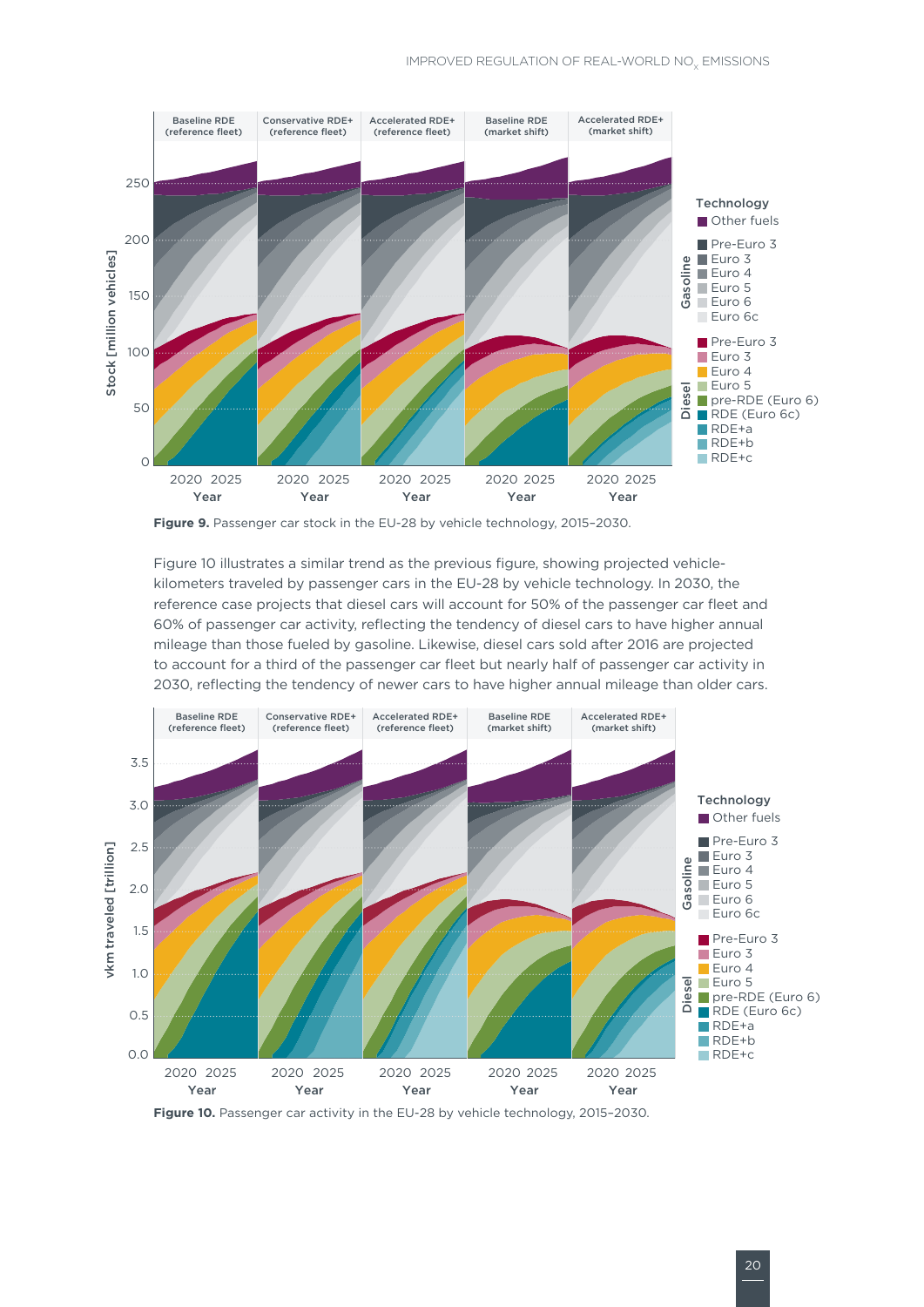### <span id="page-27-0"></span>**3.3 PROJECTED PASSENGER CAR NO<sub>x</sub> EMISSIONS IN THE EUROPEAN UNION**

Figure 11 indicates the potential impact of each policy and technology pathway on the development of passenger car  $NO<sub>v</sub>$  emissions in the EU-28 from 2015 to 2030. Whereas diesel cars accounted for approximately 50% of the passenger car fleet across the EU-28 in 2015, they contributed more than 80% of passenger car  $NO<sub>v</sub>$  emissions. This percentage increases in the future as older gasoline cars with higher NO<sub>v</sub> emissions are retired from the fleet. In each scenario, diesel Euro 4 and Euro 5 cars dominate  $NO<sub>x</sub>$  emissions in the first few years after 2015, and Euro 6 diesel cars dominate by the year 2030. Fleetwide NO<sub>y</sub> emissions are expected to be lower in 2030 than in 2015 as a result of older vehicles being replaced by newer ones with lower average absolute NO<sub>v</sub> emissions. For the RDE scenarios with reference market share, this reduction in fleetwide NO<sub>v</sub> ranges from 46% under the current RDE program (Baseline RDE) to 67% in the Accelerated RDE+ scenario. In absolute terms, the Conservative RDE+ scenario could reduce passenger car NO<sub>v</sub> emissions in the EU-28 by 210,000 metric tons in 2030 compared to the Baseline RDE, versus a reduction of 360,000 metric tons under the Accelerated RDE+ scenario. Even with a substantial decline in the market share of diesel cars (Market shift), the Accelerated RDE+ program would still reduce 210,000 tons of  $NO<sub>y</sub>$  per year in 2030 compared to the Baseline RDE. This finding indicates that an ambitious RDE program (i.e., Accelerated RDE+) is essential to control  $NO<sub>v</sub>$  from passenger cars even if the market share of new diesel cars were expected to decline. Moreover, an improved RDE program would reduce the sensitivity of passenger car NO<sub>v</sub> emissions to market trends, enabling environmental regulators to have greater confidence in planned air quality improvements.



Figure 11. Passenger car NO<sub>v</sub> emissions in the EU-28 by vehicle technology, 2015-2030.

The impact of further developments to the RDE program can also be framed in terms of the percent reduction in passenger car  $NO<sub>x</sub>$  emissions in 2030 compared to the current program. As illustrated in Figure 12, the (reference fleet) Conservative RDE+ and Accelerated RDE+ scenarios would reduce  $NO<sub>v</sub>$  emissions by 23% and 38%, respectively, compared to the Baseline RDE in 2030.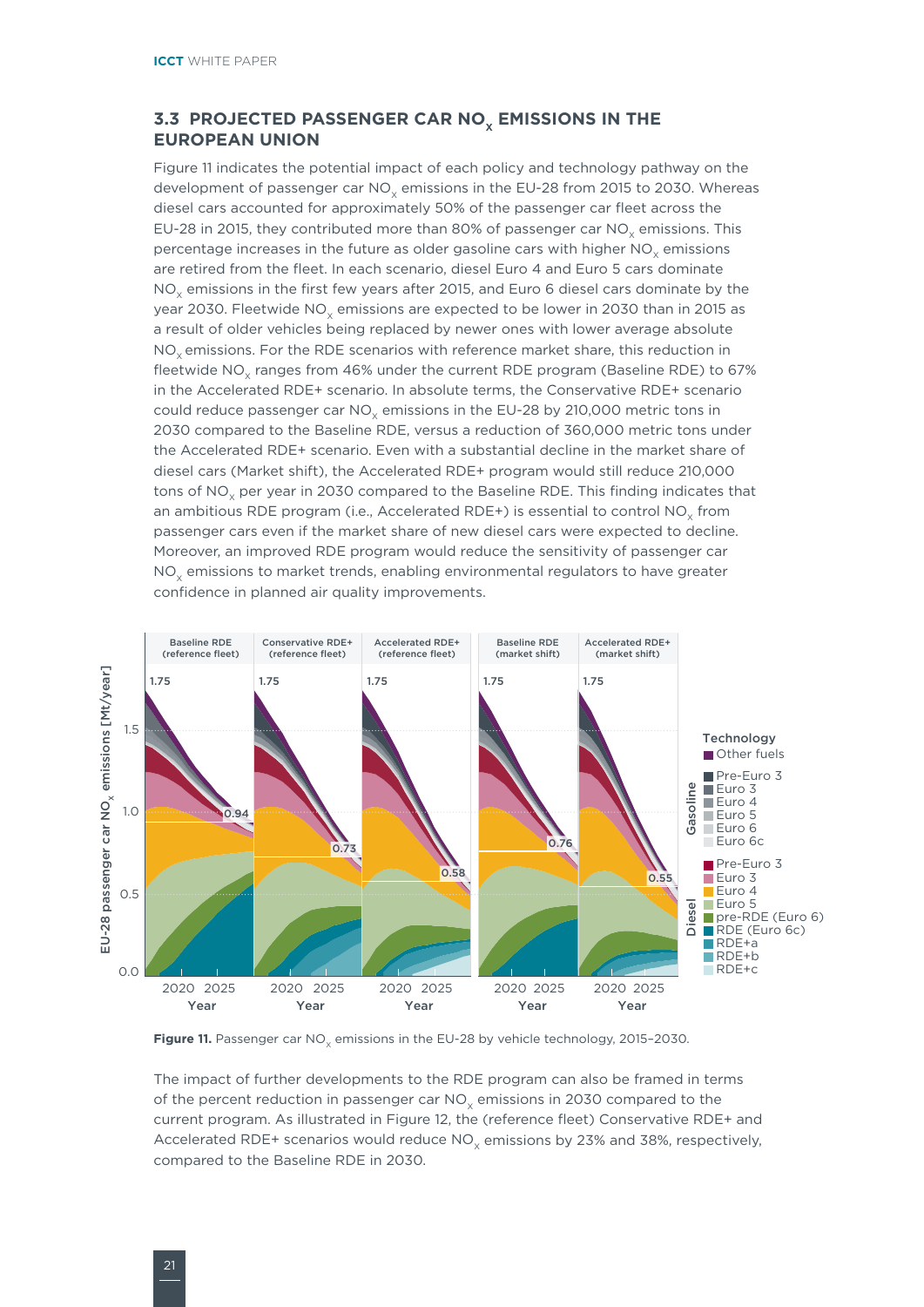

Figure 12. Passenger car stock, activity, and NO<sub>v</sub> emissions in the EU-28 by vehicle technology, 2030.

In addition to absolute impacts on vehicle stock, activity, and  $NO<sub>v</sub>$  emissions, the results of these policy scenarios can be conceptualized in terms of fleet average  $NO<sub>x</sub>$  emission factors. Expressed in grams per vehicle-kilometer traveled, these factors reflect the current and projected composition of the passenger car fleet by vehicle and fuel type (Figure 13). In 2015, the average passenger car in the EU-28 emitted an estimated 550 mg/km of NO<sub>y</sub>, equivalent to 6.9 times the Euro 6 limit for diesel cars and more than 9.1 times the Euro 6 limit for gasoline cars. In the same year, the average diesel passenger car emitted 4 times as much  $NO<sub>v</sub>$  per vehicle-kilometer as the average gasoline passenger car. Under the Baseline RDE scenario, by 2030, the average diesel car would emit 7.7 times as much  $NO<sub>v</sub>$  per vehicle-kilometer as the average gasoline car. Under the Conservative RDE+ and Accelerated RDE+ scenarios, this multiplier would decline to 5.8 and 4.5 times, respectively.

Because the market shift scenarios assume a declining market share of new diesel cars, fleet average diesel car emission factors would improve more slowly than in the reference scenarios due to a smaller number of new diesel cars (subject to RDE or RDE+, and hence with lower emissions than the average Euro 4, Euro 5, or Euro 6 pre-RDE diesel car) entering the fleet. This effect can be observed by comparing the fleet average diesel car emission factors in 2030 in the third and fifth panels of Figure 13, titled Accelerated RDE+ (reference fleet) and Accelerated RDE+ (market shift).

The reference case estimates that passenger cars fueled by CNG/LPG emitted more  $NO<sub>x</sub>$ per vehicle-kilometer in 2015 than did gasoline cars, but that these emission factors will be similar to gasoline cars by 2030 (a decline of approximately 85% from 2015 to 2030). The share of activity by zero-emission vehicles is taken into account in the fleet average emission factor.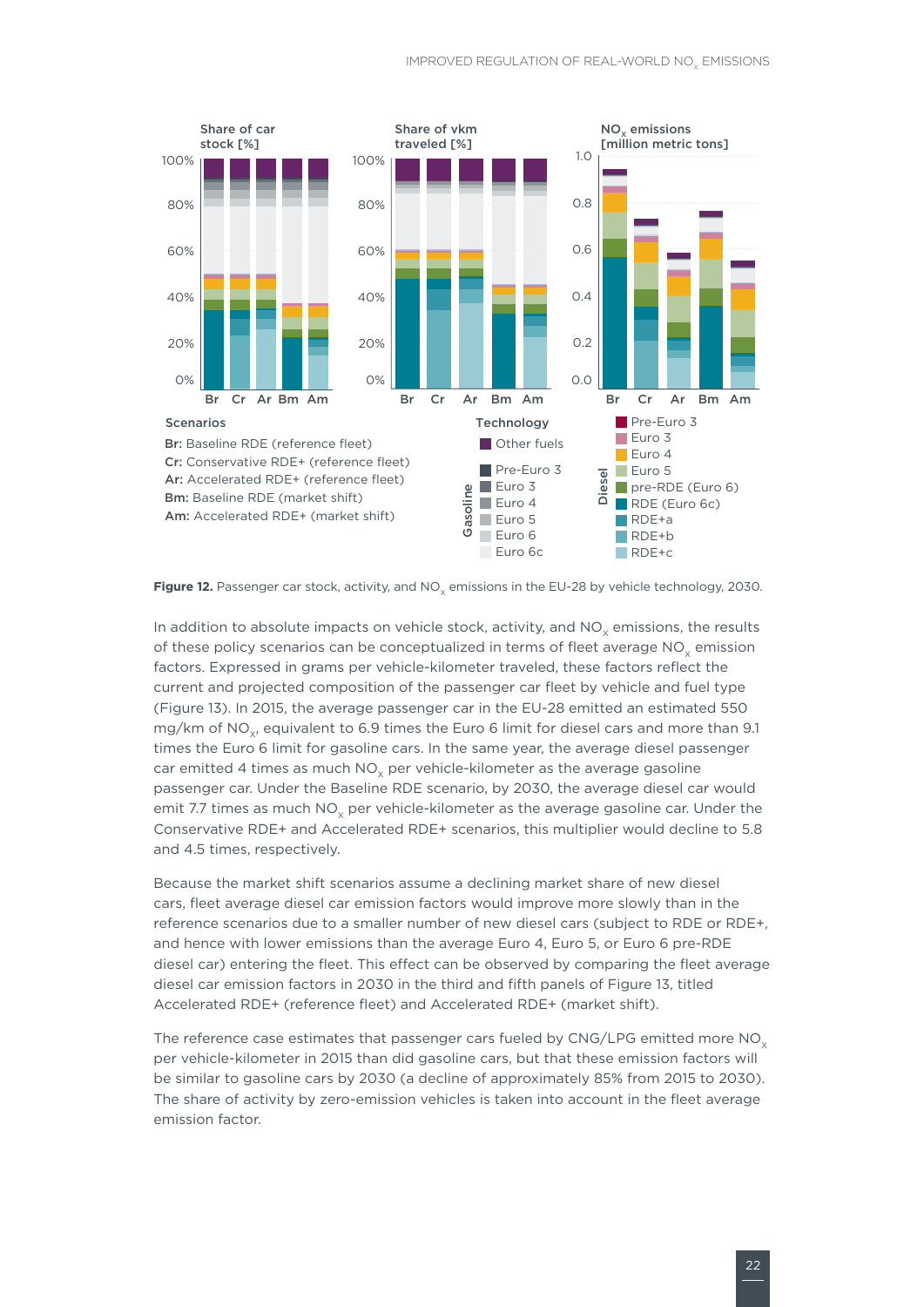<span id="page-29-0"></span>

Figure 13. Fleet average passenger car NO<sub>v</sub> emission factors by fuel type, 2015-2030.

#### **3.4 FLEET AND NO<sub>v</sub> EMISSION IMPACTS OF A REPRESENTATIVE LEZ**

As regulators aim to bring new diesel car  $NO<sub>v</sub>$  emissions in line with emission limits, many cities with pressing air-quality issues are moving to limit the activity of higher emitting vehicles to reduce emissions from the in-use fleet. These city-level restrictions include congestion charges, weekday travel bans based on emission certification, and LEZs (also called "environment zones"). Germany has a national emission-labeling scheme that assigns window stickers based on fuel type and emission certification level. As of 2016, LEZs have been implemented extensively across Germany, with most participating cities restricting entry to vehicles with a green Phase 4 sticker (Umwelt Bundesamt, 2016). To qualify for a Phase 4 sticker, diesel cars must be certified to Euro 4 or later (or Euro 3 with a DPF retrofit); requirements for gasoline cars are significantly less stringent, requiring Euro 1 certification or a catalytic converter retrofit (European Commission, 2015).

Other European cities have taken actions to similarly limit activity by older vehicles, especially diesels. London's Ultra Low Emission Zone imposes a daily charge on gasoline cars not certified to Euro 4 or better and diesel cars not certified to Euro 6 or better (Transport for London, 2016). Similarly, Paris has announced plans to ban weekday travel by diesel passenger cars older than 2011 (corresponding to the introduction of Euro 5a) by 2020 (Chazan, 2016).

Following from our evaluation of the three policy pathways for new diesel car technology, an emission-control program targeting new vehicles alone will not be as effective as a program that combines lower emitting new vehicles with measures to control in-use vehicle emissions—thereby limiting the activity of older, higher emitting vehicles while concurrently requiring new vehicles to be equipped with more effective emission controls. Because most of the existing LEZs in Europe have been implemented at the local level (supported by a national vehicle-labeling scheme in Germany, for example), we quantified the potential impacts of a combined program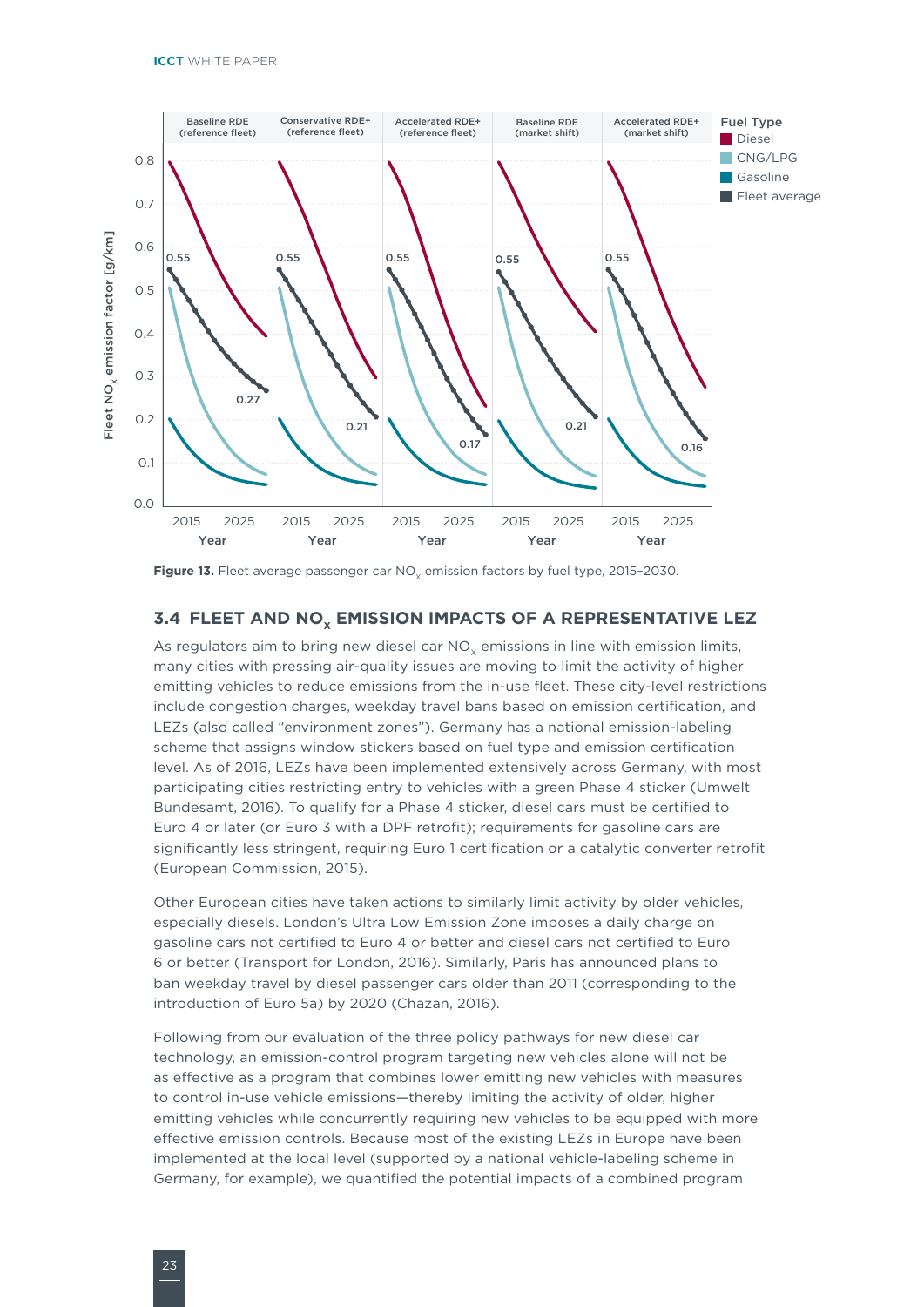(future RDE phases plus an LEZ) for a hypothetical average EU city (in terms of fleet technology mix) rather than at the national or EU level.

Table 5 summarizes the minimum emission standard requirements for an LEZ, which are assumed to be phased in from 2020 to 2026. These requirements include a minimum of Euro 3 for diesel cars and Euro 2 for gasoline cars in 2020, progressively tightening to require a minimum of Euro 6c (current RDE) for diesel cars and Euro 4 for gasoline cars in 2026. Based on the historical timeline for the introduction of European emission standards, this LEZ would effectively restrict entry to diesel cars older than approximately 19 years and gasoline cars older than 22 years in 2020, tightening to a maximum age of 8 years for diesel cars and 20 years for gasoline cars in 2026. By phasing in progressively but predictably, such a program would allow consumers to adapt their purchases based on the expected phase-in: for example, buyers of a Euro 6 diesel car in 2016 could expect to operate the car for 10 years before it would be restricted from entering the LEZ (after which, it would presumably be sold and driven outside the LEZ). Although a more aggressive LEZ could aim to eventually limit activity to plug-in hybrid and zero-emission vehicles, this analysis demonstrates the significant benefits of a more conservative program focused on progressively eliminating the highest emitting vehicles.

|                  | Year   |        |        |               |  |  |  |  |  |  |
|------------------|--------|--------|--------|---------------|--|--|--|--|--|--|
| <b>Fuel type</b> | 2020   | 2022   | 2024   | 2026          |  |  |  |  |  |  |
| <b>Diesel</b>    | Euro 3 | Euro 5 | Euro 6 | RDE (Euro 6c) |  |  |  |  |  |  |
| <b>Gasoline</b>  | Euro 2 | Euro 3 | Euro 4 |               |  |  |  |  |  |  |

**Table 5.** Minimum emission standard certification for an LEZ.

In modeling the impacts of an LEZ on passenger car activity, we assumed that any activity by restricted vehicles (not meeting the requirements of the zone) is replaced by the least costly eligible vehicle technology. Figure 14 illustrates these shifts in passenger car activity with introduction of an LEZ in conjunction with the Accelerated RDE+ program for new diesel car technology. As indicated, vehiclekilometers traveled by pre-Euro 3 diesel cars would be replaced with activity by Euro 2 gasoline cars in 2020. In 2022, this activity would shift to Euro 3 gasoline cars, then in 2024, to Euro 4 gasoline cars in accordance with the LEZ requirements. By the time the LEZ is fully phased in (2026), all permitted passenger car activity would be in diesel cars meeting some form of RDE and gasoline cars certified to Euro 4 or better. The share of passenger car activity by technology with and without an LEZ is summarized in Figure 15.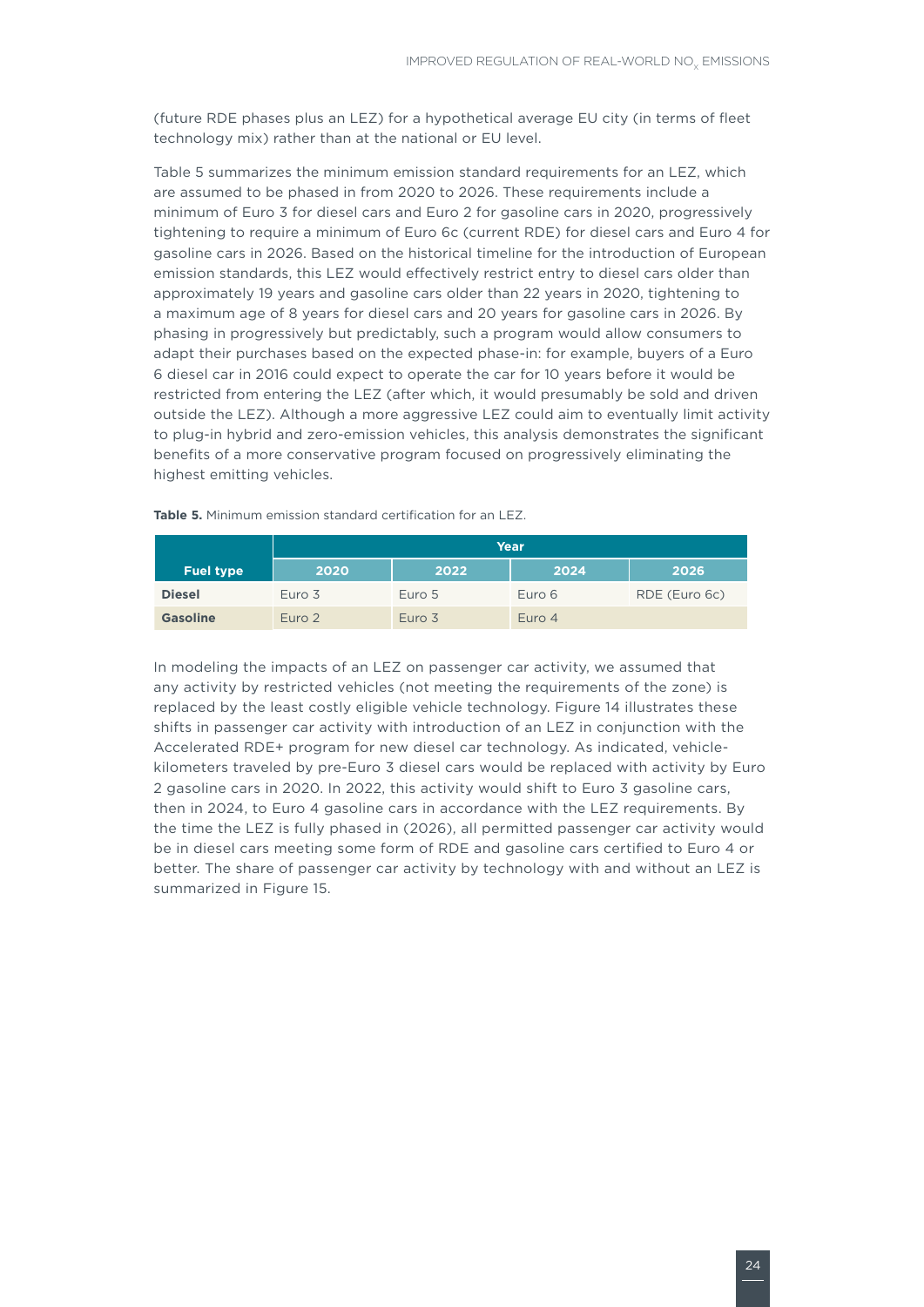| Accelerated RDE+ (no LEZ)   |            |                       |       |       |        |               |                         |       |                   |              |              |       | Accelerated RDE+ (LEZ)    |       |                      |       |             |             |       |
|-----------------------------|------------|-----------------------|-------|-------|--------|---------------|-------------------------|-------|-------------------|--------------|--------------|-------|---------------------------|-------|----------------------|-------|-------------|-------------|-------|
|                             |            | 2016                  | 2018  | 2020  | 2022   | 2024          | 2026                    | 2028  | 2030              |              |              | 2016  | 2018                      | 2020  | 2022                 | 2024  | 2026        | 2028        | 2030  |
| pre-Euro 3                  |            | 6.0%                  | 4.7%  | 3.5%  | 2.5%   | 1.7%          | 1.0%                    | 0.5%  | 0.2%              |              | $pre-Euro 3$ | 6.0%  | 4.7%                      |       |                      |       |             |             |       |
|                             | Euro 3     | 8.4%                  | 6.9%  | 5.6%  | 4.3%   | 3.1%          | 2.2%                    | 1.5%  | 0.9%              |              | Euro 3       | 8.4%  | 6.9%                      | 5.6%  |                      |       |             |             |       |
|                             | Euro 4     | 18.2%                 | 15.3% | 12.6% | 10.1%  | 8.1%          | 6.3%                    | 4.5%  | 3.2%              |              | Euro 4       | 18.2% | 15.3%                     | 12.6% |                      |       |             |             |       |
| 룹                           | Euro 5     | 19.5%                 | 17.7% | 15.2% | 12.6%  | 10.0%         | 7.8%                    | 6.0%  | 4.4%              | 급            | Euro 5       | 19.5% | 17.7%                     | 15.2% | 12.6%                |       |             |             |       |
| DIES                        | pre-RDE    | 7.0%                  | 11.5% | 10.8% | 9.6%   | 8.2%          | 6.7%                    | 5.2%  | 4.1%              | DIES         | pre-RDE      | 7.0%  | 11.5%                     | 10.8% | 9.6%                 | 8.2%  |             |             |       |
|                             | <b>RDE</b> |                       | 2.6%  | 2.5%  | 2.2%   | 2.0%          | 1.6%                    | 1.3%  | 1.0%              |              | <b>RDE</b>   |       | 2.6%                      | 2.5%  | 2.2%                 | 2.0%  | 1.6%        | 1.3%        | 1.0%  |
|                             | $RDE+a$    |                       | 2.7%  | 10.5% | 9.8%   | 8.9%          | 7.7%                    | 6.4%  | 5.0%              |              | $RDE+a$      |       | 2.7%                      | 10.5% | 9.8%                 | 8.9%  | 7.7%        | 6.4%        | 5.0%  |
|                             | RDE+b      |                       | 0.0%  | 2.8%  | 10.7%  | 10.0%         | 9.1%                    | 7.9%  | 6.5%              |              | RDE+b        |       | 0.0%                      | 2.8%  | 10.7%                | 10.0% | 9.1%        | 7.9%        | 6.5%  |
|                             | RDE+c      |                       | 0.0%  | 0.0%  | 2.8%   | 13.8%         | 24.1%                   | 33.4% | 41.4%             |              | $RDE+c$      |       | 0.0%                      | 0.0%  | 2.8%                 | 13.8% | 24.1%       | 33.4%       | 41.4% |
|                             | pre-Euro 3 | 7.0%                  | 4.6%  | 2.9%  | 1.8%   | 1.0%          | 0.6%                    | 0.3%  | 0.1%              |              | pre-Euro 3   | 7.0%  | 4.6%                      | 6.4%  |                      |       |             |             |       |
|                             | Euro 3     | 6.4%                  | 4.7%  | 3.3%  | 2.3%   | 1.6%          | 1.0%                    | 0.7%  | 0.5%              | ш            | Euro 3       | 6.4%  | 4.7%                      | 3.3%  | 21.0%                |       |             |             |       |
| GASOLINE                    | Euro 4     | 12.4%                 | 10.2% | 7.9%  | 5.8%   | 4.1%          | 2.8%                    | 1.9%  | 1.3%              | <b>DLINI</b> | Euro 4       | 12.4% | 10.2%                     | 7.9%  | 5.8%                 | 29.6% | 28.4%       | 20.6%       | 14.6% |
|                             | Euro 5     | 11.2%                 | 10.2% | 8.9%  | 7.5%   | 6.0%          | 4.5%                    | 3.3%  | 2.3%              |              | Euro 5       | 11.2% | 10.2%                     | 8.9%  | 7.5%                 | 6.0%  | 4.5%        | 3.3%        | 2.3%  |
|                             | Euro 6     | 4.0%                  | 7.0%  | 7.0%  | 6.2%   | 5.2%          | 4.3%                    | 3.3%  | 2.4%              | S<br>₹,      | Euro 6       | 4.0%  | 7.0%                      | 7.0%  | 6.2%                 | 5.2%  | 4.3%        | 3.3%        | 2.4%  |
|                             | Euro 6c    |                       | 2.0%  | 6.7%  | 11.7%  |               | 16.3% 20.3% 23.9% 26.8% |       |                   |              | Euro 6c      |       | 2.0%                      | 6.7%  | 11.7%                |       | 16.3% 20.3% | 23.9% 26.8% |       |
|                             |            |                       |       |       |        |               |                         |       |                   |              |              |       |                           |       |                      |       |             |             |       |
| Technology                  |            |                       |       |       |        |               |                         |       |                   |              |              |       |                           |       |                      |       |             |             |       |
| <b>Diesel</b><br>Gasoline   |            |                       |       |       |        |               |                         |       |                   |              |              |       |                           |       |                      |       |             |             |       |
|                             |            | Pre-Euro 3            |       |       | Euro 5 |               |                         |       | Pre-Euro 3        |              | Euro 5       |       |                           |       | $\blacksquare$ RDE+a |       |             |             |       |
|                             |            | $\blacksquare$ Euro 3 |       |       | Euro 6 |               |                         |       | Euro <sub>3</sub> |              |              |       | RDE+b<br>pre-RDE (Euro 6) |       |                      |       |             |             |       |
| Euro 4<br>Euro 4<br>Euro 6c |            |                       |       |       |        | RDE (Euro 6c) |                         |       |                   | RDE+c        |              |       |                           |       |                      |       |             |             |       |

Figure 14. Shifts in share of passenger car activity by technology with LEZ, Accelerated RDE+ scenario.



Figure 15. Share of passenger car activity by technology with LEZ, Accelerated RDE+ scenario.

For cities implementing an LEZ in conjunction with an EU-wide program to lower new diesel car emissions, the fleet-wide  $NO_x$  emissions benefits would be substantial. Figure 16 illustrates the average  $NO<sub>x</sub>$  emission factor for passenger cars, expressed as a multiplier of the Euro 6 diesel NO<sub>x</sub> limit of 80 mg/km.<sup>10</sup> Results are shown for each of the three RDE policy scenarios, with and without introduction of an LEZ. Whereas in 2015 the average passenger car in the EU emitted 6.9 times the Euro 6 diesel limit, the average passenger car in 2030 would emit half that level under the current RDE program (Baseline RDE, no LEZ). In contrast, the Conservative RDE+, no LEZ and

<sup>10</sup> To derive the absolute emission factor, multiply by the Euro 6 limit of 80 mg/km.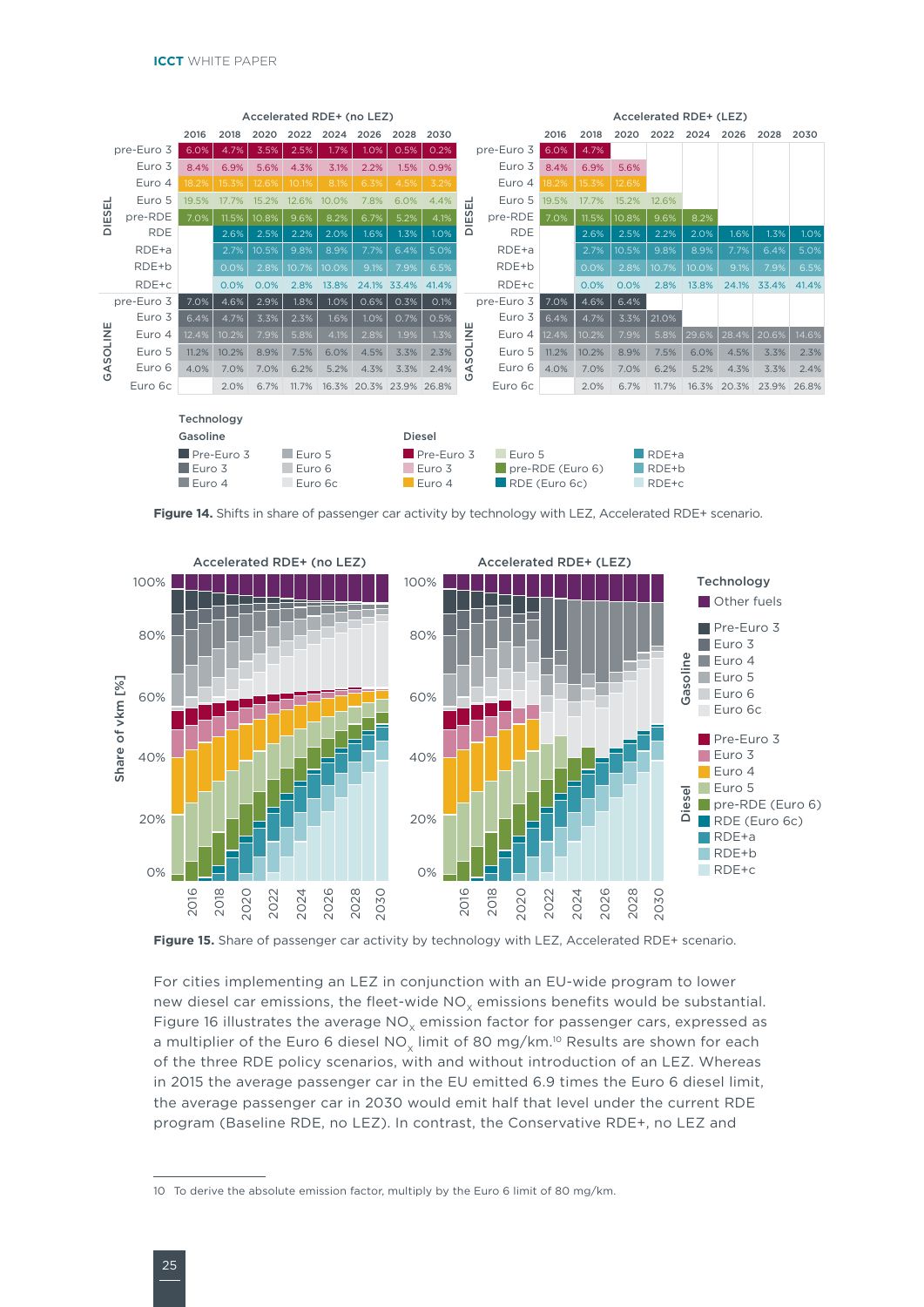Accelerated RDE+, no LEZ scenarios would reduce average passenger car emissions to 2.6 and 2.1 times the Euro 6 diesel limit by 2030, respectively.

Implementing an LEZ with the current RDE program (Baseline RDE, LEZ) would reduce the fleet average  $NO<sub>x</sub>$  emission factor through 2026, after which this emission factor would begin to increase. The low point corresponds to the year when all pre-RDE Euro 6 diesel cars would be removed from the fleet, and very few diesel cars would be left (those meeting the current RDE program); the subsequent emission factor increase results from sales of RDE diesel cars that still emit approximately 4 times the Euro 6 diesel NO<sub>x</sub> limit, which would actually be higher than the fleet average (in 2026) of approximately 2.5 times the limit.

Importantly, implementation of an LEZ would result in an immediate substantial reduction in NO<sub>v</sub> emissions (2020-2026) in addition to the sustained emission reductions resulting from a strengthened RDE program. An LEZ implemented in conjunction with an Accelerated RDE+ program would reduce emissions from the average passenger car (operating within the zone) to less than 2 times the Euro 6 diesel limit in 2026 and 1.4 times this limit in 2030. Thus, although the Baseline RDE program would reduce average passenger car NO<sub>v</sub> emissions by close to 50% in 2030 (compared to 2015), an LEZ with an Accelerated RDE+ program could achieve this level of NO<sub>v</sub> reduction by 2022. Furthermore, the LEZ with Accelerated RDE+ could result in average passenger car emissions that are 75% lower in 2026 and 80% lower in 2030 compared to 2015 levels.



Figure 16. Impact of an LEZ on fleet average passenger car NO<sub>v</sub> emission rate, 2015-2030.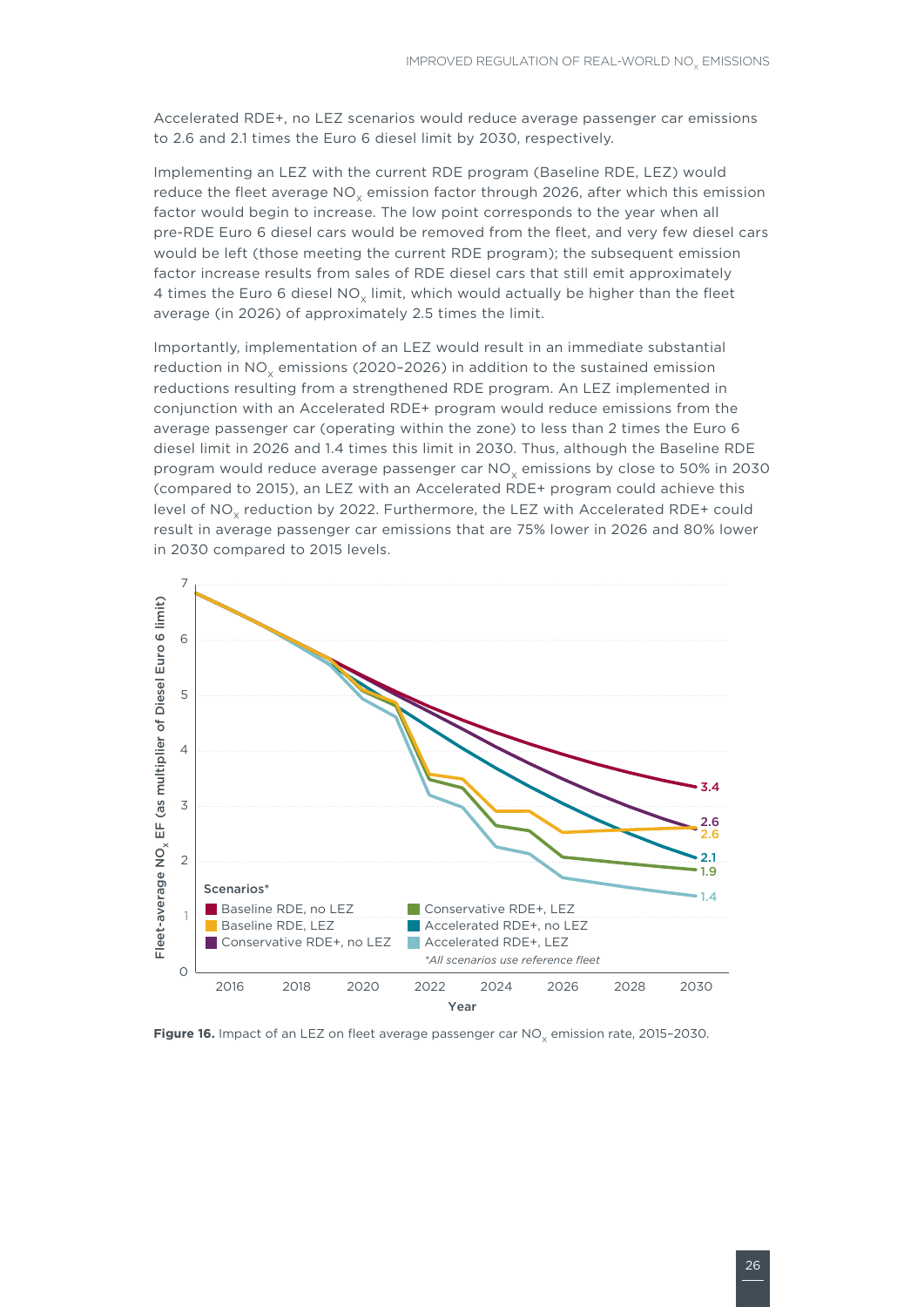# <span id="page-33-0"></span>4. OUTLOOK

The real-world NO<sub>v</sub> noncompliance problem for Euro 5 and Euro 6 diesel passenger cars is more extensive than previously thought. A correspondingly extensive effort from industry, regulators, national type-approval authorities, and other stakeholders will be required to solve it.

### **4.1 FROM RDE TO RDE+**

Allowing real-world emission levels to remain substantially higher than is attainable with currently available technology and enforcement practices (i.e., failing to address the gap between laboratory and on-road NO<sub>v</sub> emissions from diesel cars) would undermine the objective of vehicle emissions regulations—namely to improve air quality and public health while setting a level playing field for manufacturers. An RDE regulation that is too lenient will effectively penalize those manufacturers using the best available  $NO<sub>x</sub>$ control technologies and calibrations. Although the RDE regulation—and also the current proposal for a new emissions type-approval framework in the  $EU^{\eta}$ —are steps in the right direction, our analysis also indicates that the ultimate success of these regulations in improving air quality in European cities will depend on the ability of European regulators to make adjustments to the existing RDE framework to achieve improvements in key areas. In particular, our findings highlight the importance of fully developing the third and fourth regulatory packages of RDE as a near-term policy priority.

First, we have shown that the regulated conformity factor (e.g., 2.1 times the Euro 6 limit for the first phase of RDE) and the actual real-world emission multiplier can be two very different numbers. In the case of  $NO<sub>x</sub>$  from diesel passenger cars, a low nominal conformity factor for the RDE test is not sufficient to lower real-world emissions, because the driving conditions not covered by the RDE test have a relatively high contribution to overall  $NO<sub>x</sub>$  emissions, despite their minority share of vehicle activity.

Second, we have shown that the distorting effect of defeat devices—legal or otherwise—has a very large impact on both the projected emission factors and in their associated uncertainty. This is shown in Figure 17, where we have plotted the estimated probability density<sup>12</sup> functions for the modeled emission factors resulting from the Monte Carlo simulation (described in Section 2.2.3 and in Annex I). As shown, the benefit of transitioning from RDE+a to RDE+b (from a real-world emission multiplier of 3.3 to one of 2.1, a 37% reduction) is halved (to only 18%) if the assumed effect of lowering the prevalence of defeat devices is removed.<sup>13</sup> This means that real-world emission reductions over the mid-term depend on the effectiveness of improved enforcement in lowering the prevalence of defeat devices and poor real-world  $NO<sub>x</sub>$  control calibrations. Because the RDE regulation was not devised to detect defeat devices, we view the adoption of in-service conformity testing provisions as an essential addition to achieve the environmental and public health objectives of the RDE regulation. These provisions would ideally include spot checks, incorporate random selection of test vehicles, and institute an appropriate financial penalty regime and effective EU-wide vehicle recall system for noncompliance cases (Défense Terre, 2016).

<sup>11</sup> See<http://www.theicct.org/proposed-new-type-approval-framework-eu-policy-update>

<sup>12</sup> These were estimated using Matlab's *ksdensity* function; see<http://www.mathworks.com/help/stats/ksdensity.html> 13 This 18% reduction comes after lowering the CF for the RDE test from 2.1 to 1.5, which would be an apparent reduction of 29% if the emission reductions were achieved uniformly under all driving conditions.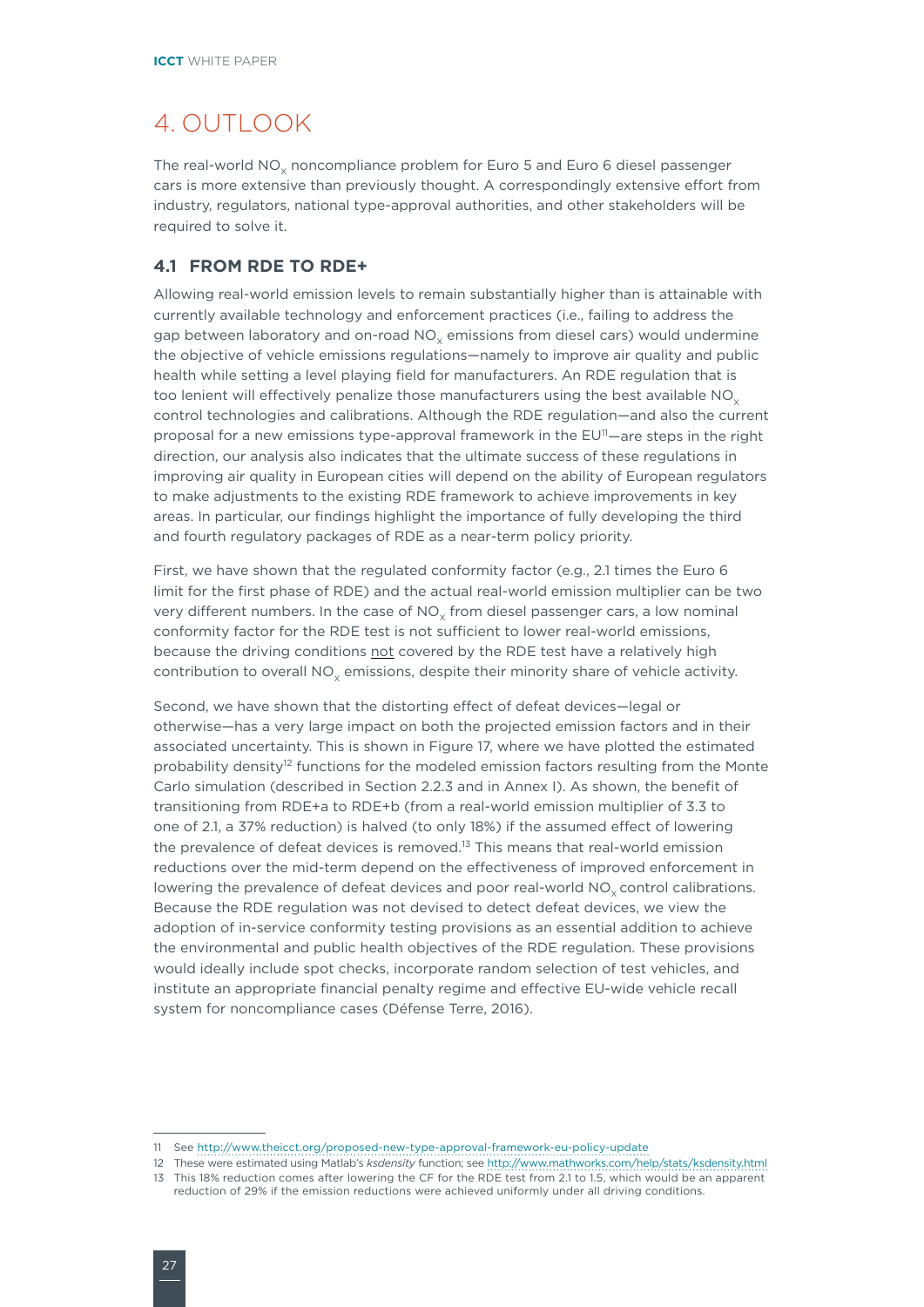

Modeled real−world diesel NO<sub>v</sub> emission factor (zero defeat devices, counterfactual)

**Figure 17.** Average emission factors and associated probability density estimates (a) including and (b) excluding the effect of defeat devices and poor  $NO<sub>x</sub>$  control calibrations.

Third, our analysis can help set realistic expectations of long-term, real-world emissions from diesel passenger cars under various policy and technology scenarios, especially those that are feasible through the adoption and development of RDE. Under the most optimistic scenario that relies on RDE to drive emission reductions (Accelerated RDE+, which includes widespread adoption of best aftertreatment technologies, driven by stringent policies), the long-term  $NO<sub>v</sub>$  emission factor for newly registered diesel passenger cars reaches a minimum average level of 1.2x the Euro 6 limit by 2022—in line with the results independently modeled in Ntziachristos et al. (2016a)—whereas the Conservative RDE+ scenario only achieves a multiplier of 2.1x the Euro 6 limit by 2023.

In other words, even with a substantial improvement in  $NO<sub>v</sub>$  technology uptake and enforcement practices, we do not expect the average, comprehensive real-world NO<sub>v</sub> emission factor of new diesel cars to drop below the psychological threshold of one (which marks real-world alignment with the regulated emission limit). This finding is relevant not only to regulators in the EU but also in other regions (e.g., India) where diesel accounts for a significant share of the car fleet. Additionally, this finding is an acknowledgment of the significant technological challenge that diesel car manufacturers are facing, as well an opportunity to consider the long-term implications of fuel and technology choice (by manufacturers and consumers alike) for air quality and public health.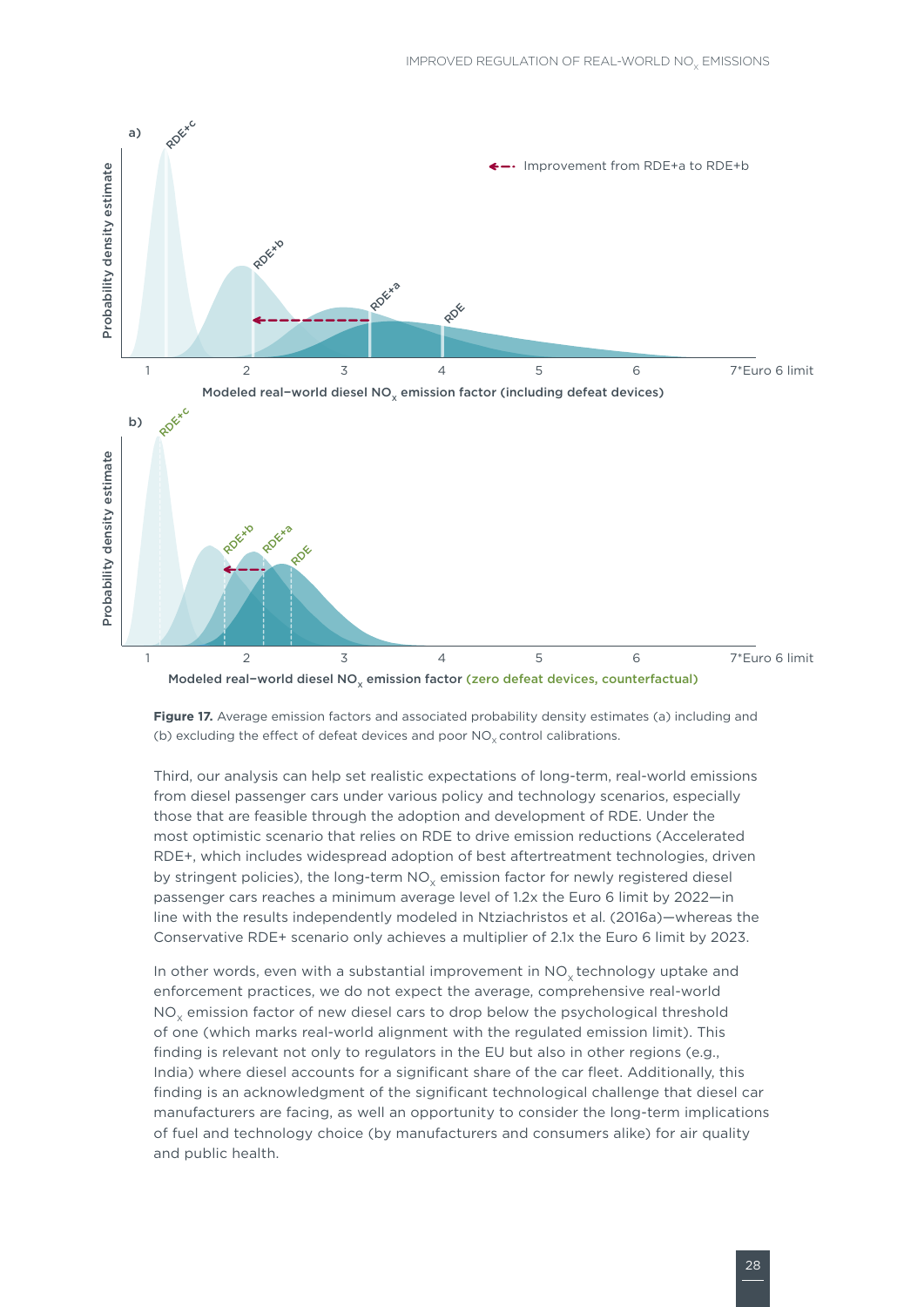<span id="page-35-0"></span>Finally, the prospect that real-world  $NO<sub>x</sub>$  emissions from diesel cars will remain above emission limits highlights the importance of further developing the RDE program to incorporate the improvements evaluated in this paper as well as consider a Euro 7 standard. Factors to consider as part of a Euro 7 standard include: tightening  $NO<sub>x</sub>$ emission limits for diesel and gasoline cars, setting fuel neutral emission limits, and adopting effective defeat device provisions and penalties (Défense Terre, 2016)—the latter of which also could be implemented independently from a Euro 7 standard. The US Tier 3 program sets a manufacturer fleet average non-methane organic gases (NMOG)+NO<sub>v</sub> emission limit of 30 mg/mile (18.6 mg/km) in 2025 as measured on the federal test procedure (FTP) test cycle and 50 mg/mile (31.1 mg/km) as measured on the supplemental federal test procedure (SFTP), the latter of which includes higher speeds, higher acceleration rates, and air conditioning operation. Without controlling for differences in test cycles, these numerical emission limits are approximately 50%–70% below the Euro 6  $NO<sub>x</sub>$  emission limit for gasoline cars, which has remained unchanged since the introduction of Euro 5 in 2009. Combined with a strengthened RDE program to improve the real-world performance of individual vehicles, adding manufacturer fleet average emission limits in Europe that are similar in stringency to the US Tier 3 program could encourage manufacturers to implement the most cost-effective NO<sub>y</sub> reduction technologies and consider the impact of fuel choice in optimizing emission reductions from their new fleet offerings.

#### **4.2 IMPROVEMENTS WILL TAKE TIME AND EFFORT**

Assuming that the share of diesel cars in the fleet remains stable or is progressively reduced, and that new Euro 6 diesel passenger cars have—in absolute terms, if not in relation to the reference legal limits—better  $NO<sub>y</sub>$  emissions performance than previous technology classes, our modeling results indicate that we are barely past "peak diesel  $NO<sub>y</sub>$ " in European cities. Therefore, one can reasonably expect that air-quality indicators will improve over time with steady reductions in passenger car NO<sub>v</sub> emissions. However, the low turnover rate of the vehicle fleet (which takes decades to renew) and the poor NO<sub>v</sub> emissions performance of Euro 4, Euro 5, and early iterations of Euro 6 passenger cars means that the air-quality problems caused by real-world diesel NO<sub>v</sub> emissions will linger in the absence of external factors to accelerate emission reductions.

In this paper, we have modeled the evolution of the average passenger car  $NO<sub>x</sub>$ emission factor using fleet projections for the EU-28. However, the popularity of diesel across different EU member states varies significantly. In general, countries with high dieselization rates and lower-than-average fleet turnover rates (e.g., Spain) will likely face more severe problems than member states with more modern fleets and a lower share of diesel cars (e.g., the Netherlands; see Figure 18).14 Nevertheless, our projection that diesel cars will continue to account for a disproportionate share of  $NO<sub>x</sub>$  emissions—even with a potential decline in the market share of new diesel cars—suggests that an improved RDE program would directly benefit all member states with a non-negligible share of diesel car sales. Moreover, the local or regional benefits of such a program could be amplified if LEZs, such as the one we modeled in this paper, were implemented in European cities with pressing air-quality issues.

<sup>14</sup> A more granular analysis (e.g., at the member-state level) is a topic that we aim to investigate further in future work.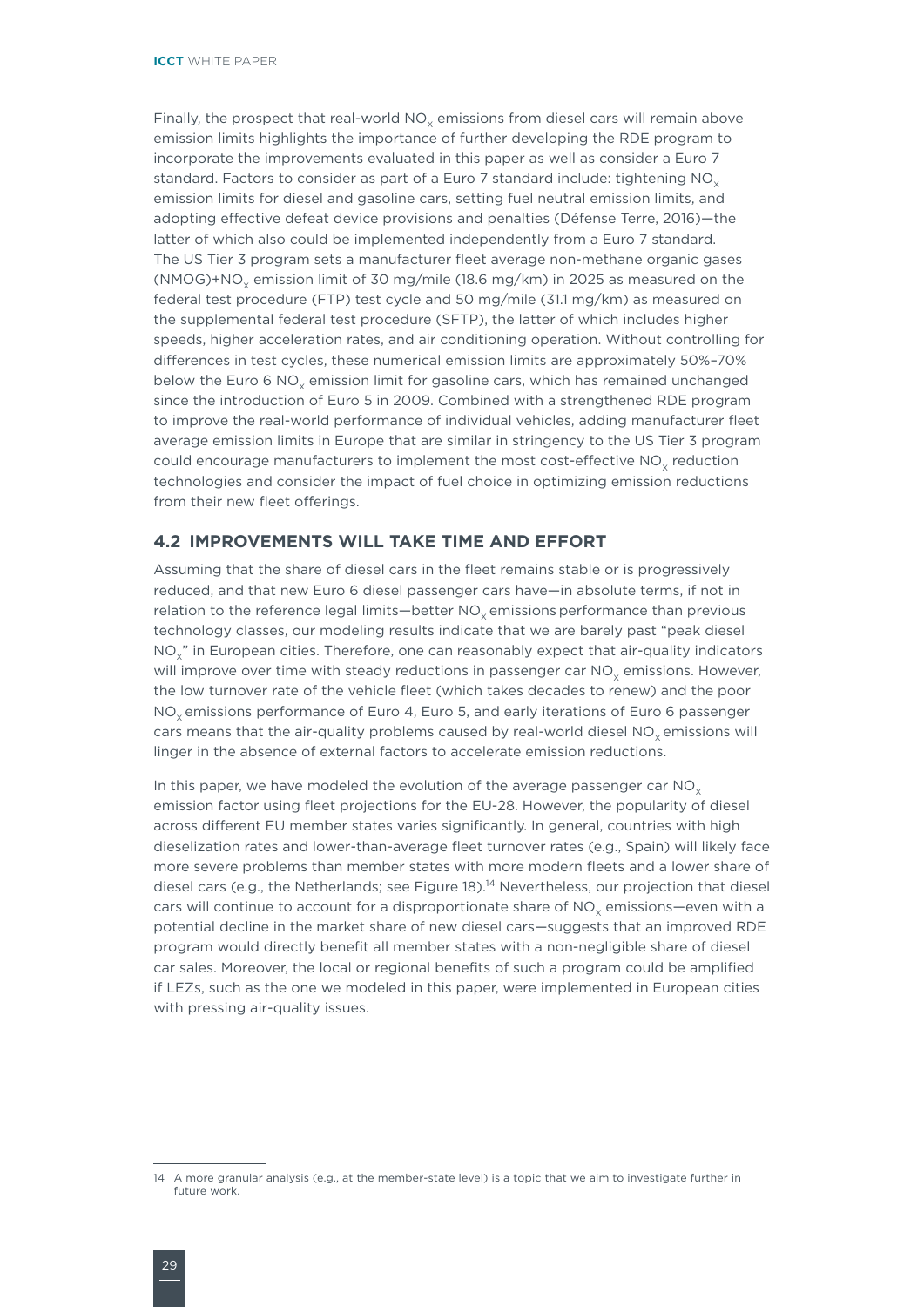<span id="page-36-0"></span>

**Figure 18.** Market share of new diesel passenger cars in select EU member states, 2001–2015 (ICCT, 2016).

### **4.3 ADDITIONAL CONSIDERATIONS**

While tighter regulated conformity factors will play a part in reducing real-world emissions, there are other ways in which the regulation could be made more (or less) robust. Because of the uncertainty surrounding their final implementation, we have not modeled the impact of the so-called "transfer functions": these are proposed experimental functions—currently equivalent to a multiplier of 1 (European Commission, 2016b)—that "correct" the conformity factor for driving situations that deviate from a baseline (representative of normal driving, in most cases related to WLTP testing). Depending on their final implementation, these could be detrimental because they would "flatten" the exponential growth of  $NO<sub>x</sub>$  emission rates outside the controlled conditions using a mathematical construct instead of actual pollution-control technology. A worst-case assumption would have transfer functions negate the real-world effect of improvements in Key Area 4 (see Section 2.1).

We stress that our estimates for various components of the real-world emission factors (e.g., the "good cold-start" or the "good extended driving") are not proposals for regulated RDE conformity factors, but rather performance targets that we think are achievable with current technology. We also note that, when we generally describe the key areas where further technical work could improve the RDE regulations, we are not prescribing how the improvements should be implemented in the regulation in practice: the details will have to be worked out in the months to come, with the participation of all stakeholders.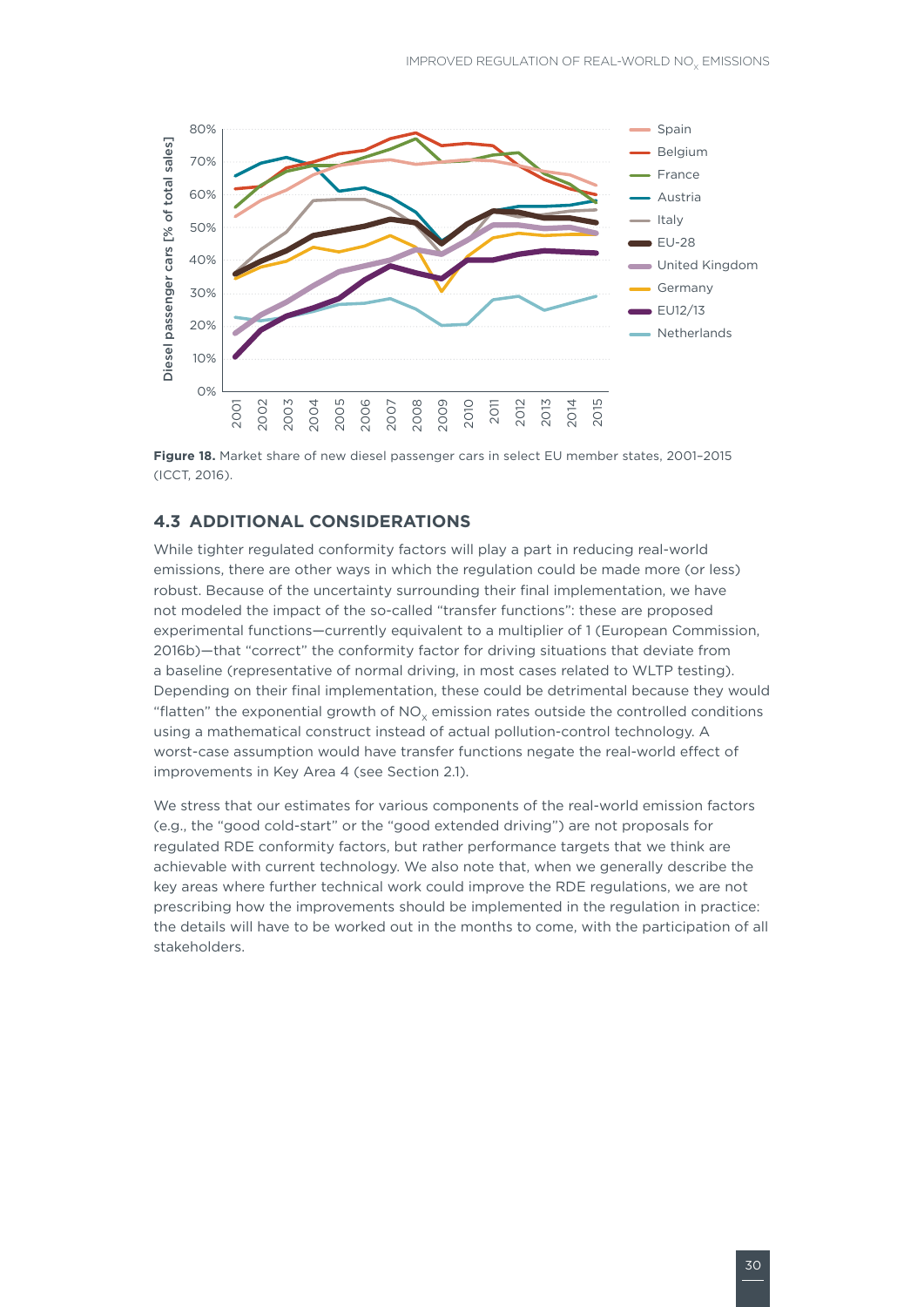### <span id="page-37-0"></span>REFERENCES

- BMVI, Bundesministerium für Verkehr und digitale Infrastruktur. (2016). *Bericht der Untersuchungskommission "Volkswagen"*. Berlin, Germany. Retrieved from [www.bmvi.de/SharedDocs/DE/Anlage/VerkehrUndMobilitaet/Strasse/bericht](www.bmvi.de/SharedDocs/DE/Anlage/VerkehrUndMobilitaet/Strasse/bericht-untersuchungskommission-volkswagen.pdf)[untersuchungskommission-volkswagen.pdf](www.bmvi.de/SharedDocs/DE/Anlage/VerkehrUndMobilitaet/Strasse/bericht-untersuchungskommission-volkswagen.pdf)
- Carslaw, D. C., Beevers, S. D., Tate, J. E., Westmoreland, E. J., & Williams, M. L. (2011). Recent evidence concerning higher NOX emissions from passenger cars and light duty vehicles. *Atmospheric Environment, 45*(39), 7053–7063.
- Chazan, D. (May 2016). "How Paris is stepping up its drive against the car." BBC News Services. Retrieved from<http://www.bbc.com/news/magazine-36169815>
- Défense Terre. (June 2016). Strengthening the Regulation of Defeat Devices in the European Union. Prepared by Tim Grabiel and Pete Grabiel for the International Council on Clean Transportation. Retrieved from [http://www.theicct.org/strengthening](http://www.theicct.org/strengthening-eu-defeat-device-regulation)[eu-defeat-device-regulation](http://www.theicct.org/strengthening-eu-defeat-device-regulation)
- EMISIA SA. (July 2016). Sibyl Version 4.1 (modified). Copyright 2008–2014. Documentation available at <http://emisia.com/products/sibyl>
- European Commission. (2015). "Berlin." Provided by Sadler Consultants Ltd. Retrieved on August 3, 2016, from [http://urbanaccessregulations.eu/countries-mainmenu-147/](http://urbanaccessregulations.eu/countries-mainmenu-147/germany-mainmenu-61/berlin) [germany-mainmenu-61/berlin](http://urbanaccessregulations.eu/countries-mainmenu-147/germany-mainmenu-61/berlin)
- European Commission. (2016a). Commission Regulation (EU) 2016/427 of 10 March 2016 amending Regulation (EC) No 692/2008 as regards emissions from light passenger and commercial vehicles (Euro 6). Retrieved from [http://eur-lex.europa.eu/legal](http://eur-lex.europa.eu/legal-content/EN/TXT/PDF/?uri=CELEX:32016R0427&from=EN)[content/EN/TXT/PDF/?uri=CELEX:32016R0427&from=EN](http://eur-lex.europa.eu/legal-content/EN/TXT/PDF/?uri=CELEX:32016R0427&from=EN)
- European Commission. (2016b). Commission Regulation (EU) 2016/646 of 20 April 2016 amending Regulation (EC) No 692/2008 as regards emissions from light passenger and commercial vehicles (Euro 6).
- European Environment Agency. (2015). *The European environment—State and outlook 2015: Synthesis report.* Copenhagen, Denmark. Retrieved from [http:/www.eea.europa.](http:/www.eea.europa.eu/soer) [eu/soer](http:/www.eea.europa.eu/soer)
- Franco, V. (2016, April 28). Results of post-VW diesel vehicle testing in France, UK [Blog post]. Retrieved from [http://www.theicct.org/blogs/staff/first-look-results-post-vw](http://www.theicct.org/blogs/staff/first-look-results-post-vw-diesel-vehicle-testing-france-uk)[diesel-vehicle-testing-france-uk](http://www.theicct.org/blogs/staff/first-look-results-post-vw-diesel-vehicle-testing-france-uk)
- Franco, V., & Mock, P. (2015). ICCT Position Brief: The European Real-Driving Emissions Regulation, 1–3. Berlin, Germany. Retrieved from [http://www.theicct.org/european-real](http://www.theicct.org/european-real-driving-emissions-regulation)[driving-emissions-regulation](http://www.theicct.org/european-real-driving-emissions-regulation)
- Franco, V., Posada Sánchez, F., German, J., & Mock, P. (2014). *Real-world exhaust emissions from modern diesel cars. A meta-analysis of PEMS emissions data from EU (Euro 6) and US (Tier 2 Bin 5/ULEV II) diesel passenger cars. Part 1: Aggregated results*. Washington DC: The International Council on Clean Transportation. Retrieved from <http://www.theicct.org/real-world-exhaust-emissions-modern-diesel-cars>
- Heijne, V., Kadijk, G., Ligterink, N., van der Mark, P., Spreen, J., & Stelwagen, U. (2016). *NO. emissions of fifteen Euro 6 diesel cars: Results of the Dutch LD road vehicle emission testing programme 2016* (No. TNO 2016 R11177). Delft, The Netherlands: TNO Earth, Life & Social Sciences.
- The International Council on Clean Transportation. (2016). *European vehicle market statistics.* Pocketbook 2015/2016. (P. Mock, Ed.). Berlin, Germany. Retrieved from <http://eupocketbook.theicct.org>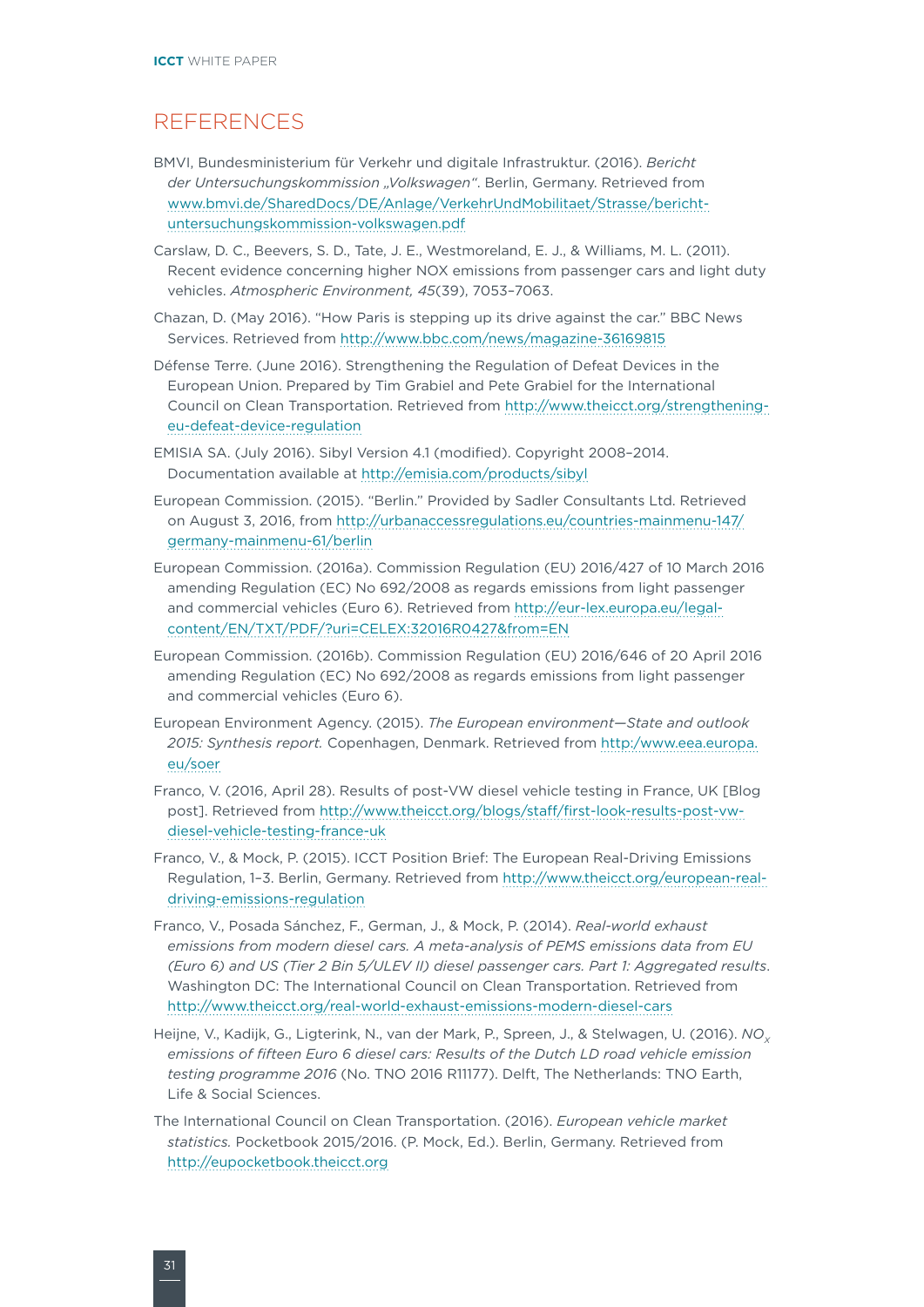- Kadijk, G., van Mensch, P., & Spreen, J. (2015). *Detailed investigations and real-world emission performance of Euro 6 diesel passenger cars* (No. TNO 2015 R10702). Delft, The Netherlands: TNO Earth, Life & Social Sciences.
- Ligterink, N., Kadijk, G., van Mensch, P., Hausberger, S., & Rexeis, M. (2013). *Investigations and real world emission performance of Euro 6 light-duty vehicles* (No. TNO 2013 R11891). Delft, The Netherlands: TNO Earth, Life & Social Sciences.
- MEEM, Ministère de l'Environnement, de l'Énergie et de la Mer. (2016). Rapport final de la commission indépendante mise en place par la Ministre Ségolène Royal après la révélation de l'affaire Volkswagen Contrôle des émissions de polluants atmosphériques et de CO, 1–54.
- Muncrief, R., German, J., & Schultz, J. (2016). *Defeat devices under the U.S. and EU passenger vehicle emissions testing regulations.* ICCT Briefing. Washington DC: The International Council on Clean Transportation. Retrieved from [http://www.theicct.org/](http://www.theicct.org/briefing-defeat-devices-us-eu-vehicle-emissions-regulations) [briefing-defeat-devices-us-eu-vehicle-emissions-regulations](http://www.theicct.org/briefing-defeat-devices-us-eu-vehicle-emissions-regulations)
- Ntziachristos, L., Papadimitriou, G., Ligterink, N., & Hausberger, S. (2016a). *Implications of diesel emissions control failures to emission factors and road transport NO<sub>v</sub> evolution. Atmospheric Environment, 141*(C), 542–551. doi:10.1016/j.atmosenv.2016.07.036
- Ntziachristos, L., Papadimitriou, G., Triantafyllopoulos, G., Lupiáñez-Villanueva, F., Veltri, G., Tornese, P., . . . Mock, P. (2016b). *Preparation of the legal and technical background for a voluntary EU standard for low emitting combustion engine driven cars (EULES).* Final Report prepared for European Commission, Directorate General Environment (Contract No 070201/2014/693860/FRA/ENV.C.3; pp. 1–158). Retrieved from [http://](http://emisia.com/sites/default/files/EULES_Final.pdf) [emisia.com/sites/default/files/EULES\\_Final.pdf](http://emisia.com/sites/default/files/EULES_Final.pdf)
- Pasaoglu, G., Fiorello, D., Martino, A., Scarcella, G., Alemanno, A., Zubaryeva, A., & Thiel, C. (2012). *Driving and parking patterns of European car drivers—a mobility survey.* European Commission. JRC Scientific and Policy Reports. Report no. EUR EN (pp. 1–112). Retrieved from [https://setis.ec.europa.eu/sites/default/files/reports/](https://setis.ec.europa.eu/sites/default/files/reports/Driving_and_parking_patterns_of_European_car_drivers-a_mobility_survey.pdf) [Driving\\_and\\_parking\\_patterns\\_of\\_European\\_car\\_drivers-a\\_mobility\\_survey.pdf](https://setis.ec.europa.eu/sites/default/files/reports/Driving_and_parking_patterns_of_European_car_drivers-a_mobility_survey.pdf)
- Transport & Environment. (2016). "Dieselgate: Who? What? How?" Transport & Environment report. Brussels, Belgium. Retrieved from [https://www.](https://www.transportenvironment.org/publications/dieselgate-who-what-how) [transportenvironment.org/publications/dieselgate-who-what-how](https://www.transportenvironment.org/publications/dieselgate-who-what-how)
- Transport for London. (2016). "ULEZ standards & charges." Retrieved on August 3, 2016, from [https://tfl.gov.uk/modes/driving/ultra-low-emission-zone/check-your-vehicle#on](https://tfl.gov.uk/modes/driving/ultra-low-emission-zone/check-your-vehicle#on-this-page-0)[this-page-0](https://tfl.gov.uk/modes/driving/ultra-low-emission-zone/check-your-vehicle#on-this-page-0)
- UK Department for Transport. (2016). *Vehicle Emissions Testing Programme.* Moving Britain Ahead (No. Cm 9259). London, UK. Retrieved from [https://www.gov.uk/](https://www.gov.uk/government/uploads/system/uploads/attachment_data/file/518437/vehicle-emissions-testing-programme.pdf) [government/uploads/system/uploads/attachment\\_data/file/518437/vehicle-emissions](https://www.gov.uk/government/uploads/system/uploads/attachment_data/file/518437/vehicle-emissions-testing-programme.pdf)[testing-programme.pdf](https://www.gov.uk/government/uploads/system/uploads/attachment_data/file/518437/vehicle-emissions-testing-programme.pdf)
- Umwelt Bundesamt, German Environment Agency. (2016). "Low emission zones and air quality plans in Germany." Retrieved on May 26, 2016, from [http://gis.uba.de/website/](http://gis.uba.de/website/umweltzonen/index_engl.html) [umweltzonen/index\\_engl.html](http://gis.uba.de/website/umweltzonen/index_engl.html)
- Yang, L., Franco, V., Campestrini, A., German, J., & Mock, P. (2015a). *NO<sub>v</sub> control technologies for Euro 6 diesel passenger cars. Market penetration and experimental performance assessment.* ICCT White paper. Washington DC: The International Council on Clean Transportation. Retrieved from [http://www.theicct.org/nox-control](http://www.theicct.org/nox-control-technologies-euro-6-diesel-passenger-cars)[technologies-euro-6-diesel-passenger-cars](http://www.theicct.org/nox-control-technologies-euro-6-diesel-passenger-cars)
- Yang, L., Franco, V., Mock, P., Kolke, R., Zhang, S., Wu, Y. & German, J. (2015b). Experimental assessment of NO<sub>y</sub> emissions from 73 Euro 6 diesel passenger cars. *Environmental Science & Technology, 49*(24), 14409–14415. [http://doi.org/10.1021/acs.](http://doi.org/10.1021/acs.est.5b04242) [est.5b04242](http://doi.org/10.1021/acs.est.5b04242)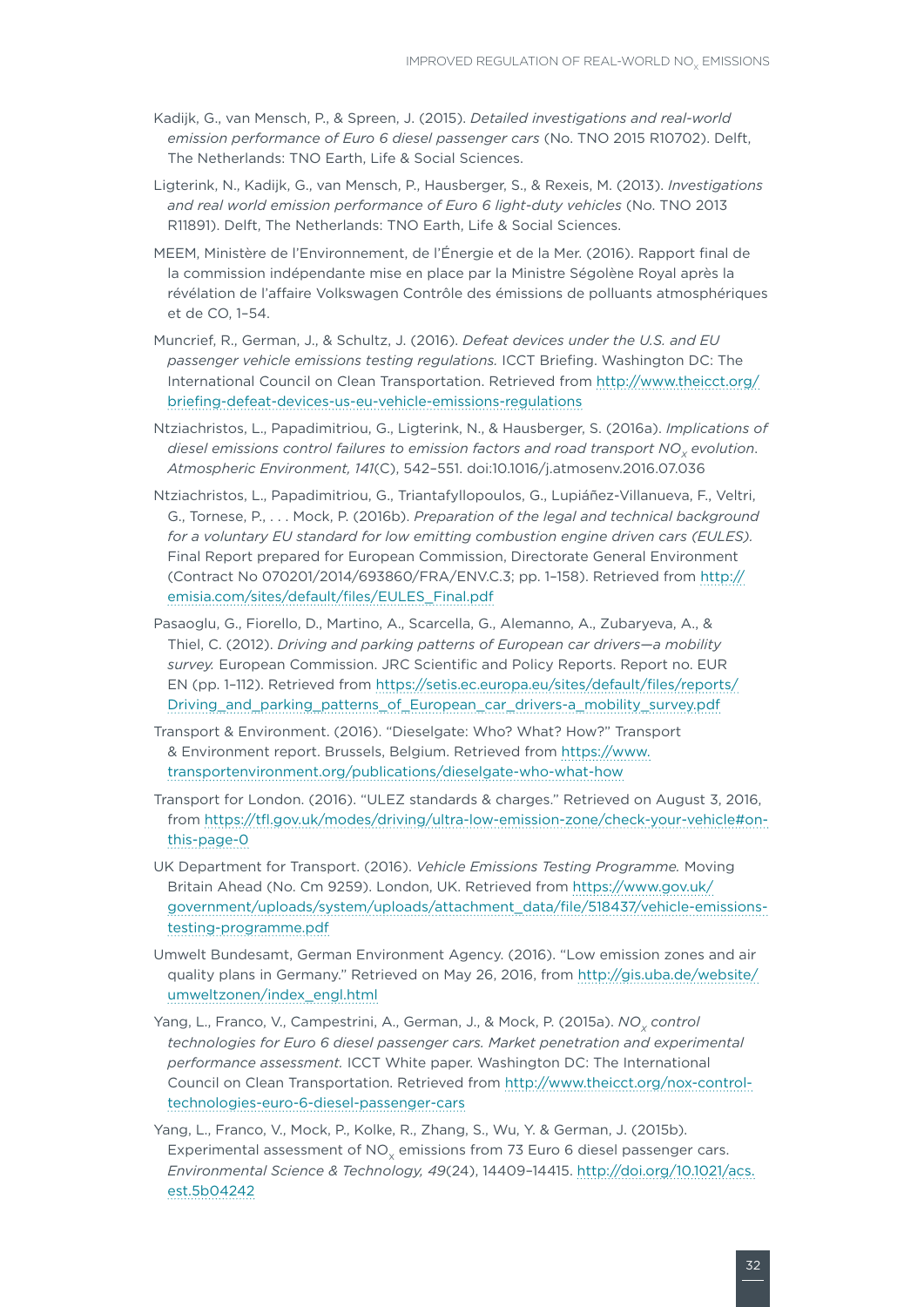# <span id="page-39-0"></span>ANNEX I. MATLAB SCRIPT FOR DERIVATION OF REAL-WORLD NO<sub>x</sub> EFS (INCLUDING MONTE CARLO SIMULATION)

%%Script for the calculation of real-world NOx emission factors for %diesel passenger cars. ICCT White Paper "Impact of %improved regulation of real-world NOx emissions from diesel passenger cars in the EU, 2015-2030"

% %"Random in range" function to be saved as separate m. file [random\_in\_ range.m; required for

% Monte Carlo Simulation]:

```
% function [ random_output ] = random_in_range(parameter, symmetrical_range)
```

```
% %Random number within parameter plus minus (symmetrical_range)% (used for
```

```
% %NOx EF Monte Carlo simulation
```

```
% symmetrical_range=symmetrical_range/100;
```

```
% a=parameter*(1-symmetrical range);
```

```
% b=parameter*(1+symmetrical_range);
```

```
% random output=(b-a)*rand(1,1)+a;
```
% end

#### %%

%PART 1: EF modeling parameters

safety margin=0.3; % 30% margin of compliance for driving conditions covered by RDE test

#### %vkm shares

share.cold\_start=0.08; % 8% of total vkm have the 'cold-start'EF share.extended=0.1; % 10% of total vkm have the 'extended'EF share.normal=1-share.cold\_start-share.extended; % the remaining % of vkm have the 'normal' EF

```
%prevalence of defeat devices / poor calibrations
share.defeat.RDE=0.30;
share.defeat.RDEplus_a=0.20;
share.defeat.RDEplus b=0.05;
share.defeat.RDEplus c=0.01; % The prevalence of defeat devices/poor
calibrations is progressively lowered from RDE to RDE+c
```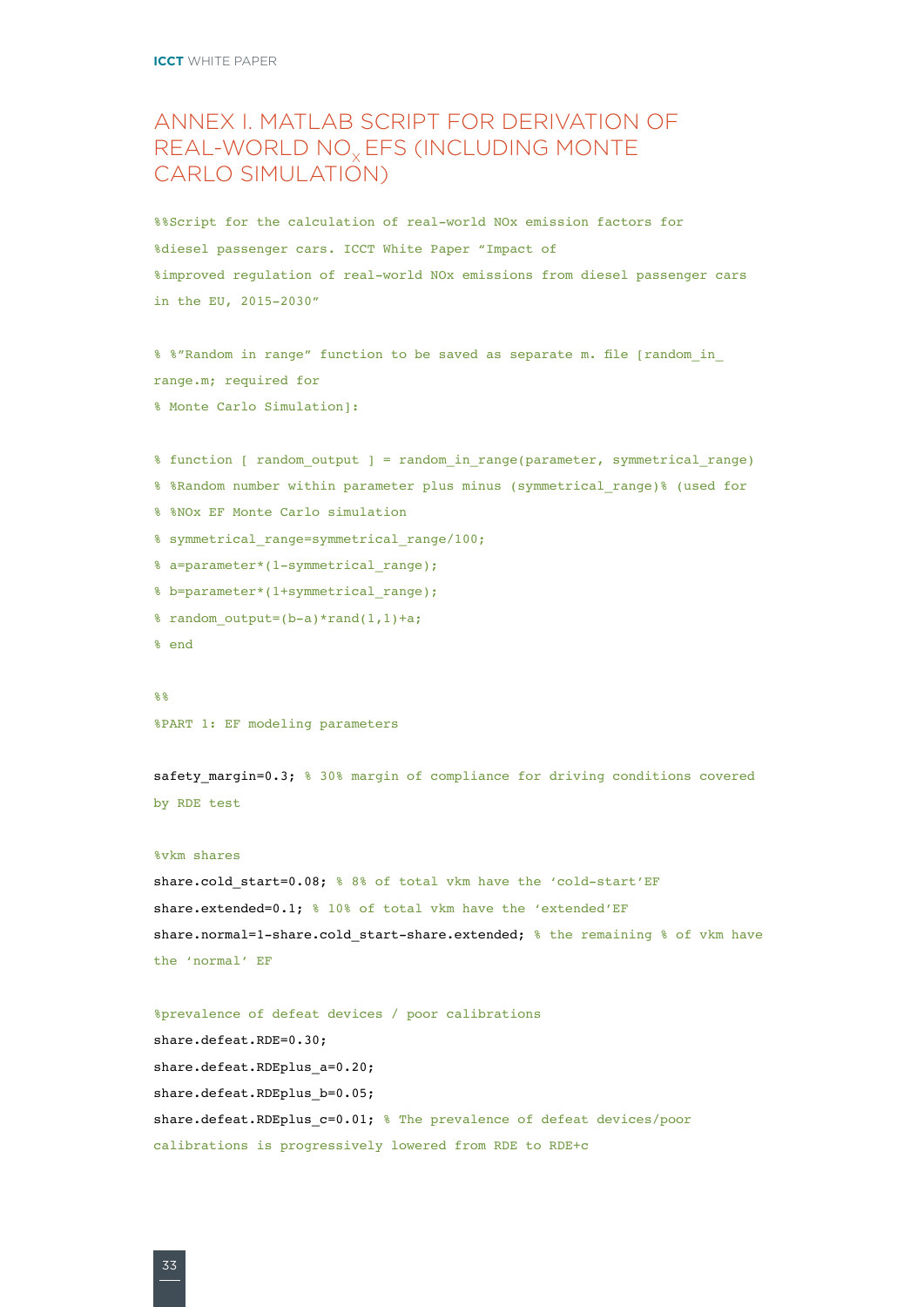```
 %(All CF values are expressed as multipliers of Euro 6 limit for diesel 
NOx [80 mg/km]);
    CF.extended.poor=7.6252;%Median of the averages of worst 20% of CO2 
windows for each vehicle (ICCT database, 32 vehicles in total)
    CF.uncontrolled=7.6252;%Same as CF.extended.poor
     CF.extended.good=3.0;%Expert assumption
     CF.cold_start.poor=6.0316; % Median of the averages of the CFs of cold-
start events (average of the first 300 seconds for all trips) for each vehicle
```
(ICCT database, 32 vehicles in total)

CF.cold\_start.good=2.5;%Expert assumption

CF.cold\_start.good\_b=CF.cold\_start.good\*(1.5/2.1);

 $CF.cold start.good c=CF.cold start.good*(1.2/2.1);$ 

```
 CF.baseline.preRDE=5.6614; % Median of the average EFs of all vehicles 
(ICCT database, 32 vehicles in total)
```

```
 CF.baseline.RDE=2.1*(1-safety_margin);
CF.baseline.RDEplus a=2.1*(1-safety margin);
CF.baseline.RDEplus b=1.5*(1-safety margin);
CF.baseline.RDEplus c=1.2*(1-safety margin);
```

```
99
```
%PART 2: EF calculation

EF.preRDE=CF.baseline.preRDE;

```
%excluding the influence of defeat devices / poor calibrations...
EF.RDE=(share.cold_start*CF.cold_start.poor)+(share.extended*CF.extended.
poor)+(share.normal*CF.baseline.RDE);
EF.RDEplus_a=(share.cold_start*CF.cold_start.good)+(share.extended*CF.
extended.poor)+(share.normal*CF.baseline.RDEplus_a);
EF.RDEplus_b=(share.cold_start*CF.cold_start.good_b)+(share.extended*CF.
extended.poor)+(share.normal*CF.baseline.RDEplus_b);
EF.RDEplus_c=(share.cold_start*CF.cold_start.good_c)+(share.extended*CF.
extended.good)+(share.normal*CF.baseline.RDEplus_c);
```

```
%...including the influence of defeat devices / poor calibrations:
EF.RDE_defeat_devices=(1-share.defeat.RDE)*EF.RDE + share.defeat.RDE*CF.
uncontrolled;
EF.RDEplus_a_including_defeat_devices=(1-share.defeat.RDEplus_a)*EF.RDEplus_
```
a+ share.defeat.RDEplus a\*CF.uncontrolled; EF.RDEplus b\_including\_defeat\_devices=(1-share.defeat.RDEplus\_b)\*EF.RDEplus b+share.defeat.RDEplus\_b\*CF.uncontrolled;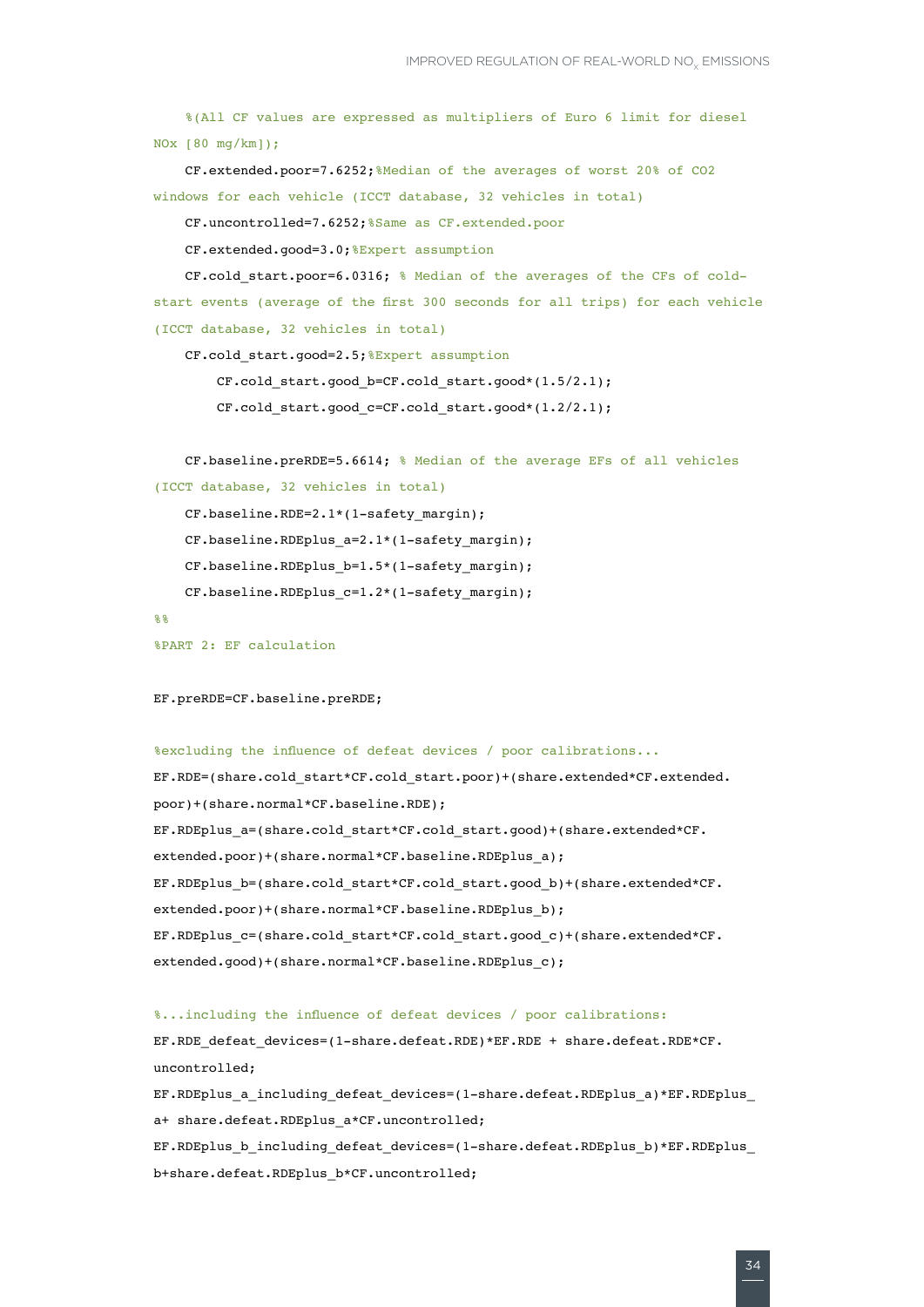EF.RDEplus c including defeat devices=(1-share.defeat.RDEplus c)\*EF.RDEplus c+share.defeat.RDEplus\_c\*CF.uncontrolled; %% %PART 3: Monte Carlo simulation

number of runs=1000000; %number of runs makes script run time increase proportionally percent\_variation=50; %random variation that is allowed for the Monte Carlo simulation parameters

rng('default') %Reset random number generator (to get repeatable results) for i=1:number\_of\_runs

#### %Safety margin

safety margin Monte Carlo(i,1)=random in range(safety margin, percent variation);

#### %vkm shares of driving situations (cold/extended/normal)

share.cold start Monte Carlo(i,1)=random in range(share.cold start, percent variation); share.extended Monte  $\text{Carlo}(i,1)$ =random in range(share.extended,percent variation); share.normal\_Monte\_Carlo(i,1)=1-share.cold\_start\_Monte\_Carlo(i,1)-share. extended Monte Carlo(i,1);

#### %Share of defeat devices/poor calibrations

```
share.defeat.RDE_Monte_Carlo(i,1)=random_in_range(share.defeat.RDE,percent_
variation);
share.defeat.RDEplus_a_Monte_Carlo(i,1)=random_in_range(share.defeat.
RDEplus_a,percent_variation);
share.defeat.RDEplus b Monte Carlo(i,1)=random in range(share.defeat.
RDEplus_b,percent_variation);
share.defeat.RDEplus c Monte Carlo(i,1)=random in range(share.defeat.
RDEplus_c,percent_variation);
CF.uncontrolled_Monte_Carlo(i,1)=random_in_range(CF.uncontrolled,percent_
```

```
variation);%Applicable to defeat devices
CF.extended.poor_Monte_Carlo(i,1)=random_in_range(CF.extended.poor,percent_
variation);%Applicable up to RDE+b
CF.extended.good_Monte_Carlo(i,1)=random_in_range(CF.extended.good,percent_
variation);%Applicable to RDE+c
CF.cold start.poor Monte Carlo(i,1)=random in range(CF.cold start.
```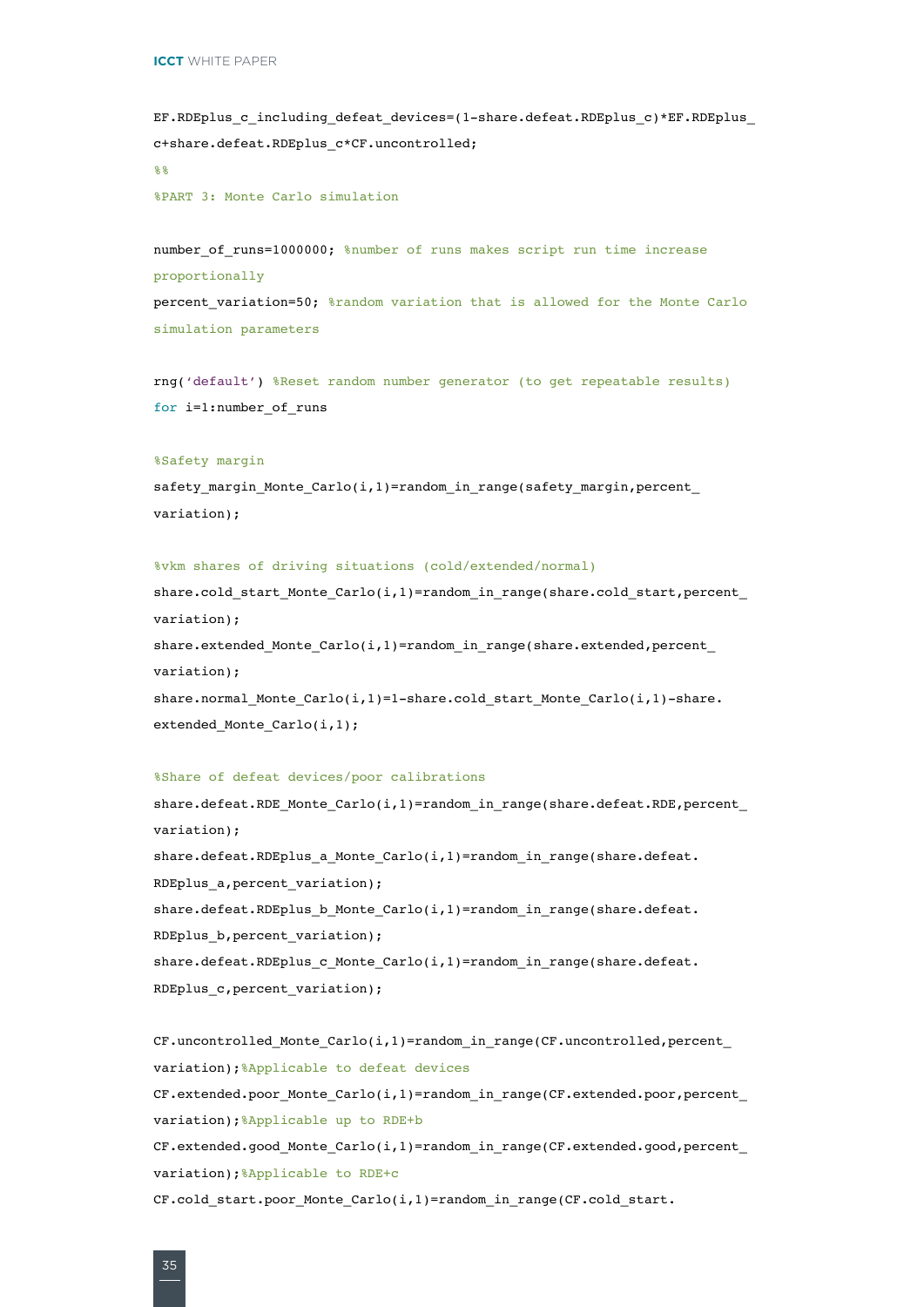poor, percent\_variation); %Applicable to RDE

CF.cold\_start.good\_Monte\_Carlo(i,1)=random\_in\_range(CF.cold\_start. good, percent variation); & Applicable to RDE+a

CF.cold\_start.good\_b\_Monte\_Carlo(i,1)=random\_in\_range(CF.cold\_start. good b, percent variation); &Applicable to RDE+b

CF.cold\_start.good\_c\_Monte\_Carlo(i,1)=random\_in\_range(CF.cold\_start. good\_c,percent\_variation);%Applicable to RDE+c

CF.baseline.RDE\_Monte\_Carlo(i,1)=2.1\*(1-safety\_margin\_Monte\_ Carlo(i,1)); &Baseline EFs apply to RDE test conditions CF.baseline.RDEplus\_a\_Monte\_Carlo(i,1)=2.1\*(1-safety\_margin\_Monte\_Carlo(i,1)); CF.baseline.RDEplus\_b\_Monte\_Carlo(i,1)=1.5\*(1-safety\_margin\_Monte\_Carlo(i,1)); CF.baseline.RDEplus c\_Monte Carlo(i,1)=1.2\*(1-safety\_margin\_Monte Carlo(i,1));

### %EFs, by RDE/RDE+ step (excluding the influence of defeat devices / poor calibrations)

EF.RDE Monte Carlo(i,1)=(share.cold start Monte Carlo(i,1)\*CF.cold start. poor Monte  $\text{Carlo}(i,1))$ +(share.extended Monte  $\text{Carlo}(i,1)*C$ F.extended.poor Monte  $\text{Carlo}(i,1)$ )+(share.normal Monte  $\text{Carlo}(i,1)*C \text{F}$ .baseline.RDE Monte  $Carlo(i,1))$ ;

EF.RDEplus a Monte Carlo(i,1)=(share.cold start Monte Carlo(i,1)\*CF.cold start.good Monte Carlo(i,1))+(share.extended\_Monte\_Carlo(i,1)\*CF.extended. poor Monte Carlo(i,1))+(share.normal Monte Carlo(i,1)\*CF.baseline.RDEplus a Monte  $\text{Carlo}(i,1))$ ;

EF.RDEplus\_b\_Monte\_Carlo(i,1)=(share.cold\_start\_Monte\_Carlo(i,1)\*CF.cold\_ start.good b Monte Carlo(i,1))+(share.extended Monte Carlo(i,1)\*CF.extended. poor\_Monte\_Carlo(i,1))+(share.normal\_Monte\_Carlo(i,1)\*CF.baseline.RDEplus\_b\_ Monte  $\text{Carlo}(i,1))$ ;

EF.RDEplus\_c\_Monte\_Carlo(i,1)=(share.cold\_start\_Monte\_Carlo(i,1)\*CF.cold\_ start.good\_c\_Monte\_Carlo(i,1))+(share.extended\_Monte\_Carlo(i,1)\*CF.extended. good Monte Carlo(i,1))+(share.normal Monte Carlo(i,1)\*CF.baseline.RDEplus c Monte  $\text{Carlo}(i,1))$ ;

### %EFs, by RDE/RDE+ step (including the influence of defeat devices / poor calibrations)

EF.RDE\_Monte\_Carlo\_including\_defeat\_devices(i,1)=(1-share.defeat.RDE\_Monte\_  $\text{Carlo}(i,1))$  \*EF.RDE Monte  $\text{Carlo}(i,1)$  + share.defeat.RDE Monte  $\text{Carlo}(i,1)*cF$ . uncontrolled\_Monte\_Carlo(i,1);

EF.RDEplus a Monte Carlo including defeat devices(i,1)=(1-share.defeat. RDEplus a Monte Carlo(i,1))\*EF.RDEplus a Monte Carlo(i,1)+share.defeat. RDEplus\_a\_Monte\_Carlo(i,1)\*CF.uncontrolled\_Monte\_Carlo(i,1); EF.RDEplus\_b\_Monte\_Carlo\_including\_defeat\_devices(i,1)=(1-share.defeat.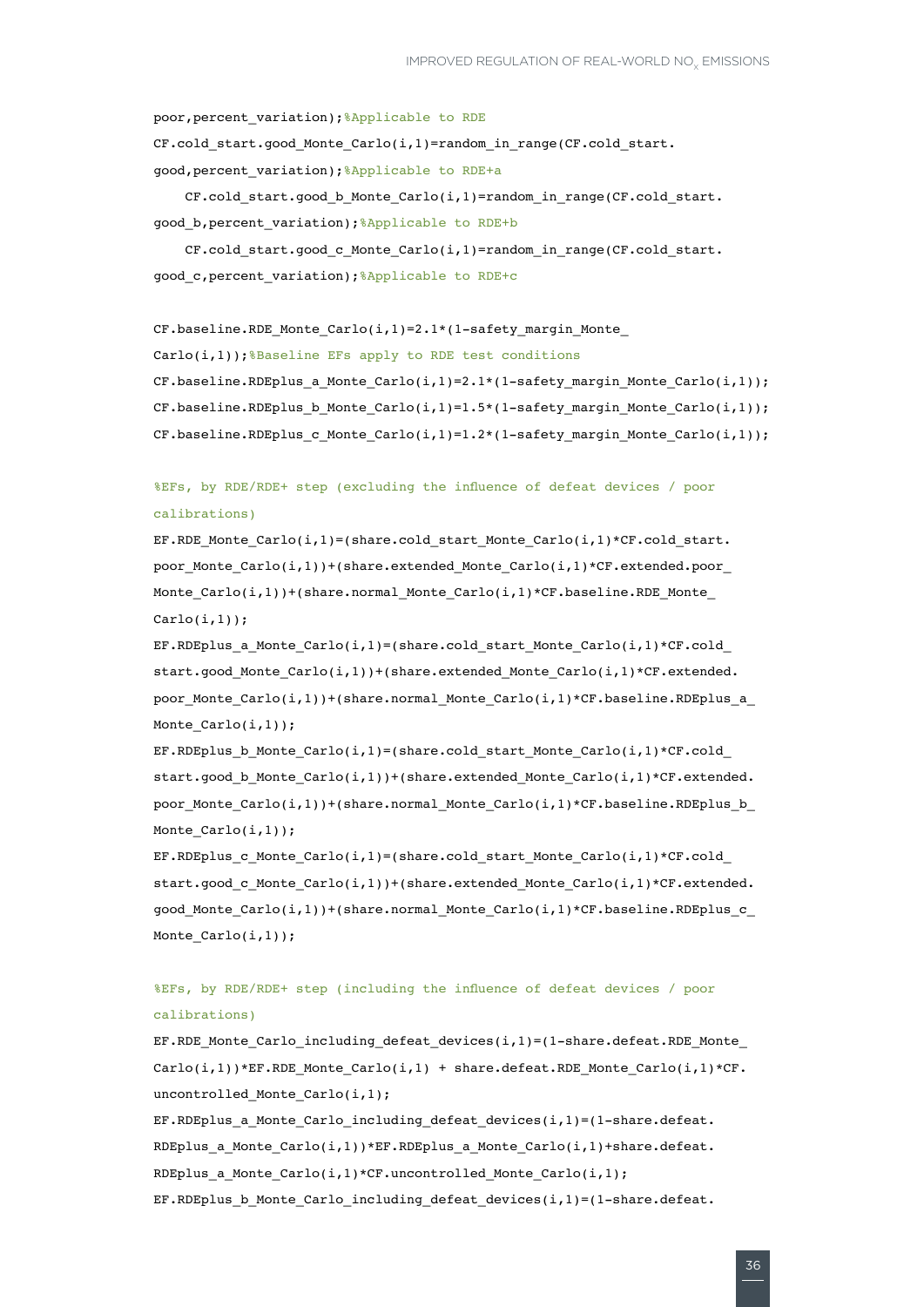RDEplus\_b\_Monte\_Carlo(i,1))\*EF.RDEplus\_b\_Monte\_Carlo(i,1)+share.defeat. RDEplus\_b\_Monte\_Carlo(i,1)\*CF.uncontrolled\_Monte\_Carlo(i,1); EF.RDEplus c Monte Carlo including defeat devices(i,1)=(1-share.defeat. RDEplus c\_Monte Carlo(i,1))\*EF.RDEplus c\_Monte Carlo(i,1)+share.defeat. RDEplus c Monte Carlo(i,1)\*CF.uncontrolled Monte Carlo(i,1);

%Contribution to EF (separately for normal [N], cold [C], extended [E] and defeat device [D] components)

EF.RDE\_Monte\_Carlo\_normal(i,1)=(share.normal\_Monte\_Carlo(i,1)\*CF.baseline. RDE\_Monte\_Carlo(i,1))\*(1-share.defeat.RDE\_Monte\_Carlo(i,1)); EF.RDEplus\_a\_Monte\_Carlo\_N(i,1)=(share.normal\_Monte\_Carlo(i,1)\*CF.baseline. RDEplus a Monte Carlo(i,1))\*(1-share.defeat.RDEplus a Monte Carlo(i,1)); EF.RDEplus\_b\_Monte\_Carlo\_N(i,1)=(share.normal\_Monte\_Carlo(i,1)\*CF.baseline. RDEplus b\_Monte Carlo(i,1))\*(1-share.defeat.RDEplus b\_Monte Carlo(i,1)); EF.RDEplus c Monte Carlo  $N(i,1)$ =(share.normal Monte Carlo(i,1)\*CF.baseline. RDEplus c Monte Carlo $(i,1)$ )\*(1-share.defeat.RDEplus c Monte Carlo $(i,1)$ );

EF.RDE Monte Carlo  $C(i,1)$ =(share.cold start Monte Carlo(i,1)\*CF.cold start. poor Monte Carlo(i,1))\*(1-share.defeat.RDE Monte Carlo(i,1)); %Cold-start behavior is poor for RDE, improves gradually from RDE+a EF.RDEplus a Monte Carlo  $C(i,1)=(\text{share.cold start Monte Carlo}(i,1)*CF.cold$ start.good Monte Carlo(i,1))\*(1-share.defeat.RDEplus a Monte Carlo(i,1)); EF.RDEplus b\_Monte\_Carlo\_C(i,1)=(share.cold\_start\_Monte\_Carlo(i,1)\*CF.cold start.good\_Monte\_Carlo(i,1))\*(1-share.defeat.RDEplus\_b\_Monte\_Carlo(i,1)); EF.RDEplus\_c\_Monte\_Carlo\_C(i,1)=(share.cold\_start\_Monte\_Carlo(i,1)\*CF.cold\_ start.good Monte Carlo(i,1))\*(1-share.defeat.RDEplus c Monte Carlo(i,1));

```
EF.RDE Monte Carlo E(i,1)=(share.extended Monte Carlo(i,1)*CF.extended.poor
Monte_Carlo(i,1))*(1-share.defeat.RDE_Monte_Carlo(i,1));
EF.RDEplus_a_Monte_Carlo_E(i,1)=(share.extended_Monte_Carlo(i,1)*CF.extended.
poor Monte Carlo(i,1))*(1-share.defeat.RDEplus a Monte Carlo(i,1));
EF.RDEplus b Monte Carlo E(i,1)=(share.extended Monte Carlo(i,1)*CF.extended.
poor Monte \text{Carlo}(i,1))*(1-\text{share}.defeat.RDEplus b Monte \text{Carlo}(i,1));EF.RDEplus_c_Monte_Carlo_E(i,1)=(share.extended_Monte_Carlo(i,1)*CF.extended.
good_Monte_Carlo(i,1))*(1-share.defeat.RDEplus_c_Monte_Carlo(i,1)); %extended
conditions have good behavior for RDEplus_c
```
EF.RDE\_Monte\_Carlo\_D(i,1)=share.defeat.RDE\_Monte\_Carlo(i,1)\*CF.uncontrolled Monte  $\text{Carlo}(i,1);$ EF.RDEplus a Monte Carlo  $D(i,1)$ =share.defeat.RDEplus a Monte Carlo $(i,1)*CF$ . uncontrolled\_Monte\_Carlo(i,1);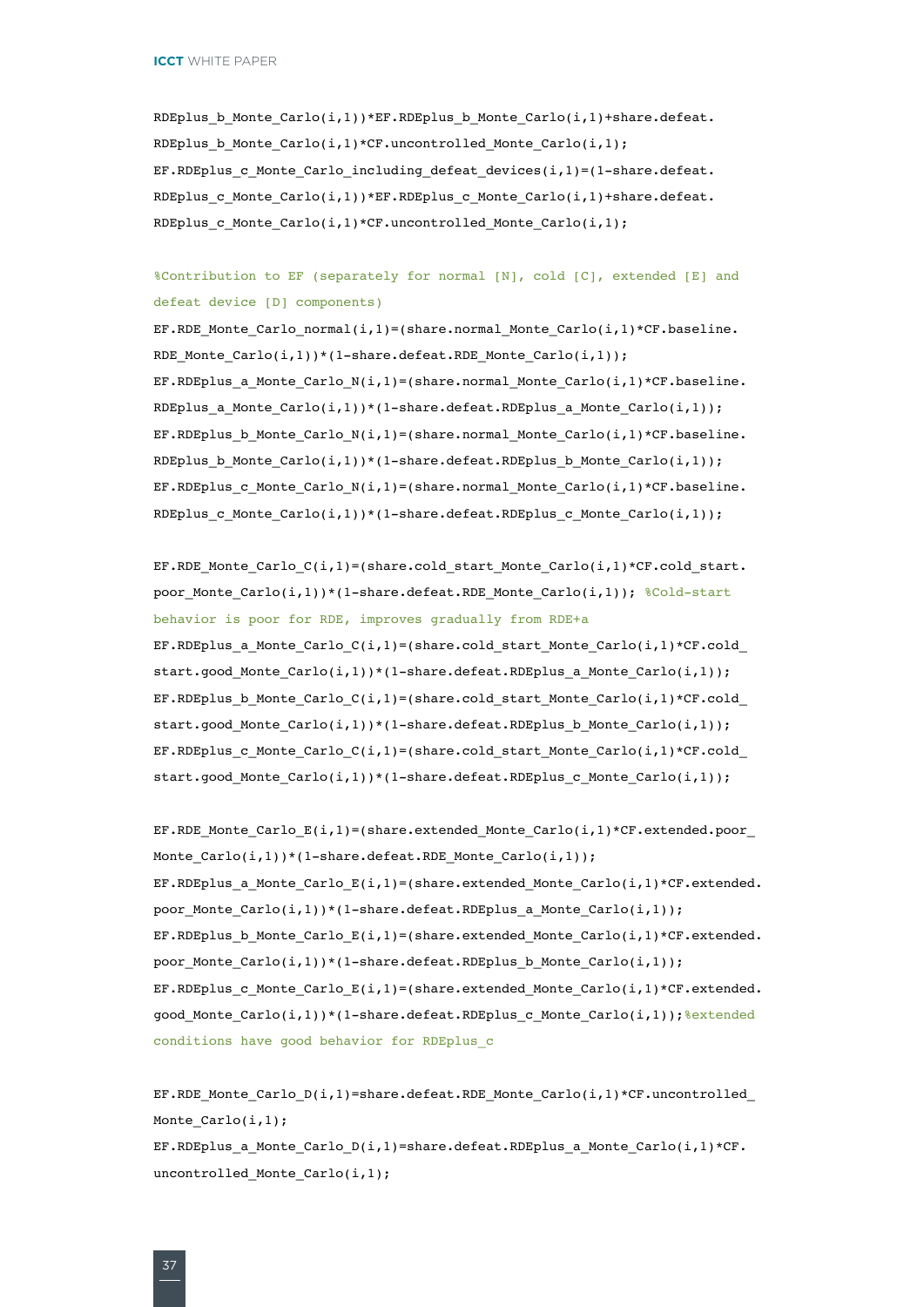```
<code>EF.RDEplus_b_Monte_Carlo_D(i,1)=share.defeat.RDEplus_b_Monte_Carlo(i,1)*CF.</code>
uncontrolled_Monte_Carlo(i,1);
EF.RDEplus_c_Monte_Carlo_D(i,1)=share.defeat.RDEplus_c_Monte_Carlo(i,1)*CF.
uncontrolled_Monte_Carlo(i,1);
```
#### end

clearvars i CF number\_of\_runs percent\_variation